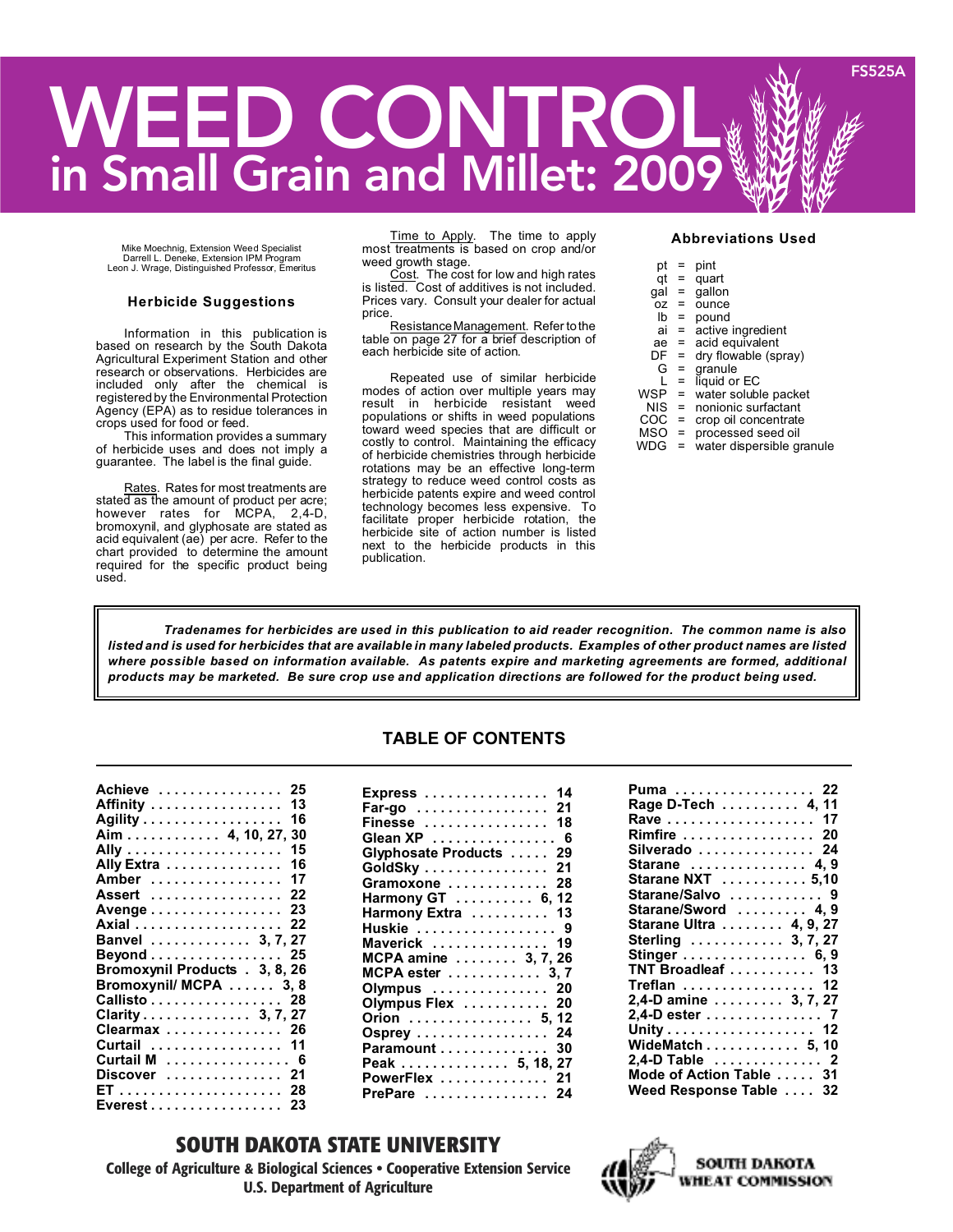### **SAFETY FIRST**

*Follow the Label.* It is a violation of federal pesticide laws to use an herbicide in a manner inconsistent with its labeling. Read the entire label before using.

*Applicator Safety.* It is a violation of federal pesticide laws to use an herbicide inconsistent with its labeling. Read the entire label before using. The most serious risk of exposure from chemicals is during handling and mixing operations with the concentrated product. Use protective equipment specified on the label. Use chemical resistant gloves, eye shield, long-sleeved clothing, rubber boots, and appropriate respirator as required.

#### *Poison Control Center - 1-800-222-1222*

*Water Protection.* Preventing spills and accidents during handling and mixing reduces risk of groundwater and surface water contamination. Mix herbicides away from wells and water sources. Prevent back-siphoning into wells. Install anti-backflow devices in irrigation equipment used for pesticides. Triple rinse containers. Store herbicides properly. Identify high-risk areas, such as coarse soils or areas where the water table is near the surface. Be aware of herbicide properties that increase the risk of contamination.

### *2,4-D RATE - Product per Acre*

Rates for 2,4-D are stated as acid equivalent (ae) per acre. The amount of product varies according to the formulation. The amount of product for several rates is listed for each formulation.

| Lb/A     |         |           |                   | <b>FORMULATION</b> |
|----------|---------|-----------|-------------------|--------------------|
| Required | $3.8L*$ | $5.7L*$   | 80% WSP           | 90% WSP            |
| .5       | 1 pt    | .66 pt    | .66 lb            | .6 lb              |
|          | 2 pt    | $1.33$ pt | $1.25$ lb         | $1.1$ lb           |
| 1.5      | 3 pt    | 2 pt      | 1.9 <sub>lb</sub> | 1.7 <sub>lb</sub>  |
| ົ        | 4 pt    | $2.66$ pt | 2.5 <sub>lb</sub> | $2.2$ lb           |

\*2,4-D showing 3.8 lb/gal is the same as 4 lb/gal; and 5.7 lb/gal is the same as 6 lb/gal acid equivalent. The lower values reflect new laboratory methods; products have not changed.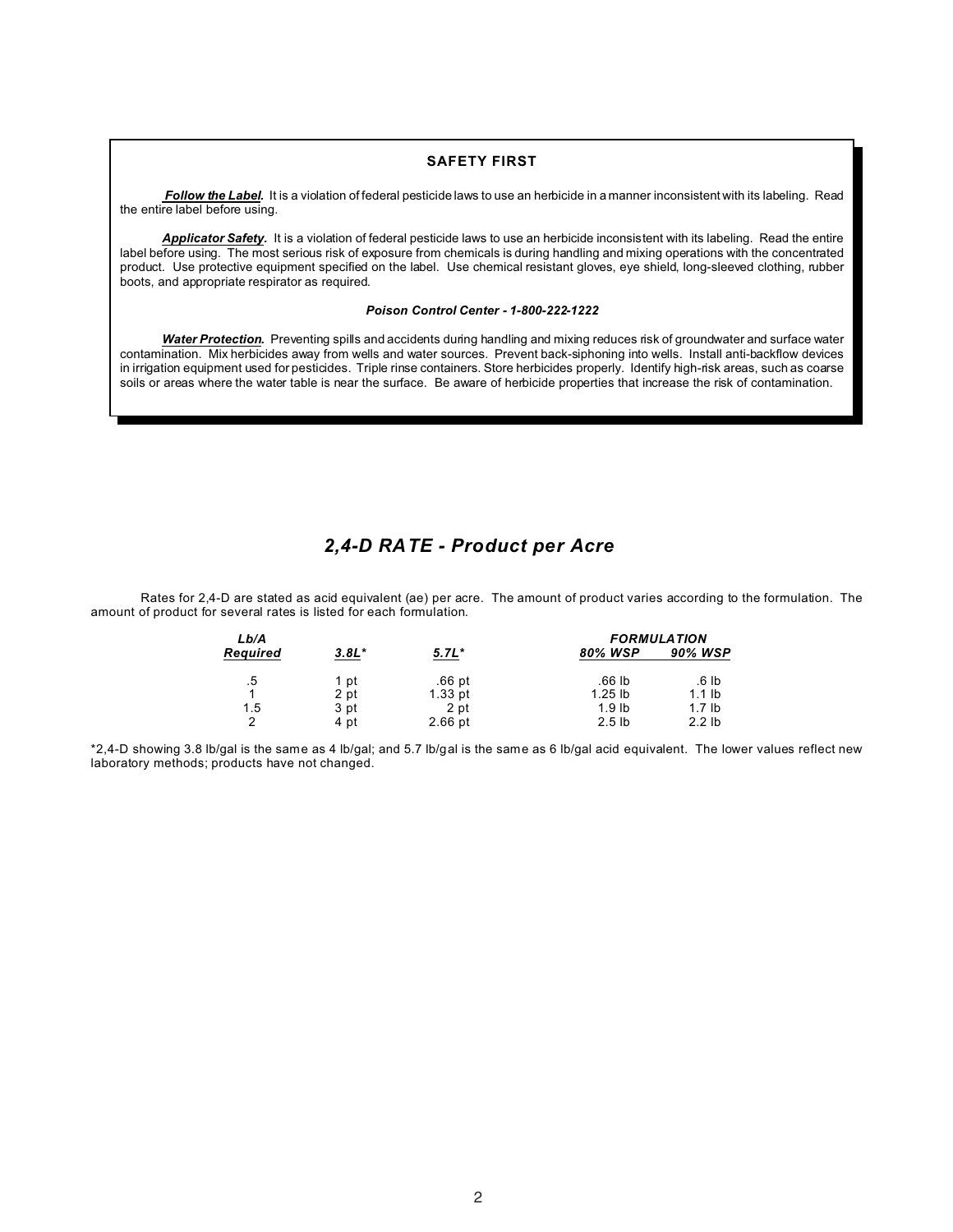## **MCPA AMINE or MCPA ESTER** *Site of Action: 4* **(\$1.25-2.70)**

### **.25-.5 lb ae MCPA amine or MCPA ester (.25-.5 lb ae)**

SOME Apply at 3- to 4-leaf stage of crop. Excellent crop tolerance, especially at more advanced stages. Crop<br>BROADLEAVES is least tolerant at boot to heading. Weeds must be small. MCPA is equal to 2,4-D on wild mustard, is least tolerant at boot to heading. Weeds must be small. MCPA is equal to 2,4-D on wild mustard, lambsquarters, and Canada thistle but poor for kochia and wild buckwheat. MCPA is less effective than 2,4-D on larger broadleaved weeds. Most situations require .33 to .5 lb per acre. Do not graze dairy or slaughter animals on treated areas for 2 weeks after treatment.

### **2,4-D AMINE** *Site of Action: 4* **(\$1.15-1.50)**

### **.25-.33 lb ae 2,4-D amine (.25-.33 lb ae)**

BROADLEAVES Apply at 3- to 4-leaf stage of crop. Do not apply at boot to heading. Marginal crop tolerance. Oat varieties vary in tolerance to 2,4-D. Considerable yield reduction is possible for sensitive varieties. Very good control of several annual broadleaves. Weak on wild buckwheat and kochia. Use the higher rate for larger weeds or for perennials, but risk of crop injury increases. Do not graze dairy or slaughter animals on treated areas for 2 weeks after application. Harvest aid application of 1 lb per acre may be made after the dough stage. Do not use straw for feed after harvest aid application.

#### **BANVEL, CLARITY or STERLING + MCPA AMINE(dicamba + M CPA)** *Site of Action: 4* **(\$2.15-5.05)**

### **.12-.25 pt dicamba 4L + .25-.38 lb ae MCPA (.06-.12 + .25-.38 lb ae)**

WILD Tank-mix. Apply at 3- to 4-leaf stage of crop. Do not apply after the 4-leaf stage. Crop tolerance is<br>BUCKWHEAT, adequate; however, application window is narrow. Applications at late stage frequently cause injury. BUCKW HEAT, adequate; however, application window is narrow. Applications at late stage frequently cause injury.<br>KOCHIA, Colomba gives excellent wild buckwheat and good kochia control. MCPA improves control of wild KOCHIA, Dicamba gives excellent wild buckwheat and good kochia control. MCPA improves control of wild SEVERAL mustard. Rates of .12 to .18 pt dicamba plus .25 lb ae MCPA per acre frequently used for small suscept-ANNUAL ible weeds and best crop tolerance. Use high dicamba rate for best kochia control. Minimum carrier<br>BROADLEAVES is 3 qpa for ground and 1 qpa for air. Do not harvest hay for livestock for 37 days after application. is 3 gpa for ground and 1 gpa for air. Do not harvest hay for livestock for 37 days after application. Grazing is allowed.

### **BROMOXYNIL PRODUCTS (bromoxynil)** *Site of Action: 6* **(\$8.25-18.10) BROMOXYNIL + MCPA (\$5.25-11.40)**

Bromoxynil is available in several products: **Buctril 2L, Moxy, Bromox, Broclean, and Brox** contain 2 lb/gal ae; **Buctril 4** contains 4 lb/gal ae. Most bromoxynil + MCPA products contain 2 lb bromoxynil + 2 lb MCPA ae/gal. Examples include **Bronate, Bison, Brox-M, Bromac, Mextrol,** and **Bromox MCPA. Bronate Advanced** contains 2.5 lb ae/gal of each. Adjust rate according to the specific product label.

| 1-2 pt bromoxynil 2L or $.5-1$ pt bromoxynil 4L $(.25-.5$ lb ae)        |  |
|-------------------------------------------------------------------------|--|
| 1-1.5 pt bromoxynil 2L or .5-.75 pt bromoxynil 4L $+$ .25-.5 lb ae MCPA |  |
| 1-1.5 pt bromoxynil/MCPA 4L                                             |  |
| .8-1.2 pt bromoxynil/MCPA 5L                                            |  |

WILD<br>BUCKWHEAT, BROADLEAVES

BUCKWHEAT, Bromoxynil is usually used in a tank-mix with MCPA or applied using a premix. Bromoxynil is primarily<br>SUNFLOWER. for sunflower, cocklebur, or wild buckwheat: MCPA improves the weed spectrum. Bromoxynil alone may SUNFLOWER, for sunflower, cocklebur, or wild buckwheat; MCPA improves the weed spectrum. Bromoxynil alone may<br>SEVERAL ANNUAL be used on oats underseeded to alfalfa. be used on oats underseeded to alfalfa.

> The combination is applied after the 3-leaf stage up to early boot. Lower rates preferred for best crop safety. Excellent wild buckwheat and good kochia control. Very good control of several other annual broadleaves. Not for perennials. Low rate is for small weeds. Crop safety has been adequate in most tests. Leaf burn may be noted, especially under hot, humid conditions. Do not apply just before heavy frost. Good coverage required. Carrier rate is 10 gpa for ground or 5 gpa for air. Reduced carrier to 5 gpa for ground or 3 gpa for air may result in reduced control. Dense, tall weed stands require the higher carrier rates. Do not graze treated areas for 45 days after application.

OTHER TANK-MIX: Add .12 to .25 lb MCPA ester with .75 to 1.5 pt bromoxynil/MCPA 4L premix.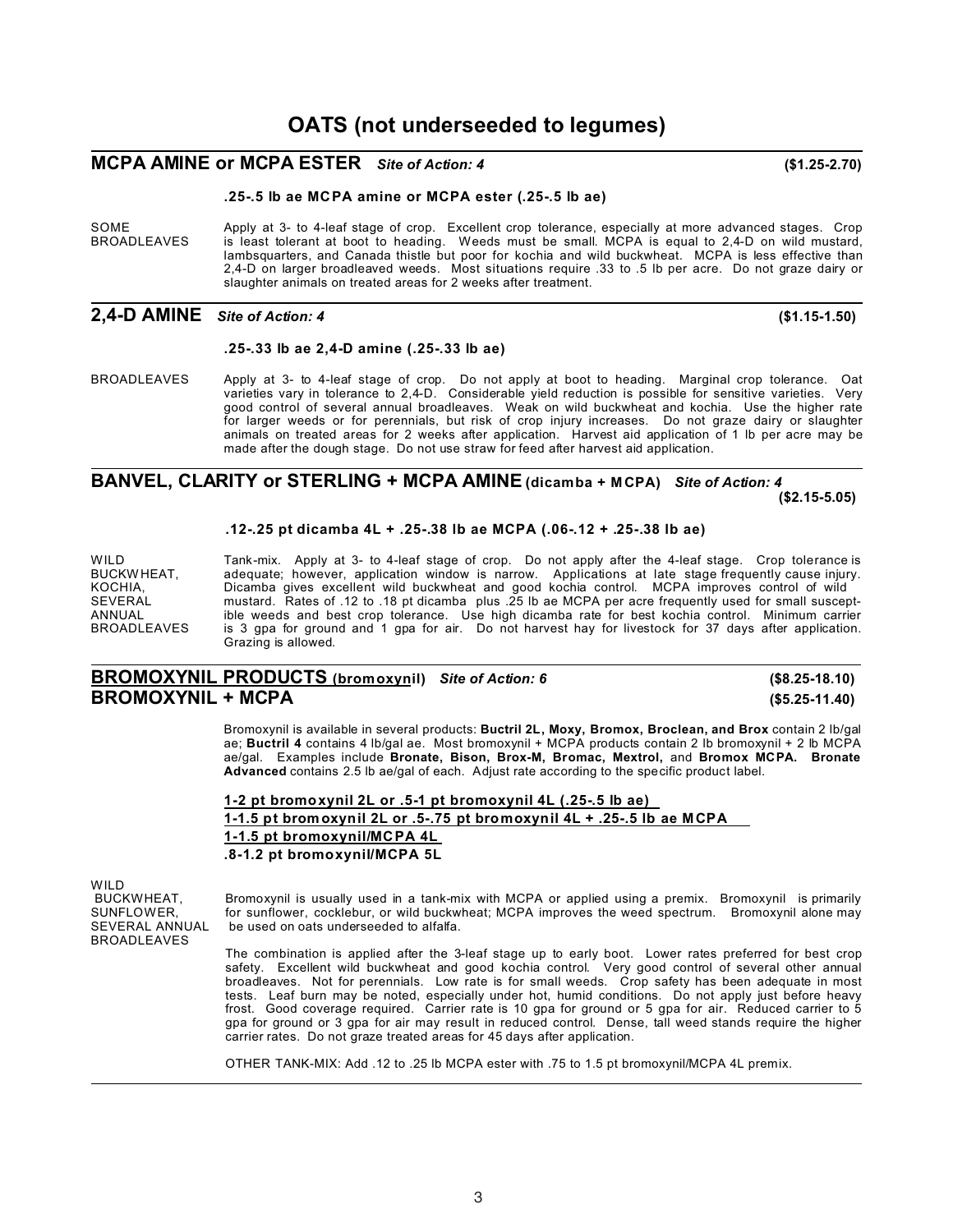### **.5-1.9 oz Aim EW 1.9L + .25-.38 lb ae MCPA (.008-.031 lb ai + .25-.38 lb ae)**

CERTAIN Aim is a postemergence herbicide with contact activity for annual broadleaf weeds. It provides good<br>ANNUAL control of normal and ALS resistant kochia. Rates are .5 to 1 oz for susceptible weeds such as publican ANNUAL control of normal and ALS resistant kochia. Rates are .5 to 1 oz for susceptible weeds such as pigweed,<br>BROADLEAVES tansy mustard, black nightshade, and pennycress under 4 inches. These rates also suppress Russian BROADLEAVES tansy mustard, black nightshade, and pennycress under 4 inches. These rates also suppress Russian thistle, prickly lettuce, and wild buckwheat. Rates of 1.4 to 1.9 oz improve control of weeds suppressed at lower rates. Rates of .5 to .75 oz have been used in most SDSU tests. Tank-mix with MCPA is suggested to control additional weeds in oats. Apply from 30 days before planting up to jointing stage. Coverage is important. Minimum carrier is 10 gpa for ground or 3 gpa for air. Add NIS at 2 pt/100 gal. Temporary leaf chlorosis may be noted under some conditions. Corn, wheat, barley, sorghum, or soybeans may be planted after 30 days; other crops after 12 mo. Do not harvest forage for 7 days.

### **RAGE D-TECH (carfentrazone + 2,4-D ester)** *Site of Action: 14+4* **(\$3.70-7.40)**

#### **8-16 fl oz Rage D-Tech (0.008-0.016 lb ai + 0.25-0.50 lb ae)**

KOCHIA, Controls kochia, Russian thistle, lambsquarters, pigweed, mustards, and several other broadleaf weed<br>LAMBSQUARTERS, species.

Apply from 3-tiller up to the jointing growth stage. Crop tolerance may be marginal, particularly at rates greater than 8 fl oz/A. Do not apply when foliage is wet from dew, precipitation, or irrigation. Use a NIS at 0.25% v/v (1 qt per 100 gallons spray solution). Do not use other adjuvants for broadcast foliar applications. In addition to NIS, liquid nitrogen at 2-4% v/v (2-4 gallons per 100 gallons spray solution) or AMS at 2-4 lbs/A may be used. Minimum carrier is 10 gpa for ground applications or 3 gpa for aerial applications. It is recommended to increase carrier volume by 50% if the canopy is dense. Rainfast 6-8 hours after application. There are several tank mix options, but mixing with bromoxynil products is not recommended. Do not graze until 14 days after application and do not feed treated straw to livestock.

HARVEST AID. Apply 16-32 oz/A from hard dough up to 3 days before harvest.

### **STARANE (fluroxypyr)** *Site of Action: 4* **(\$11.25-22.70) STARANE + MCPA or STARANE/SWORD (fluroxypyr + M CPA) (\$11.80-24.75)**

### **0.3-0.4 pt Starane Ultra 2.8L (0.11-0.14 lb ae) .66-1.33 pt Starane 1.5L (.12-.25 lb ae)** .**66-1.33 pt Starane 1.5L+.5-.75 pt MCPA ester (.12-.25+.25-.38 lb ae) 1.5-2.75 pt Starane/Sword 3.55 L (.12-.25 + .5-1 lb ae)**

KOCHIA, ANNUAL Fluroxypyr provides an alternative mode of action to control ALS resistant kochia biotypes. Labeling also<br>BROADLEAVES includes cocklebur, sunflower, and common ragweed. Mustard, Russian thistle, pennycress, includes cocklebur, sunflower, and common ragweed. Mustard, Russian thistle, pennycress, wild buckwheat, and other broadleaves require combination treatments. Starane has been tested extensively in SDSU tests; kochia control has been excellent and crop tolerance is very good.

> Rates are .66 to 1.33 pt Starane 1.5L per acre. The lower rates have been satisfactory for kochia in SDSU tests. Weeds should be actively growing. Starane may be tank-mixed with other postemergence herbicides labeled for use in oats. Tank-mixes with MCPA provide greatest crop tolerance in oats. Starane/Sword premix contains .71 lb fluroxypyr (Starane) + 2.84 lb MCPA ester/gal. Rate is 1.5 to 2.75 pt/A. The low rate is equivalent to .7 pt Starane and 1 pt MCPA ester and is suggested for most weeds including kochia and mustards.

> Minimum carrier is 8 gpa for ground or 3 gpa for air. Do not graze or harvest forage within 8 days of application. Allow at least 40 days after application before harvesting grain or straw. Only wheat, barley, or oats may be planted in treated fields within 120 days of application.

> Apply from the 2-leaf crop stage up to and including flag leaf. Follow crop stage guidelines for the most restrictive product when tank-mixing.

LAMBSQUARTERS. PIGWEEDS, OTHER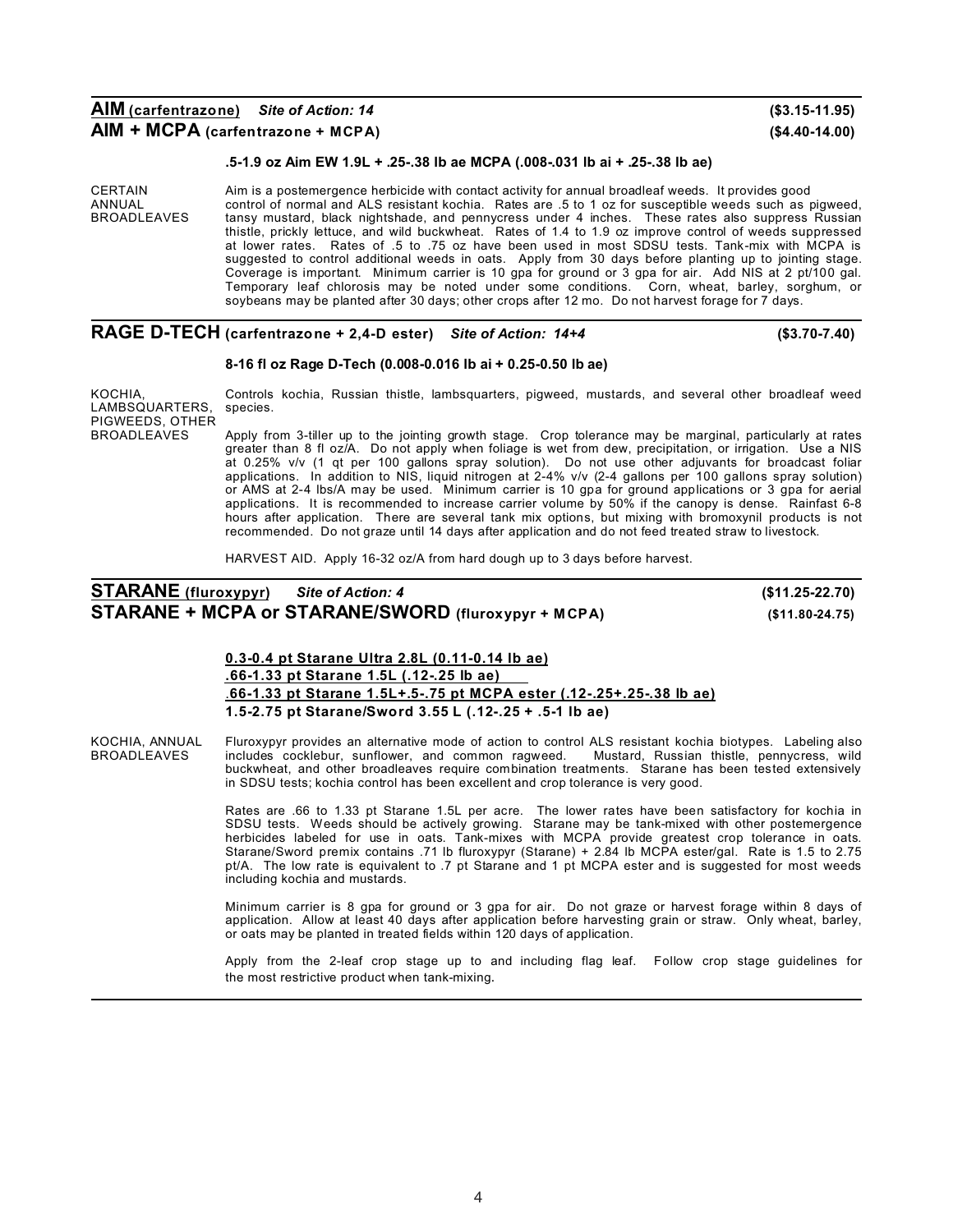### **WIDEMATCH (clopyralid + fluroxypyr)** *Site of Action: 4+4* **(\$9.35-12.45)**

### **1-1.33 pt WideMatch 1.5L (.09+.09 - .12+.12 lb act)**

ANNUAL WideMatch is a premix containing .75 lb clopyralid (Stinger) plus .75 lb fluroxypyr (Starane) per gallon. BROADLEAVES It is effective on several broadleaf weeds including kochia, mustards, thistles, and others. Crop tolerance is very good. Wild buckwheat must be small.

> Rates are 1 to 1.33 pt per acre. The low rate is suggested for small, susceptible weeds. Minimum carrier is 8 gpa for ground or 3 gpa for air. Do not graze treated areas or harvest forage for 7 days or cut hay for 14 days or harvest grain or straw for 14 days. Avoid using straw or manure for mulching or spreading on areas where sensitive broadleaves will be planted. Refer to label or wheat section for crop rotation guidelines. Apply from the 3-leaf through flag leaf crop stage.

### **STARANE NXT (fluroxypyr+bromoxynil)** *Site of Action: 4+6* **(\$8.15-15.95)**

### **14-27.4 fl oz Starane NXT (0.6-0.12 lb a.e. fluroxypyr and 0.25-0.5 lb ae bromoxynil)**

Starane NXT may control similar weeds as Starane (fluroxypyr) alone, plus additional weed species such as wild buckwheat, lanceleaf sage, and several mustard species. Rates depend on the targeted weed species to be controlled.

Minimum spray volume of 10 to 20 gpa is recommended for ground application or 5 gpa for aerial application. A NIS or COC may improve control when using low carrier volumes, applying during adverse growing conditions (cool temperatures, low humidity, or drought), or when applying to small, heavily pubescent kochia. Grazing or harvesting treated forage for livestock feed is not allowed. Any crop may be re-planted in treated fields 120 days after application.

Apply after the 3 leaf growth stage but prior to flag leaf emergence

### **PEAK (prosulfuron)** *Site of Action: 2* **(\$5.50-7.25)**

#### **.38-.5 oz Peak 57DF (.014-.018 lb ai)**

ANNUAL Peak is a sulfonyl-urea herbicide that gives good to excellent control of mustard, lambsquarters, sunflower,<br>BROADLEAVES wild buckwheat, and other annual broadleaves. ALS resistant weeds and grasses are not controll wild buckwheat, and other annual broadleaves. ALS resistant weeds and grasses are not controlled. Crop tolerance to Peak has been adequate in SDSU tests. Corn, soybeans, and small grain may be planted the next season following normal uses and within soil pH guidelines. Note label restrictions for specific crops. Use one packet for 8 acres (.38 oz/A) or 6 acres for the high rate. Weeds should be small (1-2 in.) for best results. Minimum carrier is 5 gpa for ground or 2 gpa for air. Add NIS at 1 to 2 qt/100 gal or COC at 1 to 4 pt per acre.

> TANK-MIXES. Peak may be tank-mixed with dicamba, MCPA, bromoxynil, or bromoxynil + MCPA. MCPA preferred for most situations for best crop tolerance. Rates as low as .25 oz Peak 57DF are used in tank-mixes.

### **.25-.38 oz Peak 57DF + .25 lb ae MCPA (.09-.014 ai + .25 lb ae)**

### **ORION (florasulam + MCPA ester)** *Site of Action: 2+4* **(\$6.70)**

#### **17 fl oz Orion (0.004 + 0.311 lb ai)**

| LAMBS-<br>QUARTERS.<br>PIGWEEDS.   | Controls several common broadleaf weed species, such as lambsquarters, piqweed, mustards, common<br>ragweed, wild buckwheat, and several others.                                                                                                                                                                     |
|------------------------------------|----------------------------------------------------------------------------------------------------------------------------------------------------------------------------------------------------------------------------------------------------------------------------------------------------------------------|
| <b>OTHER</b><br><b>BROADLEAVES</b> | Does not require an adjuvant. Minimum carrier volume is 3 gpa, but 10 gpa is recommended for adequate<br>coverage. May be applied with ground or aerial equipment. Rainfast 4 hours after application. Rotation<br>restrictions are less than 12 months for most crops. Crop may be grazed 7 days after application. |
|                                    | Apply from the 3 leaf crop growth stage to jointing. Results may be best when applied to small, actively<br>arowing weeds.                                                                                                                                                                                           |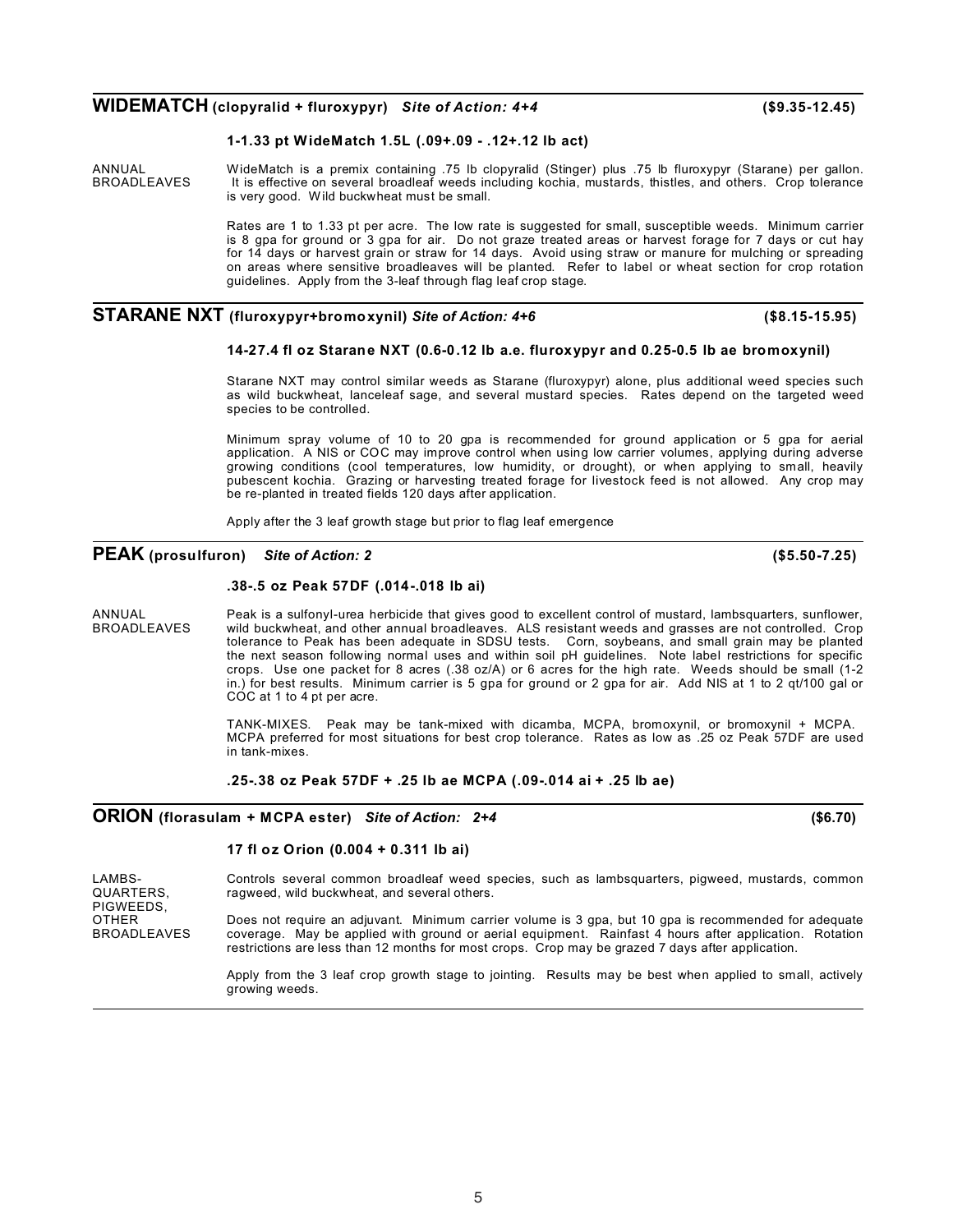### **HARMONY GT XP (thifensulfuron)** *Site of Action: 2+4* **(\$6.45-8.80) HARMONY 50SG**

### **.3-.4 oz Harmony GT 75XP (.014-.019 lb ai) .45-.6 oz Harmony 50SG (0.014-0.019 lb ai)**

ANNUAL Harmony controls several annual broadleaf weeds including mustard, sunflower, Russian thistle, and<br>BROADLEAVES kochia. It will also provide acceptable wild buckwheat control in favorable situations. Do not apply to BROADLEAVES kochia. It will also provide acceptable wild buckwheat control in favorable situations. Do not apply to Ogle, Porter, or Premier varieties as injury can occur. Tolerance has been adequate on oat varieties tested in SDSU trials including Bay, Burnett, Dane, Don, Hazel, Horicon, Hytest, Newdak, Settler, Troy and Valley. Crops affected by drought or prolonged cold, wet conditions are less tolerant.

> Apply at the 3-leaf stage but before jointing. Surfactant at 1 qt/100 gal is suggested. Minimum carrier is 5 gpa for flat fan nozzles in ground equipment, 10 gpa for flood nozzles on 30 in spacing, and higher volume for wider spacing. Minimum carrier is 2 gpa for air. Wheat, barley, and oats may be replanted any time after application. Any other crop may be planted 45 days after application. Do not graze or harvest forage from treated fields; however straw may be used for bedding or feed.

> TANK-MIXES: Harmony GT may be tank-mixed with labeled rates of other herbicides including 2,4-D, bromoxynil, or dicamba. Tank-mix with MCPA (0.12-0.38 lb a.e./A) is preferred for most situations. Refer to crop stage guidelines for the most restrictive product when tank-mixing.

### **GLEAN XP (chlorsulfuron)** *Site of action: 2* **(\$3.35-6.50)**

### **0.17-0.33 oz Glean XP (0.008-0.015 lb a.i.)**

Use 0.17 oz for short-term control or suppression or 0.33 oz for soil residual weed control where soil pH is <6.5 or for controlling difficult weed species. Controls some mustard species, pigweed, waterpod, primrose, and others.

Add NIS at 0.25 to 0.5% v/v (1-2 qt/100 gallons spray solution). For ground applications, minimum carrier is 3 to 13 gpa depending on nozzles. For aerial applications, minimum carrier is 1 to 5 gpa depending on nozzles. Do not apply on soils with pH >7.9. Carryover risk increases with high soil pH and dry or cool soil conditions. Rotation options are limited.

Apply from the 2-leaf stage but before boot.

TANK-MIXES: 2,4-D (amine or ester) or MCPA (amine or ester) may be tank mixed at 0.25 to 0.5 lb a.i./A. Adding surfactant (0.5-1 qt/100 gallons) increases the chance of crop injury and do not add any surfactant when applying with liquid fertilizer. With 2,4-D or MCPA, apply at the 3 to 4 leaf stage. Other Glean tank mix options include Buctril 4 EC (0.25-1 pt/A). Bronate (0.5-2 pt/A), Banvel (0.125-0.25 pt/A), Banvel SGF (0.25-0.5 pt/A), or Curtail (1-2 pt/A).

### **STINGER (clopyralid)** *Site of Action: 4* **(\$14.50-19.15) CURTAIL M (clopyralid + MCPA)** *Site of Action: 4+4* **(\$10.85-14.45)**

**.25-.33 pt Stinger 3L (.09-.12 lb ae) 1.75-2.33 pt Curtail M (.09-.12 + .5-.66 lb ae)**

CANADA THISTLE, Very effective for Canada thistle; also controls other annual broadleaves such as sunflower and cocklebur.<br>ANNUAL Stinger may be tank-mixed with other broadleaf herbicides used in oats. Apply at 3-leaf to e ANNUAL Stinger may be tank-mixed with other broadleaf herbicides used in oats. Apply at 3-leaf to early boot stage.<br>BROADLEAVES Curtail M premix contains .42 lb clopyralid (Stinger) + 2.35 lb MCPA ester/gal. Excellent comb Curtail M premix contains .42 lb clopyralid (Stinger) + 2.35 lb MCPA ester/gal. Excellent combination for oats.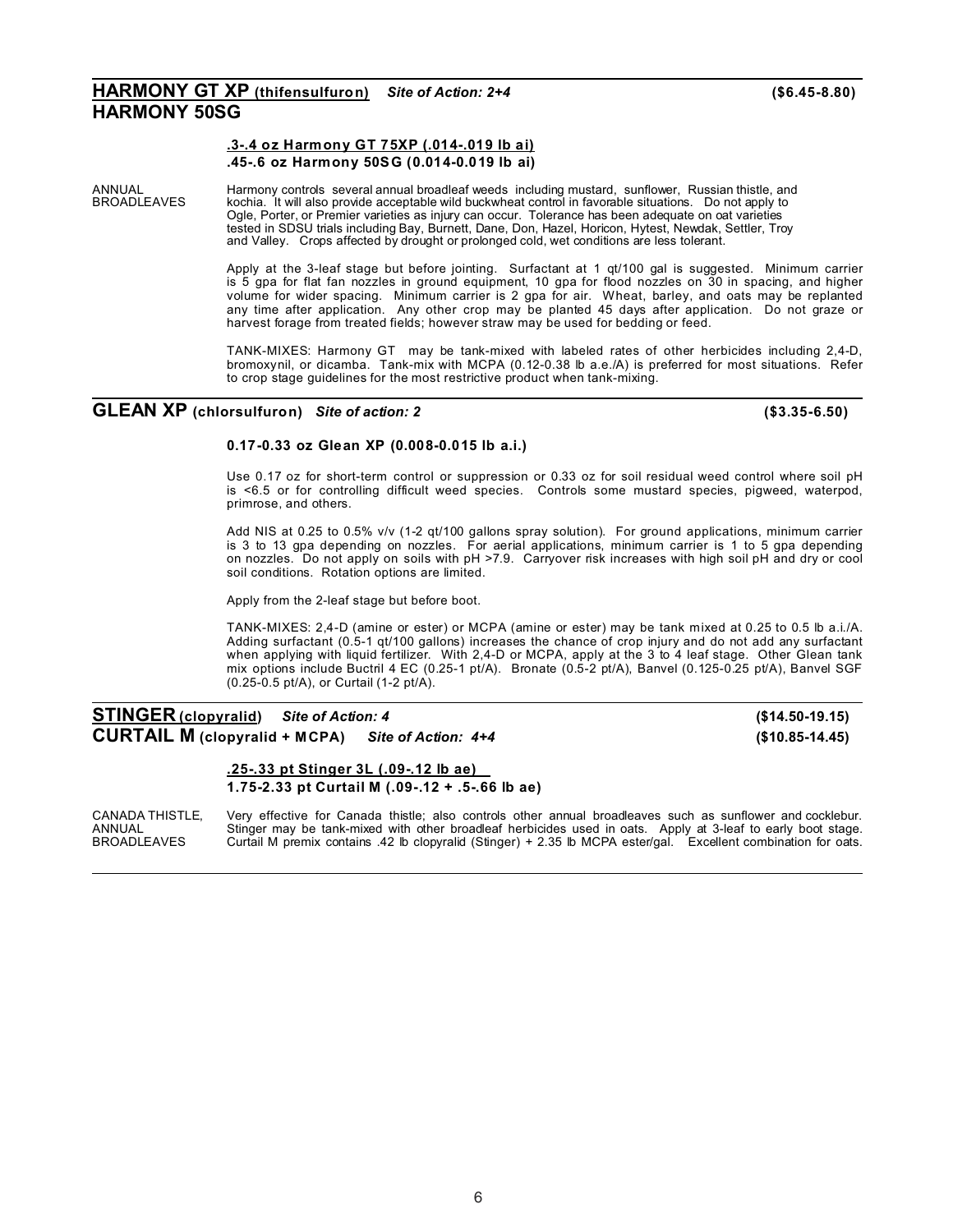### **WHEAT, RYE, BARLEY, and TRITICALE (not underseeded to legumes)**

### **MCPA AMINE or MCPA ESTER** *Site of Action: 4* **(\$1.20-2.70)**

#### **.25-.5 lb ae MCPA amine or MCPA ester (.25-.5 lb ae)**

SOME Selective, translocated herbicides for annual broadleaves. Equal to 2,4-D on wild mustard, lambsquarters,<br>SROADLEAVES and Canada thistle. Weeds must be small: early spraving is important. Less effective than 2.4-D on and Canada thistle. Weeds must be small; early spraying is important. Less effective than 2,4-D on larger weeds. Kochia and wild buckwheat control usually unsatisfactory. Excellent crop tolerance at a wide range of stages. Avoid spraying at boot to heading. Most situations require .33 to .5 lb ae per acre. Ester forms have appeared slightly more effective on some species. Apply by air or ground. Do not graze dairy or slaughter animals on treated areas for 2 weeks after treatment.

> WINTER WHEAT, RYE. Apply in the spring after tillering but before early boot. MCPA is not widely used because other treatments frequently give better control of weed problems.

> HARD RED SPRING WHEAT, DURUM, BARLEY. Apply from the 5-leaf to early boot stage. Frequently used in combination treatments.

### **2,4-D AMINE or 2,4-D ESTER** *Site of Action: 4* **(\$1.15-2.45)**

#### **.25-.5 lb ae 2,4-D amine or 2,4-D ester (.25-.5 lb ae)**

BROADLEAVES Selective, translocated herbicide for several annual and perennial broadleaved weeds. Best choice for field bindweed. Very good control of several annual broadleaves but less effective for kochia or wild buckwheat. Good crop tolerance at proper growth stage. Avoid treating at boot to heading. Better crop tolerance with amine.

> Ester usually used at slightly lower rate than amine. Rates of .33 lb ester or .5 lb ae amine per acre have been satisfactory for most general broadleaved problems. Rate of .25 lb ae per acre will control small susceptible weeds such as wild mustard. Use maximum rate for perennials. Some labels allow rates to .75 lb ae per acre for improved perennial control if some crop injury can be tolerated. Apply by air or ground. Label does not support preplant applications. Do not graze dairy or slaughter animals on treated areas for 2 weeks after application.

> Harvest aid application of 1 lb ae per acre may be made after the dough stage. Do not use straw for feed.

WINTER WHEAT, RYE. Apply in spring when crop is fully tillered until early boot. Do not apply in fall.

HARD RED SPRING WHEAT, DURUM, BARLEY. Apply from the 5-leaf to early boot stage after crop has tillered. Earlier treatment may reduce number of tillers.

### **BANVEL or CLARITY or STERLING + MCPA or 2,4-D (dicamba + MCPA or 2,4-D)** *Site of Action: 4* **(\$2.15-5.25)**

#### **.12-.25 pt dicamba 4L + .25-.38 lb ae MCPA or .25-.38 lb ae 2,4-D (.06-.12 + .25-.38 lb ae)**

SEVERAL Tank-mix. Excellent broadleaved weed control, including wild buckwheat and kochia. Application time<br>ANNUAL ANNUAL is usually too early for maximum perennial control. Crop stage is critical. Late applications may ca ANNUAL is usually too early for maximum perennial control. Crop stage is critical. Late applications may cause<br>BROADLEAVES injury. Lower rates improve crop tolerance and may be adequate if conditions are favorable: however injury. Lower rates improve crop tolerance and may be adequate if conditions are favorable; however, even lower rates should not be applied past recommended crop stages. Rate of .17 pt dicamba 4L + .25 lb ae MCPA or 2,4-D amine suggested for most situations. Use lower rates for small susceptible weeds under favorable growing conditions. Use higher rates for best kochia control. MCPA in the combination gives best crop safety. Amine form of MCPA or 2,4-D preferred; ester forms not recommended. Minimum carrier is 3 gpa for ground and 1 gpa for air. Do not harvest hay for 37 days after application. Grazing is allowed. Wait 22 days per 8 oz of dicamba to plant wheat.

> Labeling allows preharvest application in winter and spring wheat using .5 pt 4L plus .25 to .375 lb ae 2,4- D and in barley using .5 pt 4L plus .25 lb ae 2,4-D per acre. Apply after crop is in hard dough stage; allow at least 7 days before harvest. Do not graze or feed straw from treated fields. Test germination if crop is used for seed purposes.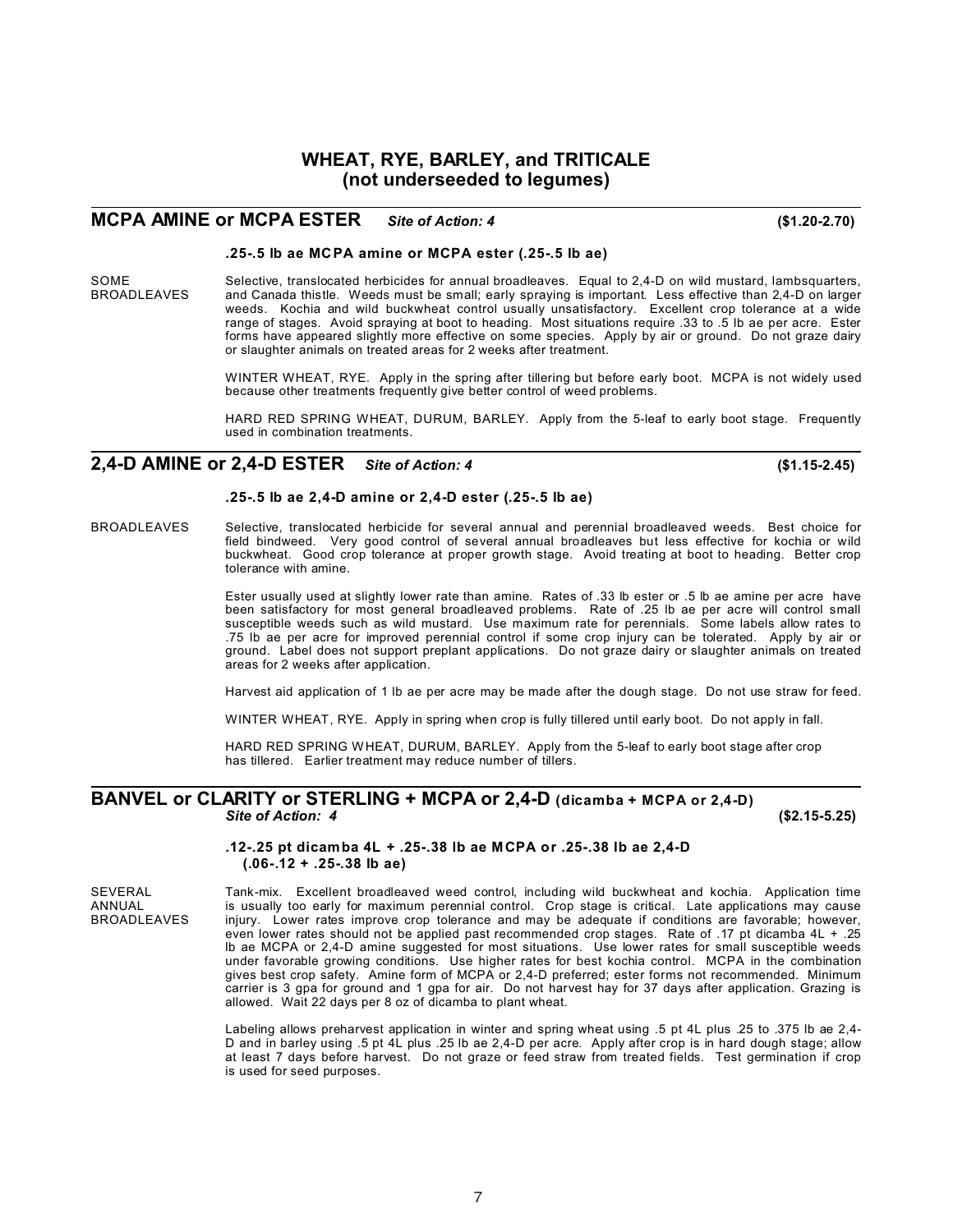### **BANVEL or CLARITY or STERLING (Continued . . . )**

WINTER WHEAT. Apply in the spring before jointing stage of crop. Not for rye.

HARD RED SPRING WHEAT, DURUM. Apply at the 3- to 4-leaf crop stage for best tolerance. Do not apply if the crop exceeds the 5-leaf stage. Durum is slightly less tolerant than hard red spring.

BARLEY. Tank-mix only. Label suggests .12 to .19 pt dicamba 4L + .25 lb ae MCPA per acre at the 2- to 3-leaf crop stage. Poor crop tolerance.

TRITICALE. Apply Clarity only at 2 to 4 oz per acre. Apply prior to jointing for winter types and up to 6-leaf stage for spring types.

OTHER TANK-MIXES - WHEAT. Rates of dicamba 4L are .12 to .18 pt in most situations. Dicamba 4L at .12 to .25 pt may be used in two-way tank-mixes with other herbicides including Ally, Ally Extra, Amber, Express, Finesse, Harmony Xtra, Harmony GT, Peak, bromoxynil, bromoxynil + MCPA, Curtail, and Stinger. These combinations control additional weeds and improve control of weeds less susceptible to dicamba.

SPECIAL TANK-MIXES - WHEAT. Dicamba 4L at .18 to .25 pt may be tank-mixed with reduced rates of other herbicides including Ally (.05 oz); Amber (.14 oz); Express (.08 oz); and Finesse (.16 oz) per acre. Reduced rate combinations suggested for small weeds under good conditions.

SPECIAL THREE-WAY TANK-MIXES - WHEAT. Dicamba 4L at .18 to .25 pt per acre may be used in 3-way combinations. These mixtures have potential where there is concern for resistant weeds and a need for broadspectrum control. Several combinations are listed:

**.18-.25 pt dicamba 4L + .05 oz Ally 60XP + .25 lb ae 2,4-D .18-.25 pt dicamba 4L + .14 oz Amber 75DF + .25 lb ae 2,4-D .18-.25 pt dicamba 4L + .08 oz Express 75XP + .25 lb ae 2,4-D .18-.25 pt dicamba 4L + .16 oz Finesse 75DF + .25 lb ae 2,4-D .18-.25 pt dicamba 4L + .16 oz Harmony GT 75XP + .25 lb ae 2,4-D amine**

## **BROMOXYNIL PRODUCTS (bromoxynil)** *Site of Action: 6* **(\$8.25-18.10) BROMOXYNIL + 2,4-D or MCPA (\$5.25-20.80)**

Bromoxynil is available in several products: **Buctril 2L, Moxy, Bromox, Broclean, Bromil**, and **Brox** contain 2 lb/gal ae; **Buctril 4** contains 4 lb/gal ae. Most bromoxynil + MCPA products contain 2 lb bromoxynil + 2 lb MCPA ae/gal. Examples include **Bronate, Bison, Brox-M, Bromac, Mextrol,** and **Bromox MCPA. Bronate Advanced** contains 2.5 lb ae/gal of each. Adjust rate according to the specific product label.

### **1-2 pt bromoxynil 2L or .5-1 pt bromoxynil 4L (.25-.5 lb ae) .75-1 pt bromoxynil 2L or 0.38-0.5 pt bromoxynil 4L + 0.25-0.5 lb ae 2,4-D .75-2 pt bromoxynil 2L or .38-1 pt bromoxynil 4L+.25-.5 lb ae MCPA 1-2 pt bromoxynil/MCPA 4L .8-1.6 pt bromoxynil/MCPA 5L**

WILD Bromoxynil is a contact herbicide with excellent crop tolerance. Applications with 2,4-D or MCPA in a<br>BUCKWHEAT. The tank-mix or commercial premix may improve weed control in many situations. Bromoxynil/MCPA BUCKWHEAT, tank-mix or commercial premix may improve weed control in many situations. Bromoxynil/MCPA premix<br>SUNFLOWER, contains bromoxynil and MCPA ester. Broad spectrum annual broadleaf control. Excellent wild SUNFLOWER, contains bromoxynil and MCPA ester. Broad spectrum annual broadleaf control. Excellent wild<br>SEVERAL ANNUAL buckwheat and good kochia control. Not for perennials. Weeds should be in the 1-to 4-leaf SEVERAL ANNUAL buckwheat and good kochia control. Not for perennials. Weeds should be in the 1- to 4-leaf stage. Very<br>BROADLEAVES qood crop tolerance at a wide range of growth stages. good crop tolerance at a wide range of growth stages.

> Rate of .25 lb bromoxynil + .25 MCPA lb ae per acre has been satisfactory for small weeds under favorable growing conditions. Use .38 lb ae per acre of each for larger weeds or less favorable conditions.

> Good coverage required. Carrier rate is 10 gpa for ground or 5 gpa for air. Reduced carrier to 5 gpa for ground or 3 gpa for air may result in reduced control.

> Rates of bromoxynil 2L to 2 pt or 4L to 1 pt per acre may be used on winter wheat. Use high rates of MCPA for best perennial weed control. An additional .25 lb ae per acre MCPA may be added to the rates listed in the combination. MCPA provides better crop tolerance than combinations with 2,4-D. Some labels recommend a maximum of 1 pt per acre bromoxynil when tank-mixing with 2,4-D whereas 2 pt per acre bromoxynil may be applied when tank-mixing with MCPA. MCPA ester formulation suggested. Avoid treating prior to heavy frost. Do not graze treated fields for 30 days.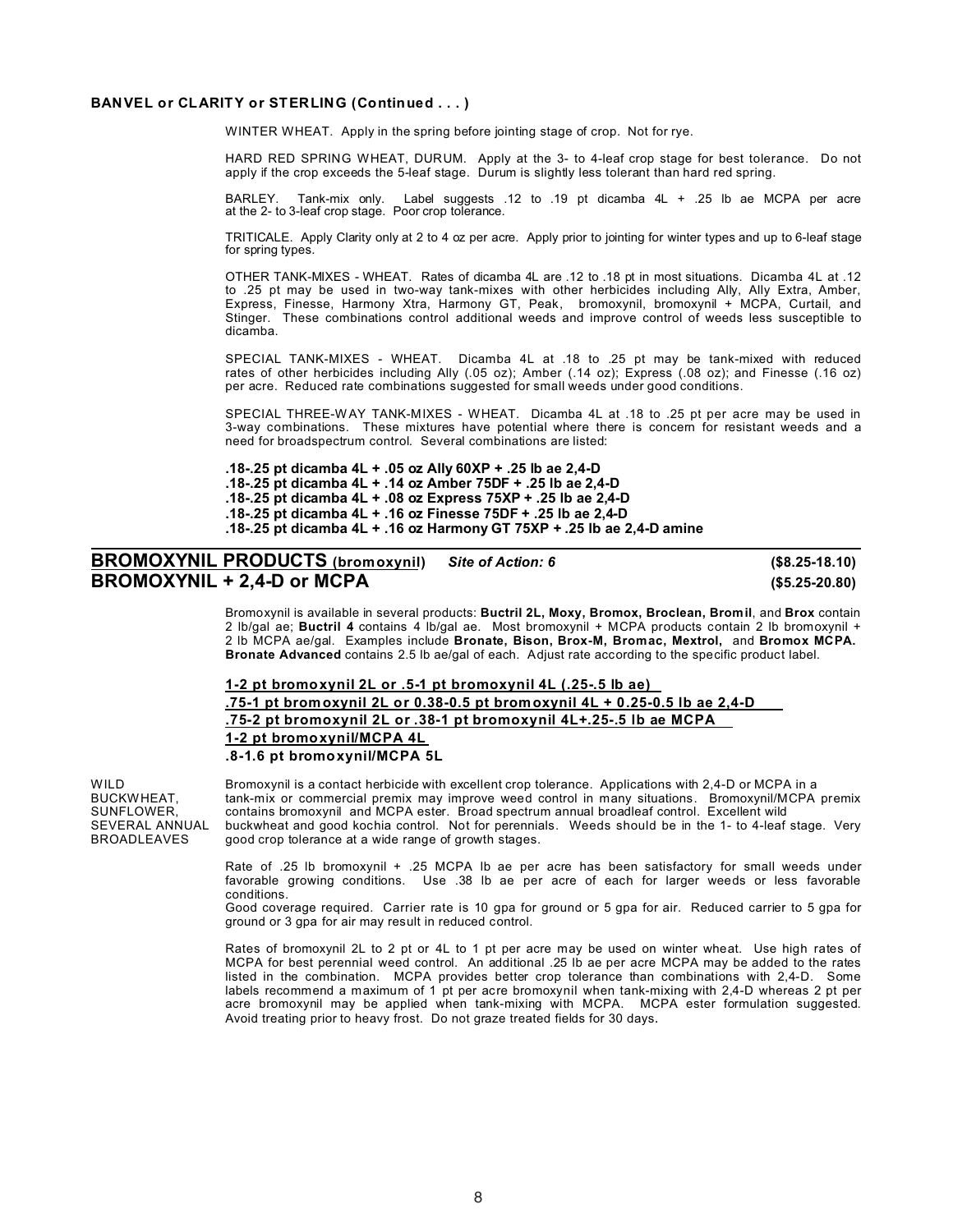#### **BROM OXYNIL PRODUCTS (Continued . . . )**

WINTER WHEAT, RYE. Apply bromoxynil after crop emergence but before the crop has reached boot stage. Bromoxynil alone may be applied in fall for winter annuals. Apply mixtures in spring after tillering but before jointing.

HARD RED SPRING WHEAT, DURUM, BARLEY. Apply bromoxynil at 2-leaf to early boot stage. When tank-mixed with 2,4-D, apply from fully tillered up to jointing stage.

TRITICALE. Apply bromoxynil alone as for wheat.

OTHER TANK-MIXES. Tank-mixes for special situations include bromoxynil or premix products with dicamba, Amber, Curtail, Express, Finesse, Harmony Xtra, and Harmony GT. Bromoxynil is also labeled for use with several herbicides for grass control.

### **HUSKIE (pyrasulfotole + bromoxynil)** *Site of Action: 27 + 6* **(\$8.25-11.20)**

#### **11-15 oz Huskie (0.028-0.038 + 0.15-0.21 lb a.i.)**

Standard rate is 11 oz/A, but may use 13-15 oz/A for improved control of difficult weeds or Canada thistle suppression. May provide very good control of kochia, Russian thistle, prickly lettuce, lambsquarters, pigweed, mustards, and several other broadleaf weed species. Apply to young (1-6 inches tall), actively growing weeds.

Add nitrogen fertilizer and/or NIS to improve control. AMS at 0.5-1 lb/A is the preferred N source, but may use UAN (28, 30, or 32% N) at 1-2 qt/A. NIS may be added at 0.25-0.5% v/v (1-2 qt/100 gallon spray solution). Combinations of NIS and either AMS or UAN may be added at these rates. Minimum carrier is 10 gpa for ground applications (5 gpa with AMS under ideal conditions) or 5 gpa for aerial applications. Huskie may be tank mixed with several grass and broadleaf herbicides.

Crop rotations are 7 days for wheat, barley, oats, rye, and triticale; 4 months for millet, sorghum, and soybeans; 9 months for alfalfa, canola, chickpeas, corn, dry beans, flax, field peas, lentils, safflower, and sunflowers.

WHEAT, DURUM, BARLEY, TRITICALE. Apply from 1-leaf up to flag leaf emergence.

### **STINGER (clopyralid)** *Site of Action: 4* **(\$14.50-19.15)**

**.25-.33 pt Stinger 3L (.09-.12 lb ae)**

CANADA THISTLE, Especially effective for Canada thistle; also controls annual broadleaves such as sunflower and cocklebur.<br>SOME ANNUAL Very good crop tolerance. Use the high rate for Canada thistle. Stinger may be tank-mix SOME ANNUAL Very good crop tolerance. Use the high rate for Canada thistle. Stinger may be tank-mixed with BROADLEAVES bromoxynil, dicamba, MCPA, 2,4-D, Ally, or Express for improved control of other species. Commercial premix of Curtail generally preferred for use in small grain. Refer to sections for Curtail.

WINTER WHEAT, HARD RED SPRING WHEAT, and DURUM. Apply at 3-leaf to early boot crop stage.

| <b>STARANE</b> (fluroxypyr) Site of Action: 4 |                                                            | (\$11.25-22.70) |
|-----------------------------------------------|------------------------------------------------------------|-----------------|
|                                               | STARANE + 2,4-D or STARANE/SALVO (fluroxypyr + 2,4-D)      | (\$10.45-24.75) |
|                                               | <b>STARANE + MCPA or STARANE/SWORD (fluroxypyr + MCPA)</b> |                 |

**0.3-0.4 pt Starane Ultra 2.8L (0.11-0.14 lb ae) .66-1.33 pt Starane 1.5L (.12-.25 lb ae) .66-1.33 pt Starane 1.5L + .5-.75 pt 2,4-D or MCPA (.12-.25 + .25-.38 lb ae) 1.33-2.33 pt Starane/Salvo 3.75L or 1.5-2.75 pt Starane/Sword 3.55L (.12-.25 + .5-1 lb ae)**

KOCHIA, Starane is a translocated postemergence herbicide used to control certain broadleaf weeds. Fluroxypyr ANNUAL provides an alternative mode of action to control ALS resistant kochia biotypes. Labeling also includes<br>BROADLEAVES cocklebur, sunflower, common ragweed, and Venice mallow. Mustard, Russian thistle, pennycress, wild cocklebur, sunflower, common ragweed, and Venice mallow. Mustard, Russian thistle, pennycress, wild buckwheat, and other broadleaves may require combination treatments. Starane has been tested extensively in SDSU tests; kochia control has been excellent and crop tolerance very good.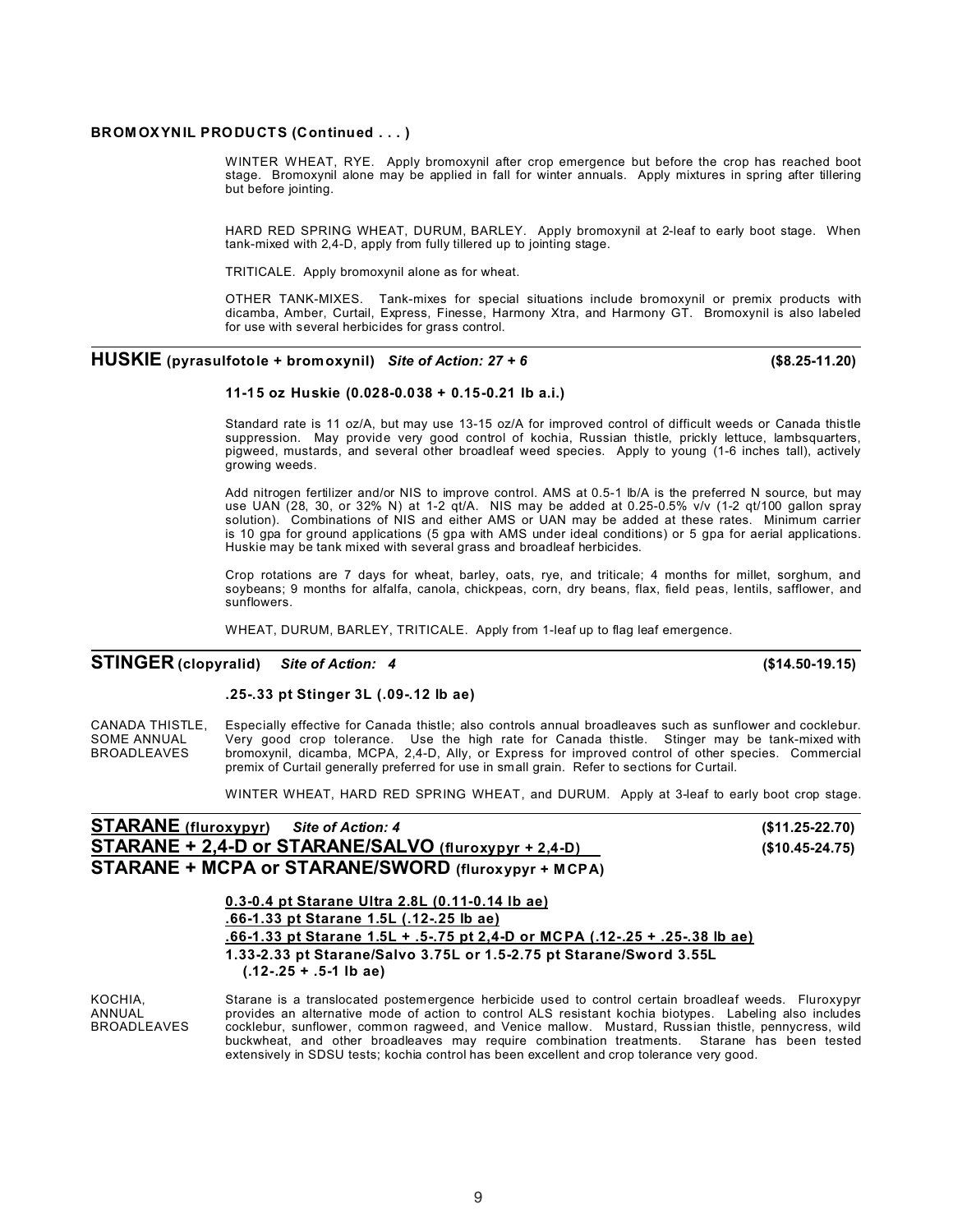Rates are .66 to 1.33 pt Starane 1.5L per acre. The lower rates have been satisfactory for kochia in SDSU tests. Weeds should be actively growing.

Starane may be tank-mixed with other labeled postemergence herbicides. Tank-mixes with other broadleaf herbicides such as 2,4-D or MCPA add broadleaf control. Starane/Salvo premix contains .75 lb fluroxypyr (Starane) + 3 lb 2,4-D ester/gal. Rate is 1.33 to 2.33 pt per acre. The low rate is equivalent to .66 pt Starane and 1 pt 2,4-D ester. Starane/Sword premix contains .71 lb fluroxypyr (Starane) + 2.84 lb MCPA ester/gal. Rate is 1.5 to 2.75 pt per acre. The low rate is equivalent to .7 pt Starane and 1 pt MCPA ester and is suggested for most weeds including kochia and mustard.

Minimum carrier is 8 gpa for ground or 3 gpa for air. Do not graze or harvest forage within 8 days of application. Allow at least 40 days after application before harvesting grain or straw. Only wheat, barley, or oats may be planted in treated fields within 120 days of application.

WINTER WHEAT, SPRING WHEAT, DURUM, and BARLEY. Apply from the 2-leaf crop stage up to and including flag leaf. Follow crop stage guidelines for the most restrictive product when tank-mixing.

## **WIDEMATCH (clopyralid + fluroxypyr)** *Site of Action: 4+4* **(\$9.35-12.45)**

#### **1-1.33 pt WideMatch 1.5L (.09+.09 to .12+.12 lb act)**

ANNUAL WideMatch is a premix containing .75 lb clopyralid (Stinger) plus .75 lb fluroxypyr (Starane) per gallon.<br>BROADLEAVES It controls several annual and perennial broadleaved weeds, including clover, dandelion, kochia. RECORDING SEVERAL CONTENTING IT THE TIP CONCRETED WEEDS, including clover, dandelion, kochia, dock, ragweed, several thistles, biennial wormwood, and several mustards. Wild buckwheat must be treated early. Crop tolerance is excellent to both components.

> Rates are 1 to 1.33 pt per acre. The low rate is suggested for small, susceptible weeds. The 1 pt rate provides the equivalent of 3.8 oz Stinger and 7.7 oz Starane. Minimum carrier is 8 gpa for ground or 3 gpa for air. Additives are not required but may improve control under difficult conditions. Liquid fertilizer up to 50% of the total volume may be used. Do not graze treated areas or harvest forage for 7 days or cut hay for 14 days or harvest grain or straw for 40 days. Avoid spreading manure or using hay or straw from treated areas for mulching or use on land to be planted to susceptible broadleaf crops.

> Barley, grasses, oats, corn, and wheat can be planted anytime. Avoid planting flax and canola for 120 days; alfalfa, sorghum, safflower, sunflower, field peas, dry beans, and soybeans for 10.5 mo; chickpeas and lentil for 18 mo.

> WINTER WHEAT, SPRING WHEAT, DURUM, and BARLEY. Apply from the 3-leaf through flag leaf emergence crop stage.

### **STARANE NXT (fluroxypyr + bromoxynil)** *Site of Action: 4+6* **(\$8.15-15.95)**

### **14-27.4 fl oz Starane NXT (0.6-0.12 lb a.e. fluorxypyr and 0.25-0.5 lb a.e. bromoxynil)**

Starane NXT may control similar weeds as Starane (fluroxypyr) alone, plus additional weed species such as wild buckwheat, lanceleaf sage, and several mustard species. Rates depend on the targeted weed species to be controlled.

Minimum spray volume of 10 to 20 gpa is recommended for ground application or 5 gpa for aerial application. A NIS or COC may improve control when using low carrier volumes, applying during adverse growing conditions (cool temperatures, low humidity, or drought), or when applying to small, heavily pubescent kochia. Grazing or harvesting treated forage for livestock feed is not allowed. Any crop may be re-planted in treated fields 120 days after application.

FALL or SPRING SEEDED WHEAT, BARLEY, OATS. Apply after the 3 leaf growth stage but prior to flag leaf emergence.

### **AIM (carfentrazone)** *Site of Action: 14* **(\$3.15-11.95) AIM + 2,4-D or MCPA (carfentrazone + 2,4-D or MCPA) (\$3.70-13.05)**

### **.5-1.9 oz Aim EW 1.9L + .12-.24 lb ae 2,4-D amine (.008-.031 ai + .12-.24 lb ae)**

SEVERAL Aim is a postemergence herbicide with contact activity on broadleaf weeds. It has provided good control<br>ANNUAI of normal and AIS resistant kochia. Aim also has fair to good activity on wild buckwheat pigweed, and ANNUAL of normal and ALS resistant kochia. Aim also has fair to good activity on wild buckwheat, pigweed, and<br>BROADLEAVES black nightshade. Tank-mix with 2,4-D, MCPA, or other labeled broadleaf herbicides. Pennycress and black nightshade. Tank-mix with 2,4-D, MCPA, or other labeled broadleaf herbicides. Pennycress and wild mustard have also been controlled in SDSU tests. Crop tolerance at the lower rate appears adequate; temporary leaf chlorosis may be noted. High moisture and humidity increase the risk of leaf speckling.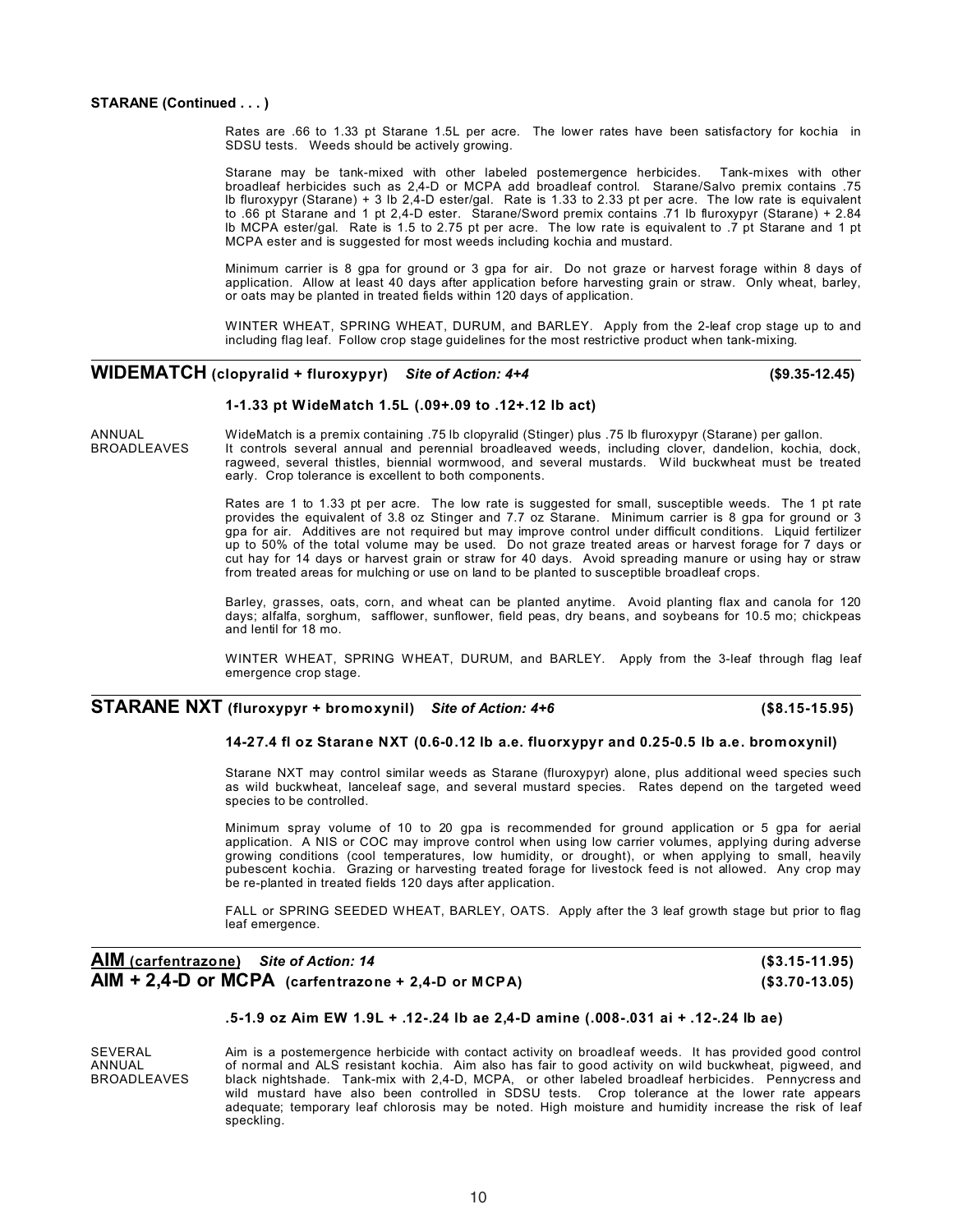### **AIM (Continued . . . )**

Rates of .5 to .75 oz per acre plus 2,4-D are suggested for most situations. Rate of .75 oz per acre will improve consistency. The .5 to 1 oz rates are for pigweed, tansy mustard, nightshade, and pennycress under 4 inches. These rates suppress field bindweed and have activity on Russian thistle, kochia, prickly lettuce, and wild buckwheat. Rates of 1.4 to 1.9 oz improve control of weeds suppressed at lower rates. Weed response is rapid. Good coverage is important. Minimum carrier is 10 gpa for ground or 3 gpa for air. Add NIS at 2 pt/100 gal. Under stress conditions AMS at 2 to 4 lb or 28% N may be added at 2 to 4 gal/100 gal. Corn, wheat, barley, sorghum, and soybeans may be planted after 30 days, other crops may be planted after 12 months. Do not harvest for forage for 7 days after application.

WINTER WHEAT, SPRING WHEAT, DURUM, BARLEY. Apply from 30 days before planting up to jointing stage. Crop should be 4-leaf to tillered stage for best safety with 2,4-D tank-mix.

TANK-MIXES. Aim may be tank-mixed with Assert, Everest, and Puma + Harmony GT for annual grass control. Antagonism has not been a significant factor. Aim may be tank-mixed with several other broadleaf herbicides. Refer to section for each product alone. Add NIS at 1 qt/100 gal for tank-mix with Harmony, Harmony Extra, and Starane. Do not add NIS with Bronate or Bison mixes. Aim may also be mixed with Salvo, Sword, or Saber.

**.5 oz Aim 1.9L + 2-4 oz dicamba 4L .5 oz Aim 1.9L + .12-.18 lb ae 2,4-D or MCPA + 2-3 oz dicamba 4L .5 oz Aim 1.9L + .5-.75 pt bromoxynil/MCPA 4L or .4-.6 pt 5L .5 oz Aim 1.9L + .5-.67 pt Starane .5 oz Aim 1.9L + .3 oz Harmony GT or Harmony Extra**

PREPLANT BURNDOWN. Rate is .5 to 1.9 oz Aim 1.9L per acre. Add NIS at 2 pt/100 gal or COC at 1.5 to 2 pt per acre; 28% N at 2 to 4 gal/100 gal may also be added. Burndown of small weeds has been effective in SDSU tests.

### **RAGE D-TECH (carfentrazone + 2,4-D ester)** *Site of Action: 14+4* **(\$3.70-7.40)**

### **8-16 fl oz Rage D-Tech (0.008-0.016 lb ai + 0.25-0.50 lb ae)**

| KOCHIA.            | Controls kochia, Russian thistle, lambsquarters, piqweed, mustards, and several other broadleaf weed      |
|--------------------|-----------------------------------------------------------------------------------------------------------|
| LAMBS-             | species.                                                                                                  |
| QUARTERS.          |                                                                                                           |
| PIGWEEDS.          | Use a NIS at 0.25% v/v (1 gt per 100 gallons spray solution). Do not use other adjuvants for broadcast    |
| <b>OTHER</b>       | foliar applications in small grains. In addition to NIS, liquid nitrogen at 2-4% v/v (2-4 gallons per 100 |
| <b>BROADLEAVES</b> | gallons spray solution) or AMS at 2-4 lb/A may be used. Minimum carrier is 10 gpa for ground              |
|                    | applications or 3 gpa for aerial applications. It is recommended to increase carrier volume by 50% if the |
|                    | canopy is dense. Rainfast in 6-8 hours after application. Do not apply when foliage is wet from dew,      |
|                    | precipitation, or irrigation. There are several tankmix options, but mixing bromoxynil products if not    |
|                    | recommended. Do not graze until 14 days after application and do not feed treated straw to livestock.     |

WHEAT, BARLEY, OATS, RYE. Apply from 3-tiller up to the jointing growth stage.

HARVEST AID. Apply 16-32 fl oz/A from hard dough up to 3 days before harvest.

## **CURTAIL (clopyralid + 2,4-D amine)** *Site of Action: 4+4* **(\$8.20-14.55)**

### **1.5-2.66 pt Curtail 2.38L (.075-.13 + .37-.66 lb ae)**

CANADA THISTLE, **Commercial premix.** Curtail contains .38 lb clopyralid + 2 lb ae 2,4-D amine per gal. Rates of 1.5 to 2 ANNUAL pt are special labeled for annual weeds; rates of 2 to 2.66 pt per acre are suggested for less susceptible<br>BROADLEAVES annuals or perennial weeds. Crop tolerance is good. Clopyralid gives excellent seasonal control annuals or perennial weeds. Crop tolerance is good. Clopyralid gives excellent seasonal control of Canada thistle; it also controls mustard, lambsquarters, sunflower, and cocklebur. Wild buckwheat control has been fair to good; kochia control is variable. Thistle should not exceed 6 inches or be past bud stage. Minimum carrier is 5 gpa for ground or 2 gpa for air. Do not harvest hay from treated fields. Do not rotate to any crop except small grain, corn, or forage grass for one year after treatment. Carryover is possible in dry or cool conditions.

> WINTER WHEAT, HARD RED SPRING WHEAT, DURUM, and BARLEY. In spring after tillering up to jointing stage.

> TANK-MIXES. Curtail may be tank-mixed with bromoxynil, dicamba, MCPA or 2,4-D, Ally, Harmony Xtra, Harmony GT, and Express. Refer to each product for precautions and application directions.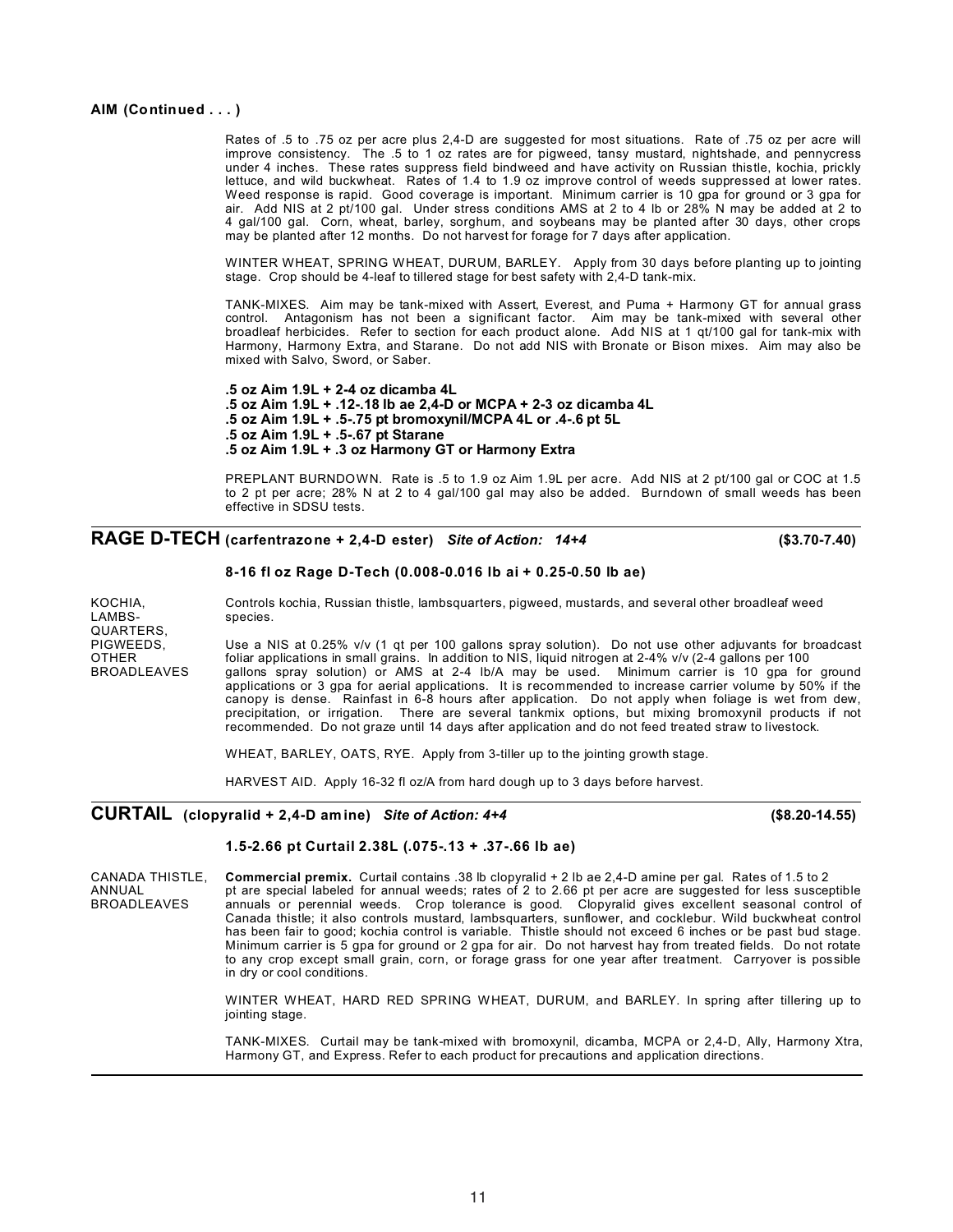### **TREFLAN (trifluralin)** *Site of Action: 3* **(\$3.40-6.80)**

#### **1-1.5 pt Treflan 4L or 5-7.5 lb Treflan 10G (.5-.75 lb ai)**

FOXTAIL Spring Application after Planting, Shallow Incorporated. Liquid formulation. Incorporate 1 to 1.5 inches deep with two flextine or spike-tooth harrowings. Plant seed 2 to 3 inches deep. Does not control wild oats. Better crop tolerance than fall-incorporated application. Minimum carrier is 5 gpa. Do not plant oats or sorghum the following year. Preferred application method for most situations. Trifluralin may be available in additional brand products. Do not apply where Treflan or Sonalan was applied at a rate greater than 0.5 lb ai the previous season.

> Spring Preplant Incorporated. Barley only. Spray or granules. Use 1 pt Treflan 4L or 5 lb per acre Treflan 10G. Incorporate within 24 hours. Incorporate with a second pass before planting; for granules allow at least 7 days before the second pass.

> Fall-Applied, Preplant Incorporated. Granules preferred. Apply after September 1. Granules may be applied into standing stubble. Incorporate within 24 hours. Make second incorporation in the spring before planting. Consistent foxtail control. Crop tolerance may be adequate; however, some stand reduction may be noted in certain conditions. Note precautions as for spring application.

> HARD RED SPRING WHEAT, DURUM, and BARLEY. Apply liquid in spring after planting and incorporate shallowly or apply in the fall and incorporate. Apply granules in fall and incorporate. May be applied in the spring preplant and incorporated before planting for barley only. Not for winter wheat or rye.

#### **5-10 lb Treflan 10G (.5-1 lb ai) (\$4.55-9.10)**

FALLOW. Use for foxtail control during the fallow period. Plant hard red spring, durum wheat, and barley the following spring. Incorporate within 24 hours. Complete the second incorporation whenever escaping weeds make it necessary. Plant seed 2 inches deep.

### **ORION (florasulam + MCPA ester)** *Site of Action: 2+4* **(\$6.70)**

### **17 fl oz Orion (0.004 + 0.311 lb ai)**

PIGWEEDS,<br>SEVERAL

LAMBS- Controls several common broadleaf weed species, such as lambsquarters, pigweed, mustard, common <br>QUARTERS. Tragweed, wild buckwheat, and several others. ragweed, wild buckwheat, and several others.

SEVERAL Does not require an adjuvant. Minimum carrier volume is 3 gpa, but 10 gpa is recommended for adequate<br>OTHERS coverage May be applied with ground or aerial equipment. Rainfast 4 hours after application. Rotation coverage. May be applied with ground or aerial equipment. Rainfast 4 hours after application. Rotation restrictions are less than 12 months for most crops. Crop may be grazed 7 days after application.

> WINTER WHEAT, SPRING WHEAT, DURUM, BARLEY, OATS, RYE, TRITICALE. Apply from the 3 leaf crop growth stage to jointing. Results may be best when applied to small, actively growing weeds.

### **HARMONY GT XP (thifensulfuron) (\$6.45-13.25) HARMONY 50SG**

#### **.3-.6 oz Harmony GT 75XP or Unity 75WDG (0.14-0.28 lb ai) .45-.9 oz Harmony 50SG**

SEVERAL Harmony controls several annual broadleaved weeds. Gives very good to excellent control of mustard,<br>ANNUAL Russian thistle, wild sunflower, and buckwheat. Does not control ALS resistant kochia. Weeds should ANNUAL Russian thistle, wild sunflower, and buckwheat. Does not control ALS resistant kochia. Weeds should BROADLEAVES be actively growing and free of moisture stress. Grass is not controlled. Apply after weeds are emerged but less than 3 inches tall or across for best results. Crop tolerance is very good. Wheat, barley, and oats may be planted anytime after application, any other crop may be planted 45 days after application. Do not graze or feed forage or hay from treated areas. Harvested straw may be used for bedding and/or feed.

> Apply .3 to .6 oz 75DF or .45 to .9 oz 50SG per acre. Use .5 to .6 oz 75DF or .75-.9 50SG per acre for most situations if wild buckwheat is a significant problem. Sequential treatments may be applied provided total amount applied does not exceed 1 oz/A for Harmony GT or 1.5 oz/A for Harmony SG. Add NIS at 0.25%-0.5% v/v (1 to 2 qt/100 gal) or COC (1% v/v or 2% under arid conditions). Minimum carrier is 5 gpa for flat fan nozzles on ground equipment; 10 gpa for flood nozzles on 30 in spacing, and higher volume for wider spacing. Minimum carrier is 2 gpa for air. May be applied in liquid nitrogen fertilizer carrier. Do not use Harmony plus malathion as crop injury will occur.

> WINTER WHEAT, HARD RED SPRING WHEAT, DURUM, BARLEY, and TRITICALE. Postemergence after the crop is in the 2-leaf stage but before the flag leaf is visible.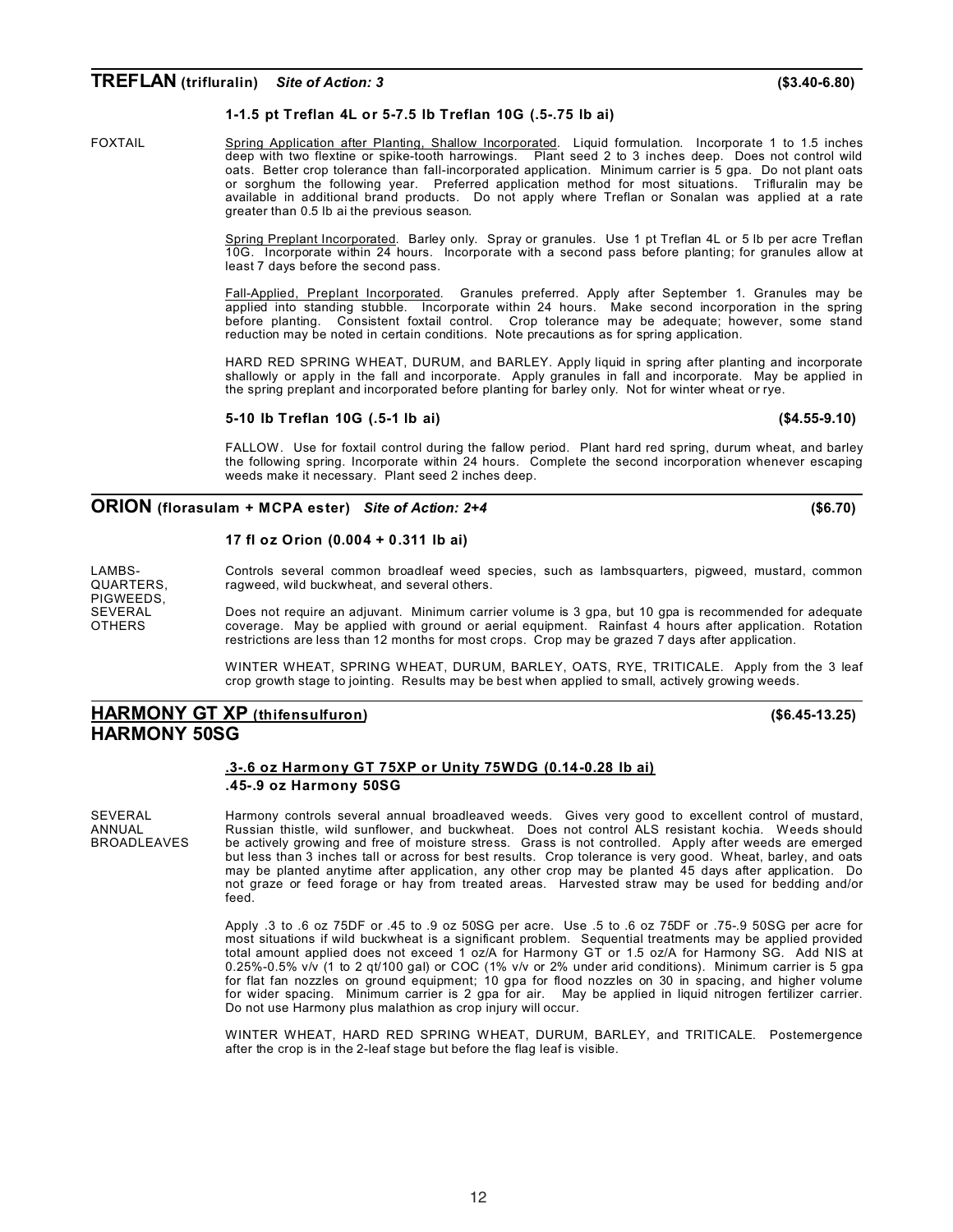#### **HARMONY PREMIXES (Continued . . . )**

TANK-MIXES. Harmony may be tank-mixed with dicamba, 2,4-D, or bromoxynil to reduce the risk of resistant biotypes. Tank-mixes of 2,4-D ester or MCPA ester used for most situations (0.25-0.38 lb a.e./A). Combinations with bromoxynil or dicamba have provided very good control of weeds including wild buckwheat. Refer to the section for each product used alone.

THREE-WAY MIXES. Harmony GT may be used in 3-way combinations. These mixtures have been useful to manage weed resistance.

### **.17-.33 oz Harmony GT 75XP+.25 lb ae 2,4-D + .12 pt dicamba 4L .17-.33 oz Harmony GT 75XP+.75-1.5 pt bromoxynil/MCPA 4L or .6-1.2 pt 5L .17-.33 oz Harmony GT 75XP+.25 lb ae MCPA + .12 pt dicamba 4L**

FALLOW. Apply in the spring or fall when the majority of weeds have emerged and are actively growing. May be tank-mixed with Fallowmaster, glyphosate+ 2,4-D, glyphosate+ dicamba, 2,4-D, or dicamba.

#### **PREMIX**

### **1:1 ratio thifensulfuron : tribuenuron (\$4.00-10.00) 0.4-1.0 oz Affinity BroadSpec (0.006-0.016 lb a.i. thifensulfuron and 0.006-0.016 lb a.i. tribenuron)**

Contains 25% trifensulfuron + 25% tribenuron.

Controls several broadleaf weed species when applied alone, such as mustard species, pigweed species, lambsquarters, and wild buckwheat. A tank-mix partner is recommended for difficult weed species. For Canada thistle, apply 0.8 oz/A when thistle is 4-8 inches tall or add 2,4-D (0.5-0.75 pt/A of 4 lb a.i./gallon product) or dicamba (2-4 fl oz/A Banvel or Clarity) for improved control. For common ragweed or lanceleaf sage, apply 0.4 to 0.8 oz/A Affinity BroadSpec plus 2,4-D ester (0.5-0.75 pt/A of 4 lb a.i./gallon product). For kochia, Russian thistle, and prickly lettuce, apply in a tank-mix with fluroxypyr (e.g. Starane), dicamba, and 2,4-D or in a tank-mix with bromoxynil (e.g. Buctril) and 2,4-D. See label for more specific details regarding tank-mixes.

Add a NIS at 0.5-4 pt per 100 gallons of spray solution (0.06-0.5% v/v). In addition to the surfactant, an ammonium nitrate fertilizer, such as 28% N, 32% N, may be added at 2 qt/A or spray grade ammonium sulfate at 2 lb/A or double these fertilizer rates under dry conditions. May use a COC at 1 gallon per 100 gallon of spray solution (1% v/v), or 2% v/v when conditions are dry. Select adjuvants that are authorized with the tank-mix partner.

Minimum carrier for ground application is 5 gpa for flat-fan nozzles or 10 gpa for flood nozzles. Minimum carrier for aerial application is 2-5 gpa.

Apply to wheat or barley after the 2 leaf stage but before the flag leaf is visible. Do not graze or feed treated plants to livestock.

### **2:1 ratio thifensulfuron : tribenuron 0.3-0.6 oz Harmony Extra 75XP or TNT Broadleaf 75DF (0.009-0.019 thifensulfuron + 0.005-0.009 lb a.i. tribenuron) 0.45-0.9 oz Harmony Extra 50SG**

Controls several common broadleaf weed species, such as mustards, pigweed and wild buckwheat, but add a tank mix partner for most weed species. For Canada thistle 4-8 inches tall, apply 0.6 oz/A of 75XP or 0.9 oz/A 50SG with surfactant plus 2,4-D (0.25-0.38 lb a.e./A). For common cocklebur, common ragweed, and lanceleaf sage, apply 0.4-0.5 oz/A of 75XP or 0.6-0.75 oz/A 50SG with 2,4-D (0.25-0.38 lb a.e./A). For kochia, Russian thistle, and prickly lettuce less than 2 inches tall, apply with dicamba+2,4-D or bromoxynil+2,4-D (0.75-1 pt/A Buctril + 0.25=0.38 lb a.e./A 2,4-D). See label for additional tank mix options.

Add a NIS at 0.25-0.5% v/v (1-2 qt/100 gallon spray solution). For ground applications, minimum carrier volume is 5 to 13 gpa depending on nozzles. Minimum carrier is 2 to 5 gpa for aerial applications.

Apply to wheat, barley, winter oats or triticale after the crop is in the 2-leaf stage but before the flag leaf is visible. Do not graze or feed treated plants to livestock.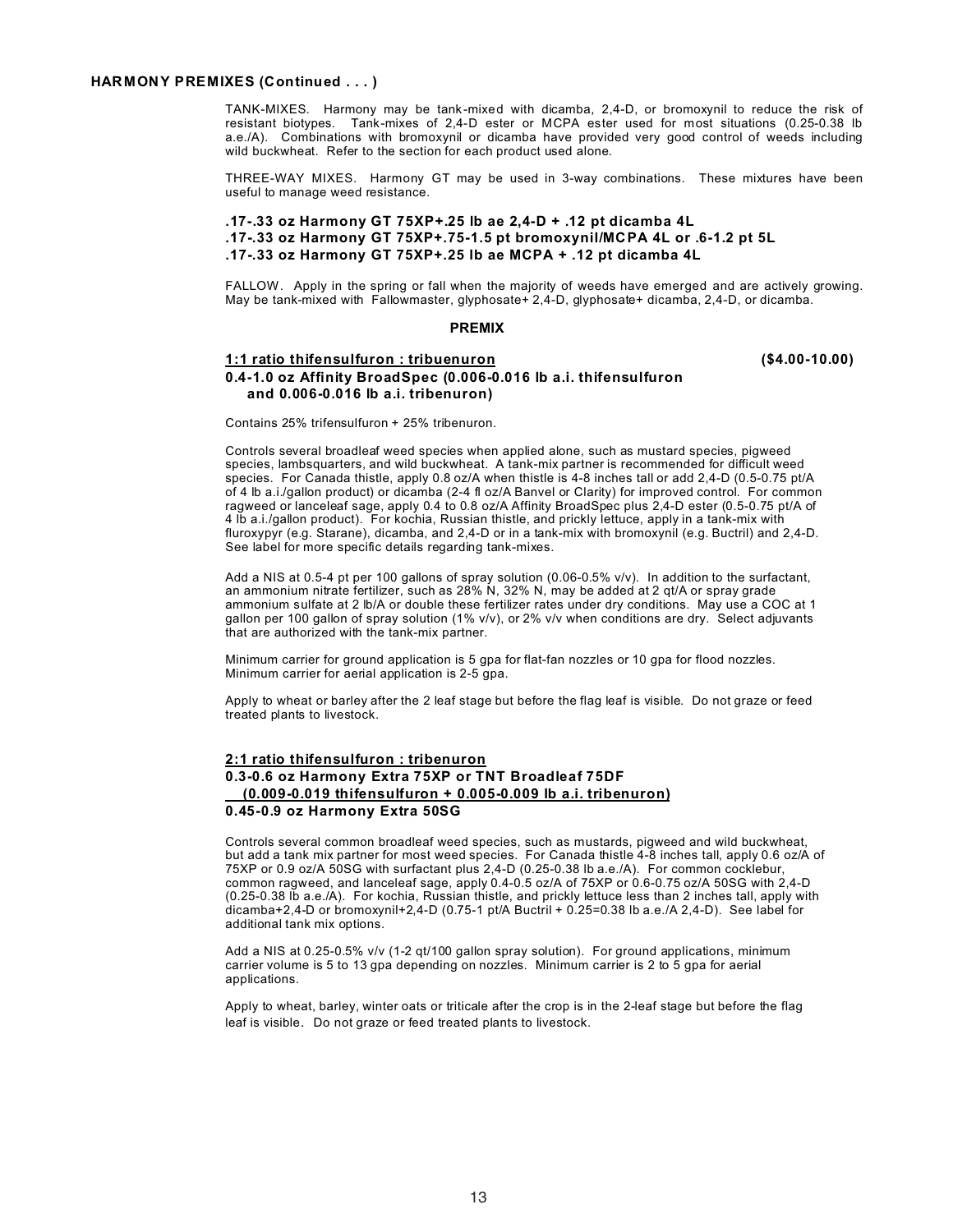### **4:1 ratio thifensulfuron : tribenuron**

#### **0.6-1.0 oz Affinity TankMix (0.015-0.025 lb a.i. thifensulfuron and 0.004-0.006 lb a.i. tribenuron)**

Contains 40% thifensulfuron + 10% tribenuron.

Intended to be tank-mixed with other broadleaf or grass herbicides, such as bromoxynil, 2,4-D, dicamba, fluroxypyr, carfentrazone, and several other broadleaf and grass herbicides. The label describes several tank-mix options for specific weed species or weed communities.

Add a NIS at 1-2 qt per 100 gallons of spray solution (0.25-0.5% v/v). An ammonium nitrate feritlizer, such as 28% N, 32% N, or 2 lb/A spray grade ammonium sulfate, may be used with the surfactant. May use a COC at 1 gallon per 100 gallon of spray solution (1% v/v) or 2% v/v when conditions are dry. Select adjuvants that are authorized with the tank-mix partner.

Minimum carrier for ground application is 5 gpa for flat-fan nozzles or 10 gpa for flood nozzles. Minimum carrier for aerial application is 2-5 gpa.

Apply to wheat or barley after the 2 leaf stage but before the flag leaf is visible. Do not graze or feed treated plants to livestock.

### **EXPRESS (tribenuron)** *Site of Action: 2* **(\$4.00-7.80) EXPRESS + 2,4-D ESTER or MCPA ESTER (\$4.60-9.85)**

### **.17-.33 oz Express 75XP (.008-.016 lb ai) .17-.33 oz Express 75XP + .12-.38 lb ae 2,4-D ester or MCPA ester**

SOME Express controls certain annual broadleaved weeds. Use as tank-mix with other broadleaf herbicides.<br>ANNUAL It is a sulfonyl urea with very little soil activity. Gives good to excellent control of wild mustard. ANNUAL It is a sulfonyl urea with very little soil activity. Gives good to excellent control of wild mustard,<br>BROADLEAVES pennycress, Russian thistle, and non-ALS kochia. Control of wild buckwheat, smartweed, and pennycress, Russian thistle, and non-ALS kochia. Control of wild buckwheat, smartweed, and sunflower is more variable. Weeds should be less than 4 inches tall or across and be actively growing. Crop tolerance is satisfactory. Warm temperature and good soil moisture enhance results. There are no rotational restrictions. Do not plant any crop except wheat or barley for 60 days after application.

> Rates are .17 to .33 oz Express 75XP per acre. Use the lower rates for light infestations when conditions are favorable. Use .33 oz for less tolerant species and for Canada thistle suppression. Nonionic surfactant at 1 to 2 pt/100 gal may be added and will improve control under some conditions. The use of 1 pt/100 gal is adequate when tank-mixing with 2,4-D or MCPA at rates less than .25 to .38 lb; surfactant may not be required with .38 lb of MCPA or 2,4-D per acre.

> Minimum carrier is 5 gpa for flat fan nozzles in ground equipment; 10 gpa for flood nozzles on 30 in. spacing, and higher volume for wider spacing. Minimum carrier is 1 gpa for air. May be applied in liquid nitrogen carrier. Risk of crop yellowing is increased with surfactant and fertilizer carrier. Do not tank-mix with Malathion or Lorsban insecticide. Mixes with organophosphate insecticides may produce crop discoloration or injury. Do not graze or feed forage from treated fields. Straw may be used for feed or bedding.

> Tank-mix with other herbicides improves consistency and reduces the risk of resistant weeds. Tankmixes with 2,4-D or MCPA used for most situations; combinations with bromoxynil or dicamba have provided very good control of weeds such as wild buckwheat. Refer to section for each product used alone.

> WINTER WHEAT, SPRING WHEAT, and BARLEY. Postemergence after crop is in the 2-leaf stage but before flag leaf is visible. Do not harvest within 45 days of application.

> TRITICALE. Supplemental label. Apply as for wheat. Tank-mix with herbicides labeled for triticale.

OTHER TANK-MIXES. Express may also be tank-mixed with bromoxynil, bromoxynil/MCPA, dicamba, or Curtail. Refer to section for each product used alone.

THREE-W AY TANK-MIXES. Express may be used in 3-way combinations. These mixtures have been useful to manage weed resistance.

```
.17-.33 oz Express 75XP + .25 lb ae 2,4-D + .12 pt dicamba 4L
.17-.33 oz Express 75XP + .75-1.5 pt bromoxynil/MCPA 4L or .6-1.2 pt 5L
.17-.33 oz Express 75XP + .25 lb ae MCPA + .12 pt dicamba 4L
```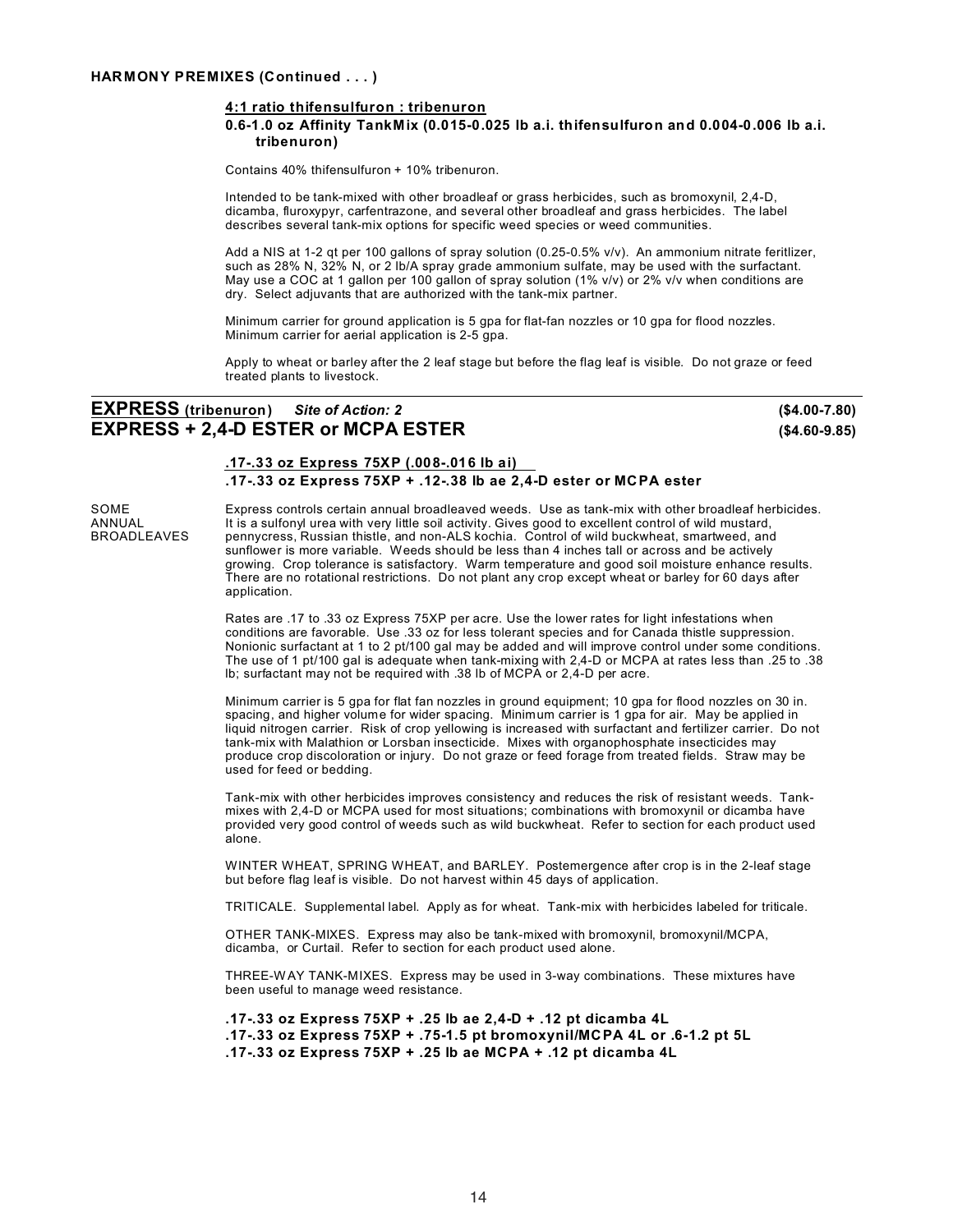FALLOW. Provides short-term annual broadleaf weed control; including kochia, lambsquarter, pigweed, and winter annual mustards. Apply in spring 60 days before planting or after cereal crop harvest in reduced tillage systems. Express may be tank-mixed with most herbicides labeled for fallow. Tank-mix with 2,4-D or dicamba is suggested for wild buckwheat, kochia, prickly lettuce, and Russian thistle. Rates as for Express alone.

### **ALLY (metsulfuron)** *Site of Action: 2* **(\$1.40) ALLY + 2,4-D or MCPA or BROMOXYNIL or BANVEL or CLARITY or STERLING**

### **.1 oz Ally 60XP + .25-.5 lb ae 2,4-D or MCPA (.004 ai + .25-.5 lb ae) .1 oz Ally 60XP +.75-1.5 pt bromoxynil 2L or .38-.75 pt 4L .1 oz Ally 60XP + .12-.25 pt dicamba 4L**

SEVERAL Ally is a sulfonyl-urea herbicide with some soil residual. Use as a tank-mix with other broadleaf<br>ANNUAL herbicides. Residual properties extend control for 1 to 6 weeks. Pennycress, piqweed, prickly l ANNUAL herbicides. Residual properties extend control for 1 to 6 weeks. Pennycress, pigweed, prickly lettuce,<br>BROADLEAVES wild mustard, and volunteer sunflower are among species most susceptible. Non-ALS kochia, wild wild mustard, and volunteer sunflower are among species most susceptible. Non-ALS kochia, wild buckwheat, Russian thistle, and tansy mustard are controlled or suppressed, depending on weed size and rainfall. Ally will not control wild oats or grasses. Results in field tests have been very good. Lower rates of 2,4-D or MCPA are adequate for susceptible weeds.

> Ester forms perform best; surfactant can be reduced to 1 to 2 pt/100 gal. Surfactant improves control; crop tolerance may be reduced when used with the high rates of some combinations. Results on large mustard have been very good. Symptoms develop slowly. Crop tolerance appears adequate at recommended rates. Apply when weeds are small but before they are 4 inches tall or across. Rainfall after application improves results. Use a surfactant that is at least 80% active. Do not use on soil with pH over 7.9. Minimum carrier is 3 gpa for flat fan nozzles in ground equipment; 10 gpa for flood nozzles on 30 in. spacing and higher volume for wider spacing. Minimum carrier is 1 gpa for air. There are no grazing restrictions for Ally alone.

Follow rotational guidelines. Winter or spring wheat may be planted after 1 mo; CRP grasses after 4 mo; durum, barley, or oats after 10 mo; flax, safflower, and sunflower after 22 mo. Grain sorghum or proso millet in the south part of the state (south of Hwy. 212 east of the Missouri River and south of Hwy. 34 west of the Missouri River) may be planted after 12 mo if there has been 13 inches of precipitation between application and planting. Field corn may be planted after 12 mo east of the Missouri River and west of the Missouri River south of Hwy. 14 if there has been 15 inches of precipitation since application. All other crops require 34 mo and at least 28 inches precipitation.

Labeling also allows preharvest application in winter and spring wheat using 0.1 oz Ally 60DF plus .25 to .5 lb ae 2,4-D ester with surfactant at 1 qt/100 gal. Crop should be at dough stage; allow at least 10 days before harvest. Do not feed straw or graze stubble after preharvest treatment.

ALS resistant kochia biotypes are significant in most areas. Rotate crops and herbicides or use tankmixes or sequential treatments that include other modes of action that are effective for kochia.

WINTER WHEAT. Postemergence in spring when weeds are small and before boot stage. Use 1 to 2 qt surfactant per 100 gal. Use lower surfactant rate for combinations.

SPRING W HEAT, BARLEY. Postemergence from 2-leaf to early boot stage. Use MCPA or 2,4-D tank-mix.

TRITICALE. Supplemental label. Apply as for wheat. Tank-mix with herbicides labeled for triticale.

THREE-WAY TANK-MIXES. Ally may be used in 3-way combinations. These mixtures have been useful to manage weed resistance.

**0.1 oz Ally 60XP + .25 lb ae 2,4-D + .12 pt dicamba 4L 0.1 oz Ally 60XP + .75-1.5 pt bromoxynil/MCPA 4L or .6-1.2 pt 5L 0.1 oz Ally 60XP + .25 lb ae MCPA + .12 pt dicamba 4L**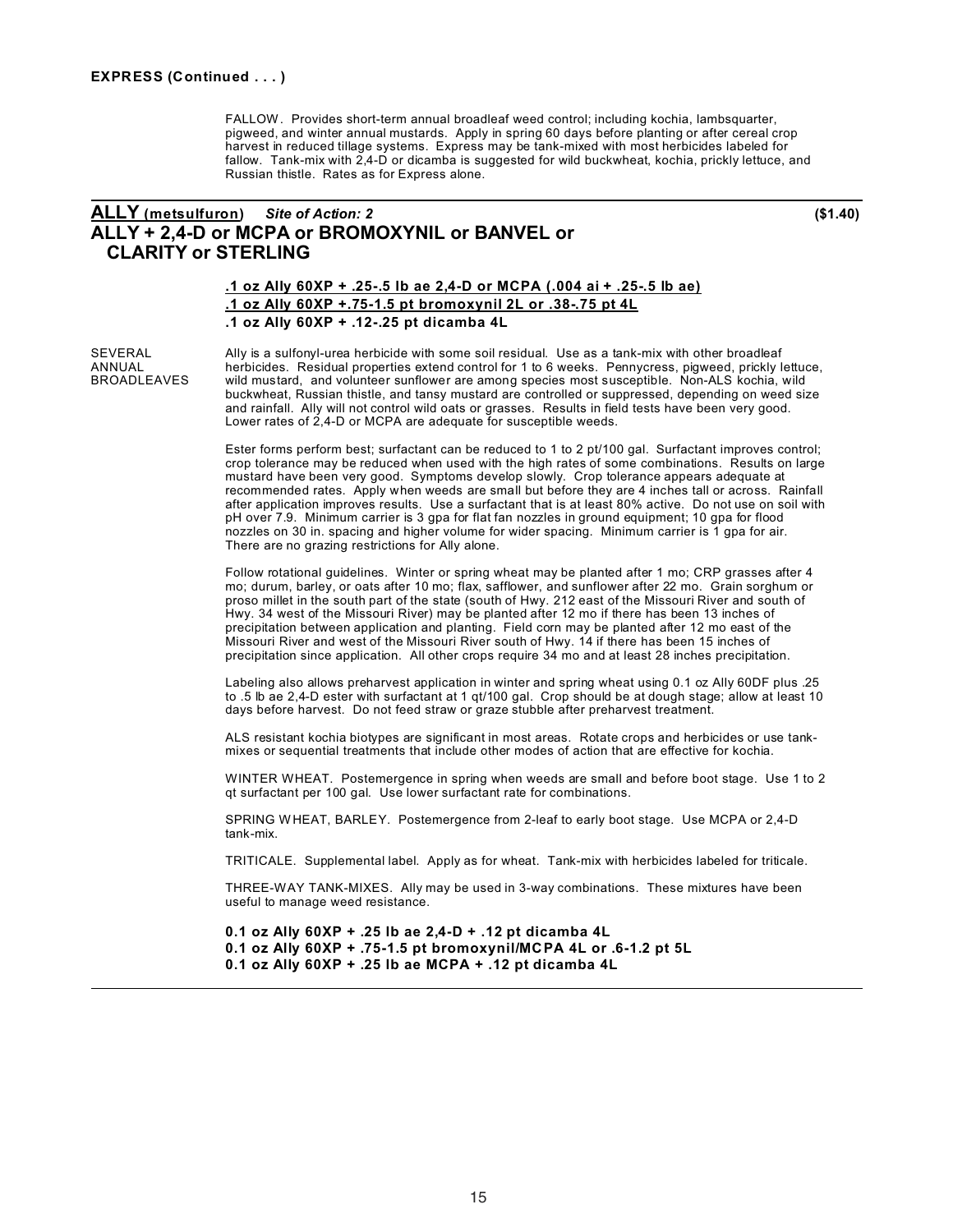### **ALLY EXTRA (thifensulfuron + tribenuron + metsulfuron)** *Site of Action: 2+2+2* **(\$2.10-4.65)**

### **0.2-0.4 oz Ally Extra 71.25DF (0.0089-0.018 lb ai) 0.3-0.5 oz Ally Extra 51.86SG (0.0097-0.016 lb ai)**

SEVERAL Ally Extra 71.25 DF 0.2-0.4 oz and Ally Extra 51.86SG 0.3-0.5 oz contains 0.005-0.009 lb ai.<br>ANNUAL thifensulfuron, 0.002-0.005 lbs a.i. tribenuron, and 0.002-0.004 lb a.i. metsulfuron. Very goo ANNUAL thifensulfuron, 0.002-0.005 lbs a.i. tribenuron, and 0.002-0.004 lb a.i. metsulfuron. Very good to<br>BROADLEAVES excellent control of mustard. pennycress. Russian thistle. wild sunflower. wild buckwheat. and se excellent control of mustard, pennycress, Russian thistle, wild sunflower, wild buckwheat, and several other annual broadleaves. At high rates (.4 oz), wild buckwheat control is improved over either product used alone; residual effects will extend 4 to 6 weeks. Does not control ALS resistant kochia. At low rates (.2 oz) the potential residual is reduced compared to metsulfuron (Ally) alone. Labeling requires a tank-mix with another herbicide when using rates less than .4 oz. Grass is not controlled. Crop tolerance is good. Weeds should be actively growing and free of stress for best results. The high rate is suggested for best results. It is equivalent to .1 oz Ally + .3 oz Harmony Extra per acre. Do not make more than one application of Ally Extra per crop season. Ally Extra may be tank-mixed with 2,4-D, MCPA, or other registered small grain herbicides. Ester formulation of 2,4- D or MCPA is preferred. Use the low surfactant rate with 2,4-D or MCPA tank-mixes. See the Agility label for additional recommended tank-mix partners. Minimum carrier is 5 gpa for flat fan nozzles in ground equipment; 10 gpa for flood nozzles on 30 inch spacings and higher volumes for wider spacing. Minimum carrier is 1 gpa for air. Add NIS at 1 to 2 pt/100 gal. May be applied in liquid nitrogen carrier. Do not tank-mix with Malathion. Maximum soil pH is 7.9. Winter or spring wheat may be planted after 1 mo; durum, barley, or oats after 10 mo; flax, sunflower, or safflower after 22 mo. Grain sorghum or proso millet in the southern part of the state (south of Hwy 212 east of the Missouri River and south of Hwy. 34 west of the Missouri River) may be planted after 12 mo if there has been 13 inches of precipitation between application and planting. Field corn may be planted after 12 mo east of the Missouri River and west of the Missouri River south of Hwy. 14 if there has been 15 inches of precipitation since application. All other crops require 34 mo and at least 28 inches precipitation. At .2 oz 71.25DF or 0.3 oz 51.86SG, grain sorghum may be planted after 4 mo and safflower after 10 mo. At pH 6.8 or less for peas, lentil, alfalfa, and dry beans the interval is 10 mo; increase the interval to 22 mo if pH is 6.9 to 7.9. RESISTANT Special management is required for resistant weed biotypes. Include herbicides with other modes of <br>KOCHIA action if ALS resistant kochia is present. Tillage and crop rotation are useful to reduce the action if ALS resistant kochia is present. Tillage and crop rotation are useful to reduce the development of resistant populations. Do not harvest for 45 days after application. Do not graze treated areas or feed forage or hay from treated areas; however, straw may be used for bedding or feed. WINTER WHEAT, SPRING WHEAT, BARLEY. Postemergence after the 2-leaf stage but before the flag leaf is visible. DURUM. Postemergence after crop is tillered but before boot stage. When using Agility on durum spring wheat, only use 2,4-D as a tank-mix partner and apply between tillering and the boot stage. TRITICALE. Supplemental label. Apply as for wheat. Tank-mix with herbicides labeled for triticale. FALLOW. Apply in the spring or fall when most weeds have emerged and are actively growing. Winter or spring wheat may be planted in 1 mo; durum wheat, barley and oat may be planted after 10 mo.

### **AGILITY (dicamba+thifensulfuron+tribenuron+metsulfuron)** *Site of Action: 4+2+2+2* **(\$3.90-7.85)**

### **1.6-3.2 oz Agility 72.6SG (.07-0.14 lb a.i.)**

Agility 72.6SG at 1.6-3.2 oz is equivalent to 2-4 fl oz 4L dicamba product plus 0.2-0.4 oz Ally Xtra 71.25DF or 0.3-0.5 oz Ally Extra 51.8SG. Relative to Ally Extra, Agility provides additional control of black nightshade, wild buckwheat, and velvetleaf. Apply 3.2 oz/A for heavy weed infestations or difficult species or apply 1.6-2.4 oz/A for light infestations and optimal conditions. Weed control may be reduced in dry, dusty conditions. Do not apply when the crop is stressed by severe weather conditions, drought, low fertility, water saturated soil, disease, or insect damage.

Recommended spray adjuvants, minimum carrier volume, and rotation restrictions are similar to Ally Extra.

FALL WHEAT, BARLEY, TRITICALE. Apply after the crop is in the 2-leaf stage but before the jointing stage.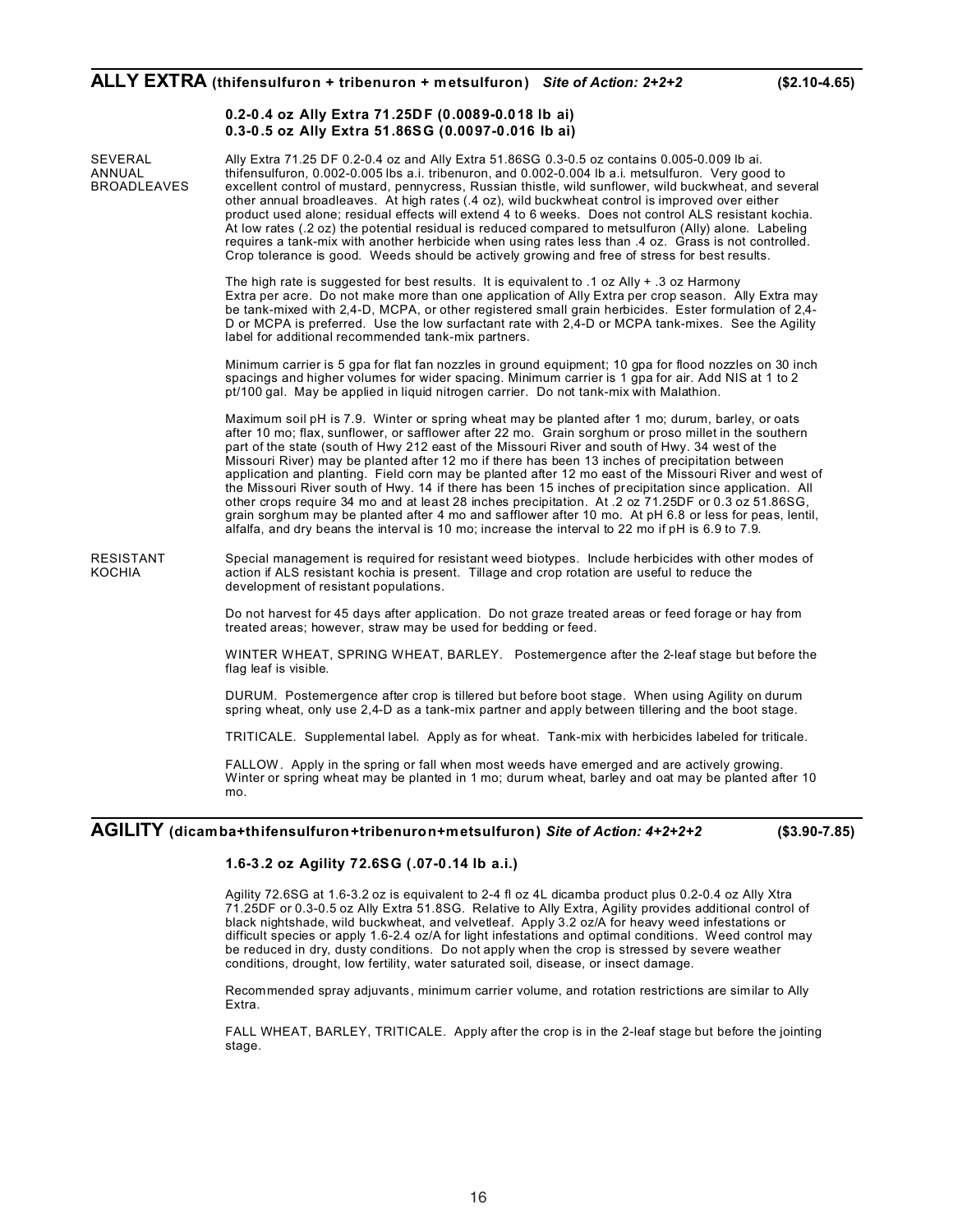### **AGILITY (Continued . . . )**

SPRING WHEAT, SPRING TRITICALE. Apply after the crop is in the 2-leaf stage but before it exceeds the 6-leaf stage.

SPRING BARLEY. Apply after the crop is in the 2-leaf stage but before it exceeds the 4-leaf stage. Do not tank mix with 2,4-D for early season applications.

### **AMBER (triasulfuron)** *Site of Action: 2* **(\$2.65-5.35) AMBER+2,4-D ESTER or BANVEL or CLARITY or STERLING or BROMOXYNIL or BROMOXYNIL/MCPA (\$3.55-19.90)**

**RAVE (triasulfuron + dicamba)**

| 0.28-0.56 oz Amber 75DF (.013-.026 lb ai)                           |
|---------------------------------------------------------------------|
| 0.28-0.56 oz Amber 75DF $+$ .25 lb ae 2.4-D ester                   |
| 0.28-0.56 oz Amber 75DF + .12-.25 pt dicamba 4L                     |
| 0.28-0.56 oz Amber 75DF + .75-1.5 pt bromoxynil 2L or .38-.75 pt 4L |
| 0.28-0.56 oz Amber 75DF + .75-1.5 pt bromoxynil/MCPA or             |
| $.6 - 1.2$ pt 5L                                                    |

SEVERAL Amber controls several annual broadleaved weeds. It is a sulfonyl-urea with extended soil residual<br>ANNUAL activity. It is usually used in a tank-mix application. Pennycress, piqweed, tansy mustard, sunflowe ANNUAL activity. It is usually used in a tank-mix application. Pennycress, pigweed, tansy mustard, sunflower, <br>BROADLEAVES and kochia are among the most sensitive species. Does not control ALS resistant kochia. Wild and kochia are among the most sensitive species. Does not control ALS resistant kochia. Wild buckwheat and Russian thistle control may be more variable, depending on weed size and conditions. Downy brome is included as suppression at special rates. Amber does not control wild oat or foxtail. Warm temperature and good moisture improve results. The addition of low rates of 2,4-D or dicamba is suggested.

> Rates are .28 to .56 oz Amber 75DF per acre. The lower rates of .28 oz (5 Acres/Pak) or .35 oz (4 Acres/Pak) is suggested for most situations. The low rate is adequate for small, susceptible weeds and is used in most tank-mixes. The .47 oz (3 Acres/Pak) rate is for larger, more difficult weeds. The maximum rate of .56 oz (2.5 Acres/Pak) is suggested for suppression of downy brome. The maximum rate is .35 oz per acre for soils with a pH over 7.9. Minimum carrier is 3 gpa for ground or 2 gpa for air. Add NIS at 1 to 2 qt/100 gal. Follow grazing or haying restrictions for the tank-mix partner; no restrictions for Amber alone.

Special labeling allows for reduced rates of Amber at .175 oz with dicamba 4L at .12 to .18 pt in a 2-way mix or in a 3-way mix with addition of .25 lb 2,4-D per acre. Reduced rates are for small, susceptible weeds and will be most effective where good crop competition is anticipated.

Follow rotation guidelines. Barley, rye, or oats may be planted in 6 mo if pH is 6.9 or less or 18 mo if higher pH. Corn may be planted in 4 mo if IR hybrid is used; in 22 mo if pH is 7.9 or less, or 36 mo if higher pH. Proso millet may be planted in 4 mo; grain sorghum 24 mo; soybeans 36 mo; sunflower 24 mo and bioassay; other crops require bioassay. ALS resistant kochia biotypes are significant in most areas. Rotate crops and herbicides or use tank-mixes or sequential treatments that include other modes of action and are effective for kochia.

RESISTANT Special management of Amber is required to reduce the risk of increasing populations of weeds<br>KOCHIA resistant to sulfonyl-urea herbicides. Tank-mixing postemergence applications with another herb resistant to sulfonyl-urea herbicides. Tank-mixing postemergence applications with another herbicide having a different mode of action reduces the risk. Crop rotations and tillage are other important management practices. Do not apply Amber or other herbicides with a similar mode of action within 12 months of an Amber application, except for split Amber treatments. Increase the interval to 15 months if soil pH exceeds 7.5.

> WINTER WHEAT - SPLIT APPLICATION. For soils less than 7.5 pH. Use .28 oz per acre for each application. The initial treatment may be soil applied or postemergence; the second application must be tank-mixed with another herbicide with a different mode of action.

> WINTER WHEAT, HARD RED SPRING WHEAT. Preplant, shallow incorporated or preemergence. Use only disk drill if preplant or shallow incorporated. Soil applied treatments provide downy brome suppression and control of susceptible winter annuals. Rainfall timing with application and weed emergence is important for performance.

WINTER WHEAT, SPRING WHEAT, and BARLEY. Postemergence. Wheat may be any stage up to preboot; barley should be at the 2-leaf to preboot stage.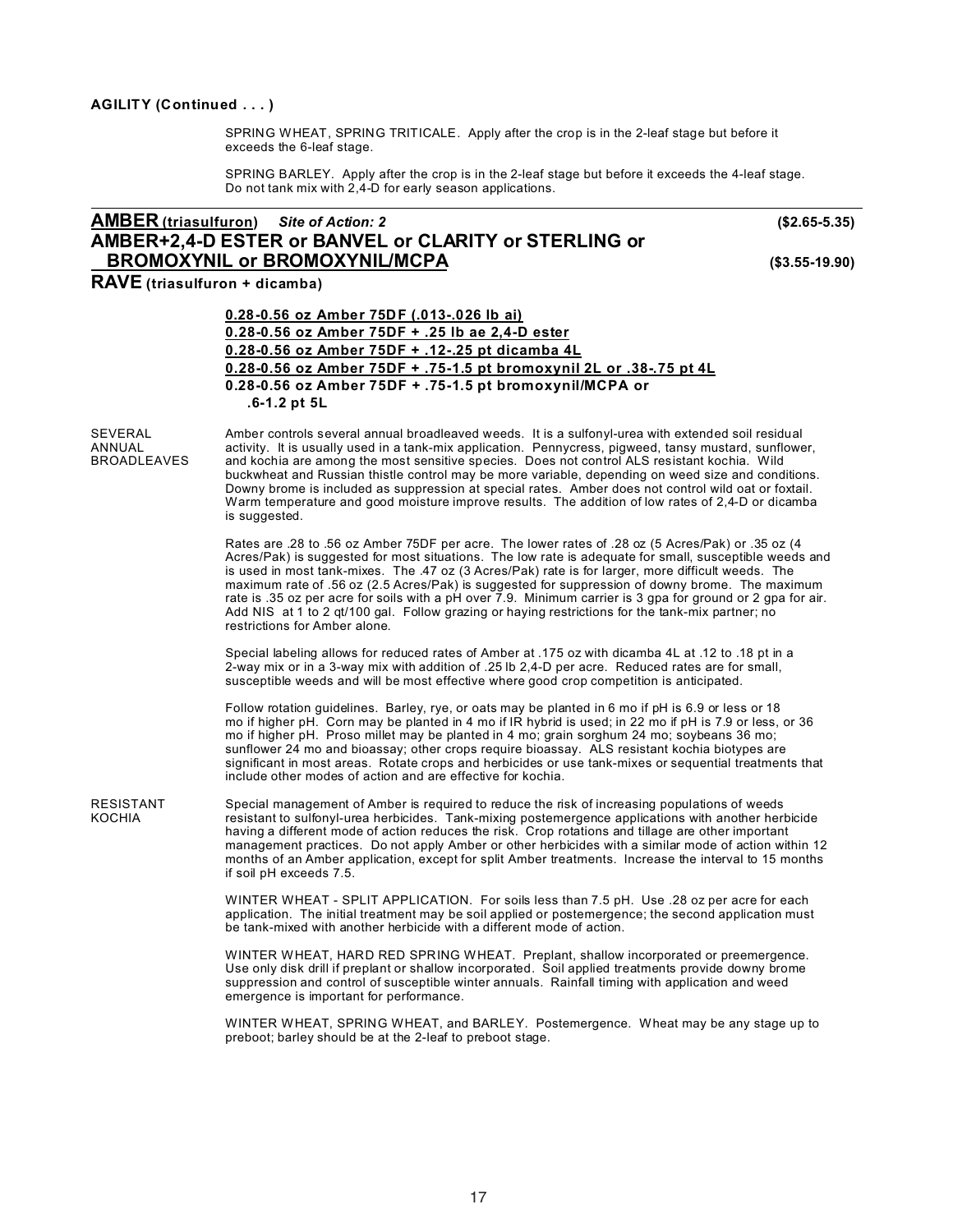### **AMBER or RAVE (Continued . . . )**

OTHER TANK-MIXES. Amber may be tank-mixed with labeled rates of other herbicides including Assert and Curtail, or with Gramoxone or glyphosate for burndown.

FALLOW. Wheat may be planted after application; barley, rye, or oats may be planted 6 months after application according to soil pH and rate guidelines. Rate as for Amber alone.

#### **2-4 oz Rave 58.8 WDG (.06-.12 ae + .01-.02 lb ai) (\$3.35-6.70)**

Rave is a commercial premix containing 50% dicamba + 8.8% triasulfuron (Amber). Weed control similar to Amber + dicamba tank-mix. The 4 oz rate provides dicamba equivalent to 4 oz of dicamba per acre. Minimum carrier is 5 gpa for ground or 2 gpa for air. Add NIS at 1 to 2 pt/100 gal. Follow rotational guidelines for Amber. Rave may be tank-mixed with bromoxynil or bromoxynil/MCPA.

WINTER WHEAT. After emergence to jointing.

SPRING WHEAT. After emergence before 6-leaf stage.

BARLEY. After emergence to 4-leaf stage. Tolerance in barley is marginal; maximum rate for barley is 2 oz per acre.

## **FINESSE (chlorsulfuron + metsulfuron)** *Site of Action: 2+2* **(\$3.60-5.25) FINESSE + 2,4-D ESTER or BROMOXYNIL or BANVEL or CLARITY or STERLING (\$4.40-14.30)**

### **.2-.3 oz Finesse 75DF (.009-.014 lb ai) .2-.3 oz Finesse 75DF + .25-.5 lb ae 2,4-D .2-.3 oz Finesse 75DF + .25-1 pt bromoxynil 2L or .12-.5 pt 4L .2-.3 oz Finesse 75DF + .12-.25 pt dicamba 4L**

SEVERAL Finesse is a commercial premix of two sulfonyl-urea herbicides containing 62.5% chlorsulfuron (Glean)<br>ANNUAL plus 12.5% metsulfuron (Ally). The combination controls several annual broadleaves such as ANNUAL plus 12.5% metsulfuron (Ally). The combination controls several annual broadleaves such as<br>BROADLEAVES pennycress, tansymustard, non-ALS kochia, and wild buckwheat. Soil residual extends into th pennycress, tansymustard, non-ALS kochia, and wild buckwheat. Soil residual extends into the following season or longer. Do not use on soil with a pH exceeding 7.9.

> The rate is .2 to .3 oz Finesse 75DF per acre. Labeling does not include higher rates used in other regions for suppression of "cheatgrass". Control with lower rates will be more erratic. Use NIS at 1 to 2 qt/100 gal for postemerge applications. Minimum carrier is 3 gpa for flat fan nozzles in ground equipment; 10 gpa for flood nozzles on 30 in spacing, and higher volume for wider spacing. Minimum carrier is 1 gpa for air. Wheat or rye may be planted anytime; oats after 10 mo and barley after 10 mo if pH is 6.5 or lower or 16 mo if pH exceeds 6.5. Other crops require a bioassay.

> WINTER WHEAT. Apply after planting but before crop emergence or postemergence at the 2-leaf but before boot stage.

TRITICALE. Supplemental label. Apply as for wheat. Tank-mix with herbicides labeled for triticale.

OTHER TANK-MIXES. Finesse may also be tank-mixed with MCPA ester (.25-.5 lb) or Curtail (1-2 pt); or in 3-way combinations using bromoxynil+MCPA (.75-1.5 pt 4L) or  $2,\dot{4}$ -D (.25 lb) plus dicamba (.12 pt) per acre.

### **PEAK (prosulfuron)** *Site of Action: 2* **(\$3.60-7.25) PEAK + 2,4-D ESTER or MCPA or BANVEL or CLARITY or STERLING or BROMOXYNIL or BROMOXYNIL/MCPA (\$4.55-20.80)**

**.25-.5 oz Peak 57DF (.009-.018 lb ai)**

**.25-.5 oz Peak 57DF + .25-.38 lb ae 2,4-D or MCPA ester**

**.25-.5 oz Peak 57DF + 2-4 oz dicamba 4L**

**.25-.5 oz Peak 57DF + .75-1.5 pt bromoxynil 2L or**

**.38-.75 pt 4L or .75-1.5 pt bromoxynil/MCPA or .6-1.2 pt 5L**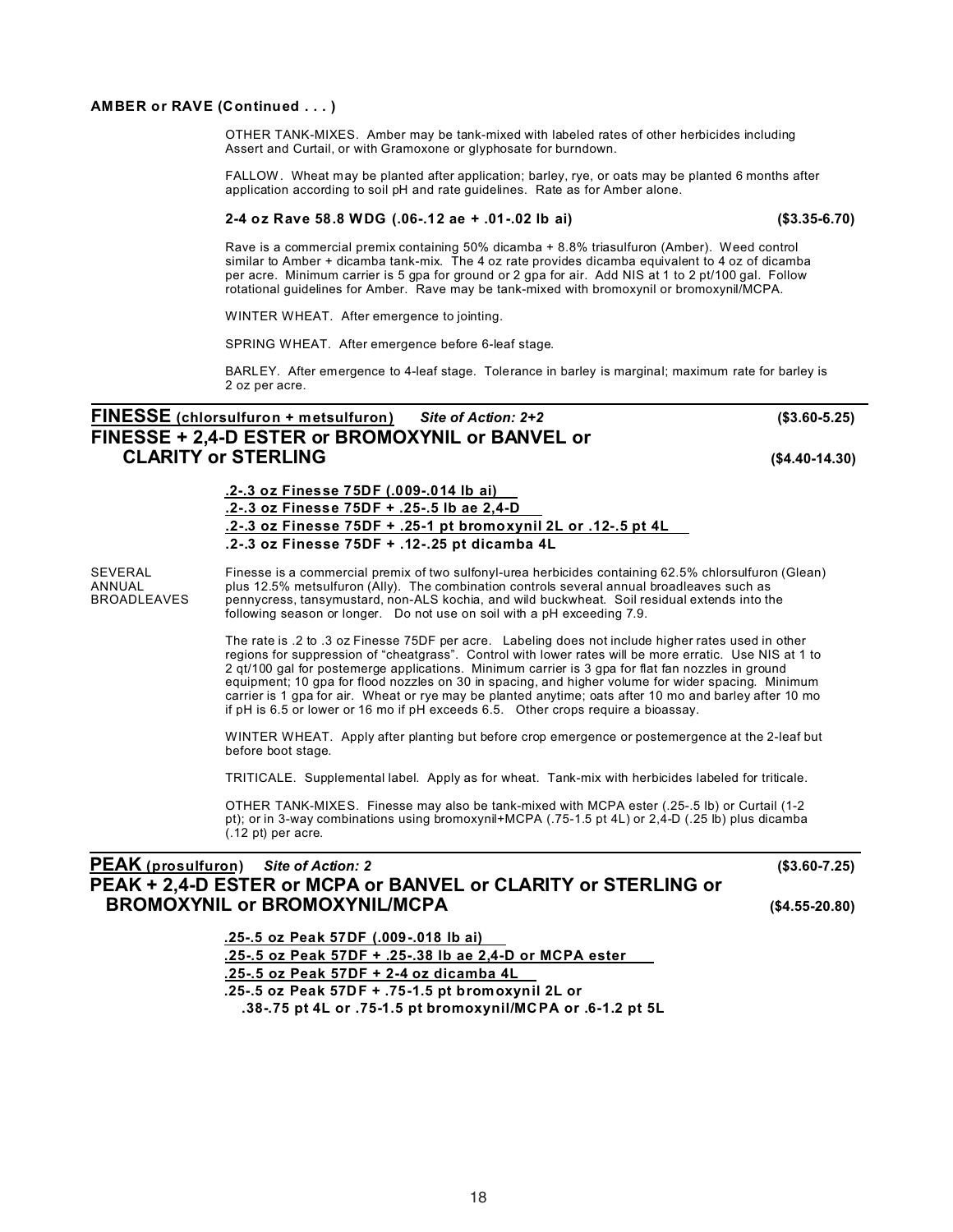#### **PEAK (Continued . . . )**

ANNUAL Sulfonyl-urea herbicide with moderate residual. Usually used in a tank-mix with other broadleaf<br>BROADLEAVES herbicides. Gives good to excellent control of pennycress. lambsquarter. Russian thistle. kochia herbicides. Gives good to excellent control of pennycress, lambsquarter, Russian thistle, kochia, and other annuals. Wild buckwheat control has been adequate with combinations. Crop tolerance has been very good in SDSU tests. Does not control grasses or ALS resistant kochia.

> Rates are .38 to .5 oz Peak 57DF per acre. Use the lower rate (8 Acres/Pak) for sensitive weeds under favorable conditions. The high rate is 6 Acres/Pak. Most weeds should be small (1-2 in) for best results. Wild buckwheat should have 1 to 2 true leaves.

> Follow rotation guidelines. Fields may be rotated the following season to small grain, proso millet, corn, grain sorghum, or soybeans (10 mo); canola and flax (11 mo) when used within soil pH guidelines and applied before the early July dates specified. Sunflower is 22 mo; alfalfa 15 mo.

Carryover is greater under high pH.

Minimum carrier is 5 gpa for ground or 2 gpa for air. Use NIS at 1 to 2 qt/100 gal; COC may be used for Peak alone under poor growing conditions.

Use tank-mixes to reduce risk of ALS weed biotypes and to improve weed control consistency. Use NIS additive with tank-mixes. Follow crop stage guidelines and limitations for each product; use combinations only on labeled crops.

WINTER WHEAT, SPRING WHEAT, RYE, and BARLEY. Postemergence from the 3-leaf to before second node is detectable in stem elongation.

TRITICALE. Apply as for wheat. Tank-mix with herbicides labeled for triticale.

### **MAVERICK (sulfosulfuron)** *Site of Action: 2* **(\$12.45)**

#### **.66 oz Maverick 75DF (.03 lb ai)**

"CHEATGRASS", Maverick is a selective sulfonyl-urea herbicide used to control certain annual grasses and broadleaved<br>SOME states weeds. The primary use is for downy brome and Japanese brome in winter wheat. Control has bee SOME weeds. The primary use is for downy brome and Japanese brome in winter wheat. Control has been<br>BROADLEAVES very good to excellent in SDSU tests. Maverick also gives excellent control of winter annual mustards very good to excellent in SDSU tests. Maverick also gives excellent control of winter annual mustards including pennycress and tansy mustard. Emerged wild oat will be controlled; however wild oat emerges in spring and would not be consistently controlled with fall application.

> Maverick has activity by root and foliar uptake. Rainfall is required for preemergence response from soil residual. Crop tolerance is very good. The label rate is .67 oz 75DF per acre. Performance is more consistent under variable conditions than with lower rates. Minimum carrier is 5 gpa for air or ground equipment. Add NIS at 2 qt/100 gal.

Carryover restricts crop rotation options. Treated fields can be rotated to wheat or fallow the following year. Other crops may be planted at shorter rotation if certain soil and precipitation criteria are met. Millet, IR corn, or STS soybean may be planted after 3 mo on soil with less than 7.5 pH and with 18 inches precipitation. Corn or soybean can be planted after 22 mo if there has been 24 inches precipitation on soils with less than 7.5 pH. A field bioassay is recommended before planting rotational crops.

Wheat may be grazed after application. Do not harvest for hay for 30 days. Allow 55 days after application before harvesting grain or straw.

Maverick has considerable potential for "cheatgrass" control in wheat. Postemergence timing allows treating field borders or parts of fields. Crop rotation, herbicides with other mode of action and cultural control should be used in the program to reduce risk associated with resistant weed biotypes.

WINTER WHEAT. Fall postemergence timing gives the most consistent results on downy brome. Weeds should be in seedling stage and not exceed 2 or 3 leaves. Preemergence applications require rain. Spring postemergence applications are usually less effective; suppression can be expected if applied very early and downy brome has not become well established.

SPRING WHEAT. Postemerge only. Apply at emergence to jointing crop stage.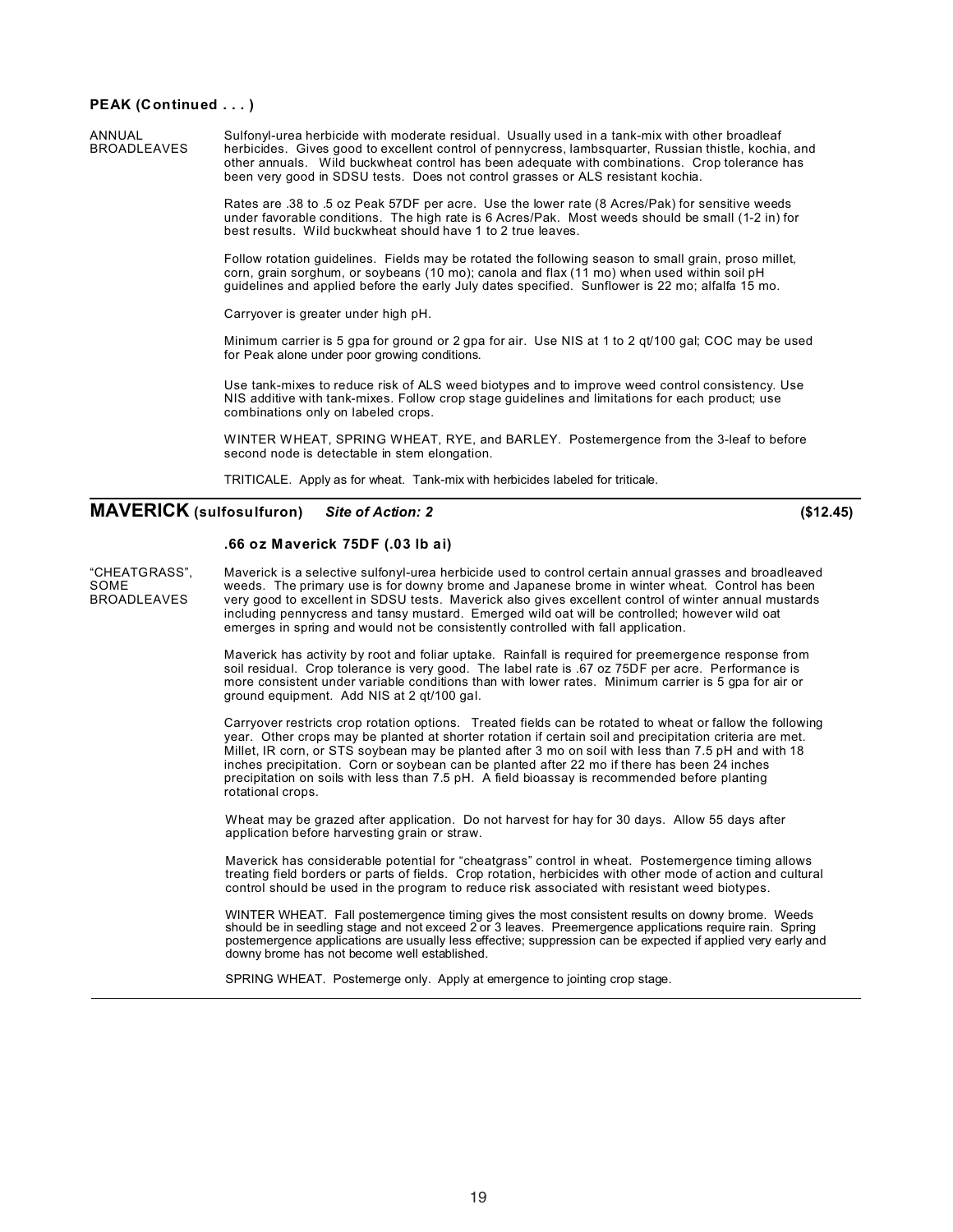### **OLYMPUS (propoxycarbazone - sodium)** *Site of Action: 2* **(\$7.95-11.95)**

### **.6-.9 oz Olympus 70WDG (.026-.039 lb ai)**

"CHEATGRASS", Olympus is a postemergence sulfonyl-urea herbicide used to control certain annual grasses and SOME broadleaved weeds. The primary use is for "cheatgrass" in winter wheat. Japanese brome is more<br>BROADLEAVES sensitive than downy brome. It also controls foxtail barley and has some activity on wild oat. Olym sensitive than downy brome. It also controls foxtail barley and has some activity on wild oat. Olympus controls broadleaves including pennycress, tansy mustard, blue mustard, and pigweed. Control in SDSU tests has been very good to excellent.

> Olympus may be applied in fall or spring; however, grassy weeds should be treated at the 2-leaf up to 2-tiller stage. Downy brome control has been most consistent with early postemerge fall application. Spring applications may result in only downy brome suppression (about 60% control) and control will diminish as grasses tiller and grow. Broadleaf weeds should be less than 2 inches in diameter.

Rates are .6 to .9 oz product per acre. The low rate has been satisfactory for early fall applications on Japanese brome and broadleaves. The high rate is suggested for most consistent downy brome control and wild oat suppression. Fall applications may be followed by .3 to .6 oz in the spring; total application not to exceed 1.2 oz per acre. Minimum carrier is 5 gpa for ground or air. Add NIS at .25 to .5% volume. Olympus may be applied with nitrogen fertilizer; however, it should not exceed 50% of the carrier. Leaf burn may be increased. A buffer for native plants of 50 feet for ground or 350 feet for air is required.

Wheat may be planted without restrictions; proso millet after 4 mo and 10 in. precip; conventional corn after 22 mo and 24 in. Wheat may be harvested for grain or straw after 71 days.

WINTER WHEAT, SPRING WHEAT, and DURUM. Apply after wheat emergence but before crop jointing.

#### **PREMIX**

#### **Olympus Flex (6.75% propoxycarbazone + 4.5% mesosulfuron)** *Site of Action: 2+2*

#### **3-3.5 oz Olympus Flex (.021-.025 lb ai)**

"CHEATGRASS", Premixes containing propoxycarbazone (Olympus) and mesosulfuron (Silverado). Olympus Flex is labeled for winter wheat and may be most effective when applied postemergence in the fall for control of SOME annual grass weed species, such as cheat, downy brome, Japanese brome, wild oat, foxtail barley, and<br>BROADLEAVES some broadleaf weed species. SDSU trials demonstrated very good to excellent control. Apply from crop some broadleaf weed species. SDSU trials demonstrated very good to excellent control. Apply from crop emergence (fully expanded first true leaf) but before grassy weeds begin to tiller. Add an adjuvant such as a nonionic surfactant at 0.5% v/v plus AMS or UAN; a methylated seed oil (MSO); or a "basic blend" type adjuvant. Risk of crop injury increases with the use of an MSO. Do not use a crop oil concentrate or an organosilicone-based surfactant. Tank-mixtures with 2,4-D or dicamba may reduce grass control.

> Crop rotation interval is 4 months for millet (with at least 10 inches precipitation); 12 months to soybeans and sorghum (with at least 18 inches precipitation); and 18 months to corn (with at least 24 inches precipitation).

#### **Rimfire (8.1% propoxycarbazone + 2.0% mesosulfuron)** *Site of Action: 2+2*

#### **1.75-2.25 oz Rimfire (0.11-0.14 lb ai)**

WILD OAT, Premix containing propoxycarbazone (Olympus) and mesosulfuron (Silverado). Rimfire is labeled for wild<br>SOME strained for wild SOME winter or spring wheat, with spring applications recommended. Rimfire is primarily intended for wild<br>BROADLEAVES oat control, but may suppress some other grasses, such as downy brome or "cheatgrass" and b oat control, but may suppress some other grasses, such as downy brome or "cheatgrass" and broadleaf weed species. The application rate is 1.75 oz per acre from wheat emergence to flag leaf emergence. Under dry conditions, may apply up to 2.25 oz per acre but do not apply more than 2.25 oz per year. Best control achieved when grasses are in the 1 leaf to 2 tiller stage and broadleaf weeds are less than 2 inches in diameter. Adjuvant recommendations are similar to Olympus Flex.

> Crop rotation restriction is 4 months for millet; 10 months for alfalfa, barley, canola, dry beans, flax, sorghum, safflower, soybeans, and sunflower; 12 months for corn.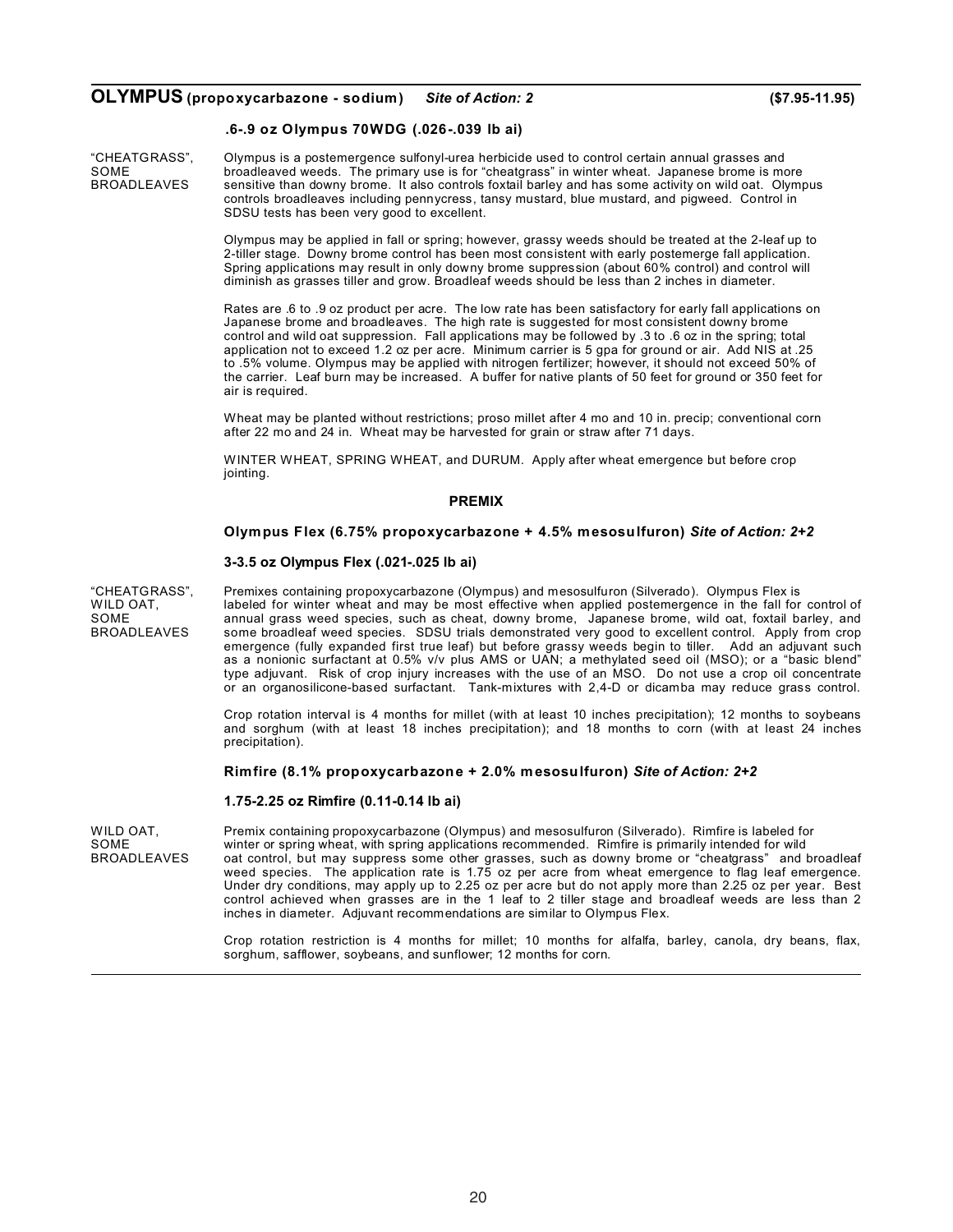### **POWERFLEX (pyroxsulam)** *Site of Action: 2* **(\$10.25)**

### **3.5 oz wt. PowerFlex 7.5WDG (0.016 lb ai)**

"CHEATGRASS", Controls "cheatgrass" species (downy brome and Japanese brome), wild oats, and broadleaf weed SOME species such as mustard species, chickweed, and others. Activity may be somewhat slow and may not<br>BROADLEAVES show on weeds for 1-2 weeks after application. Rotation interval is 9-12 months for most crops. Adverse show on weeds for 1-2 weeks after application. Rotation interval is 9-12 months for most crops. Adverse weather conditions (cold or dry) may decrease breakdown in the soil and increase the risk for carryover.

> Minimum carrier is 5 gpa for ground or aerial applications, but 10 gpa is suggested for ground applications. When applied alone, use NIS at 0.25-0.5% v/v (1-2 qt per 100 gallons spray solution) or COC at 0.8% v/v (0.8 gal per 100 gal spray solution). Potential for crop injury increases if COC is used rather than NIS.

> Do not mix with dicamba, 2,4-D amine, or MCPA amine as they may antagonize grass control, but it is permissible to tank mix with 2,4-D ester or MCPA ester. Do not tank mix with organophosphate insecticides. Applications are rainfast after 4 hours.

> WINTER WHEAT. Apply in the fall (for downy brome control) or spring from the 3 leaf stage to jointing. Best results may occur when weeds are small and actively growing.

### **GOLDSKY (florasulam + fluroxypyr + pyroxculam)** *Site of Action: 2+4+2*

#### **1 pt GoldSky (0.002 + 0.089 + 0.014 lb ai)**

ANNUAL Controls wild oat and suppresses several other grass species and controls several broadleaf weed

GRASSES and species, such as wild buckwheat, lambsquarters, kochia, mustards, Russian thistle, and several others.<br>BROADLEAVES GoldSkv at 1 pt/A is equivalent to 7.6 oz/A Starane, 8.7 oz/A Orion, and 3 oz/A PowerFlex. GoldSky at 1 pt/A is equivalent to 7.6 oz/A Starane, 8.7 oz/A Orion, and 3 oz/A PowerFlex.

> Minimum carrier is 5 gpa, but 10 gpa is recommended. May be applied by ground or air. When applied alone, add NIS at 0.25-0.5% v/v (1-2 qt per 100 gallons spray solution). Add AMS at 1.5 lb/A during conditions of moisture stress. Do not apply adjuvant if mixing with another herbicide that is an emulsifiable concentrate (EC) formulation, such as 2,4-D ester or MCPA ester. Rainfast 4 hours after application. Slight yellowing or stunting may occur on wheat plants after application, particularly during stressful weather conditions such as drought, frost, or nutrient deficiency. Wheat often grows out of the injury symptoms within 2 weeks. Do not graze until 7 days after application or cut for hay until 28 days after application.

> SPRING WHEAT and DURUM. Apply between the 3 leaf stage and jointing. Best results may occur when grass weeds are 2-leaf to 2-tillering and broadleaf weeds are less than 2 inches tall and the weeds are actively growing.

### **FAR-GO (triallate)** *Site of Action: 8* **(\$12.25-16.55)**

#### **1-1.25 qt Far-go 4L or 12.5-15 lb Far-go 10G (1-1.25 or 1.25-1.5 lb ai)**

WILD OAT Spring Application. Far-go 4L or Far-go 10G. Control is fair to very good. Spray formulation preferred. Incorporate Far-go 4L immediately into the top 2 inches of soil either before seeding or after planting with two harrowings. Use 1 qt for spring and durum wheat or 1.25 qt for barley. Far-go 10G may be incorporated before seeding barley as for 4L or after planting and incorporated immediately into the top 2 inches of soil with two harrowings for spring wheat, durum, or barley using 10 to 12.5 lb per acre. Use the low rate when seeding wheat with a press drill. Best wheat tolerance when applied after planting.

### **DISCOVER (clodinafop)** *Site of Action: 1* **(\$14.35-17.95)**

#### **3.2-4 oz Discover 2L or 12.8-16 oz Discover NG .5L (.05-.0625 lb ai)**

WILD OAT, Saliscover is used postemergence to control grassy weeds. The low rate is for wild oat, barnyardgrass, GREEN and and volunteer oats. The high rate is for green or yellow foxtail. Wild oat control has been very good YELLOW FOXTAIL, in SDSU tests. Crop tolerance has been very good. Crop tolerance is reduced if applied when<br>BARNYARDGRASS temperature nears freezing 48 hours before or after application. Wild oat should be at the temperature nears freezing 48 hours before or after application. Wild oat should be at the 1- to 6-leaf stage and before the  $4<sup>th</sup>$  tiller emerges. Foxtail should be at the 1- to 5-lf stage and prior to the third tiller emergence.

> Use 3.2 oz Discover 2L plus 10.2 oz DSV Adjuvant or use 12.8 oz Discover NG .5L per acre for wild oat, barnyardgrass, volunteer oats, and corn. Use 4 oz Discover 2L plus 12.8 oz DSV Adjuvant or use 16 oz Discover NG .5L per acre for green and yellow foxtail control. Discover NG .5L product contains the required surfactant. Lower rates are more variable. Minimum carrier is 5 gpa for ground or 3 gpa for air applicaton. Spring wheat may be planted anytime after application; any other crop may be planted 30 days after applicaton. Do not graze or feed forage from treated areas for 30 days after application. Apply at least 60 days before harvest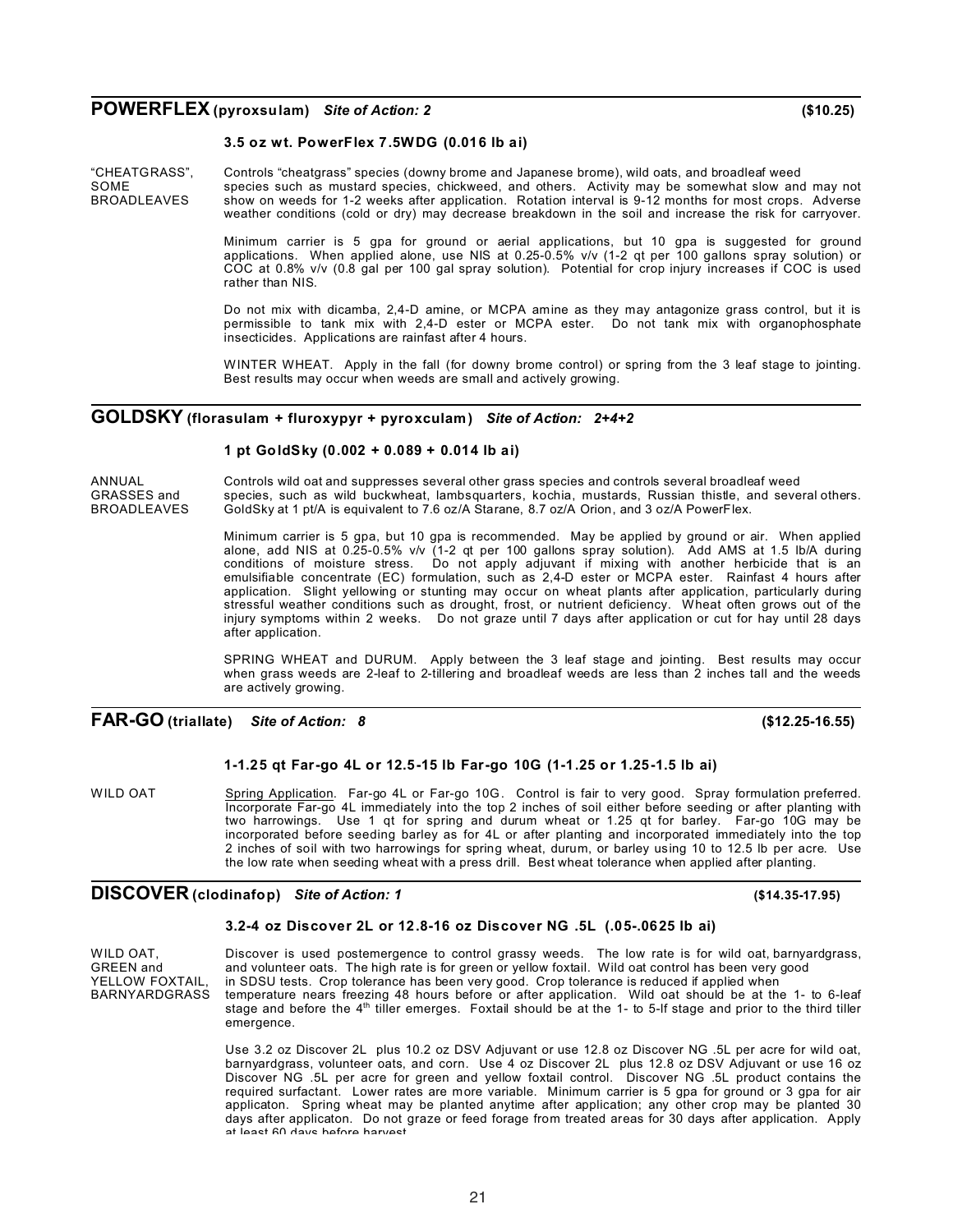WINTER WHEAT, RED SPRING WHEAT, and DURUM. Apply at the 2-leaf to pre boot stage.

TANK-MIXES. Discover for green foxtail may be tank-mixed with herbicides for broadleaf control including Ally, Ally Extra, Amber, dicamba (2-3 oz), bromoxynil, Curtail, 2,4-D amine, MCPA amine and ester, Harmony GT, Peak, Starane, and Stinger. For yellow foxtail tank-mixes include bromoxynil, bromoxynil + MCPA, Harmony Extra, Harmony GT, and Peak. Follow growth stage requirements for the tank-mix partner. Surfactant required for Discover is adequate for broadleaf partners requiring an additive.

### **PUMA (fenoxaprop)** *Site of Action: 1* **(\$7.80-15.60)**

#### **0.33-0.66 pt Puma 1EC (.041-.082 lb ai)**

WILD OAT, WHEAT, DURUM, and BARLEY. Apply to wheat from emergence up to 60 days before harvest. Apply in the B-<br>FOXTAIL FOXTAIL to barley at emergence to the 5-leaf stage up to 57 days before harvest. Do not apply in barle to barley at emergence to the 5-leaf stage up to 57 days before harvest. Do not apply in barley after jointing begins. Grassy weeds should be in the 1-leaf to 2-tiller stage for best results. Minimum carrier is 10 gpa for ground or 5 gpa for air. Apply 0.33 pt/A to control green foxtail, foxtail millet, and volunteer corn; 0.4 pt/A to control yellow foxtail, wild proso millet, or volunteer millet; or 0.66 pt/A to control many other grass weed species, such as wild oat, barnyardgrass, or field sandbur.

> TANK-MIXES. When tank-mixing Puma herbicide with recommended herbicide options, do not exceed the labeled use rate shown for each tank-mix partner, as reduced annual grass control will occur. Puma at 0.33 pt per acre can be tank-mixed with bromoxynil 2L (1 pt); bromoxynil/MCPA 4L (1 pt) or 5L (.8 pt); MCPA ester (0.75 pt); Stinger (0.25-0.33 pt); Express (1/6 oz); Harmony GT (.5 oz); Amber (0.28 oz); Peak (0.5 oz); Ally (.1 oz); dicamba (2 fl oz); Curtail M (1.75 pt); or Starane (0.66 pt). Puma at 0.4 pt can be tank-mixed with MCPA ester (0.75 pt); Stinger (0.25-0.33 pt); dicamba (2 fl oz); Peak (0.5 oz); Curtail M (1.75 pt) or Starane (0.66 pt). Puma at 0.66 pt can be tank-mixed with bromoxynil 2L (1.0 pt); bromoxynil/MCPA 4L (1.0 pt) or 5L (.9 pt); Curtail M (1.75 pt); Stinger (0.25-0.33 pt); Harmony Extra (.3-.4 oz); Harmony GT (.5 oz); MCPA ester (0.75 pt); Peak (.5 oz); or Starane (0.66 pt). Do not mix with dicamba or bromoxynil for barley. Puma can also be mixed with several insecticides. Refer to tank-mix partner label for further crop restrictions.

### **AXIAL (pinoxaden)** *Site of Action: 1* **(\$13.95)**

### **8.2 oz Axial (0.05 lb ai) 16.4 oz Axial XL (0.05 lb a.i.)**

WILD OAT Axial XL is premixed with an adjuvant. Axial is a grass herbicide that may be used to control wild oats, foxtail, barnyardgrass, and wild proso millet. Apply postemergence prior to the fourth tiller of wild oat or the third tiller of other grasses. May be tank-mixed with several broadleaf herbicides, including some sulfonyl urea herbicides (site of action: 2), bromoxynil herbicides, and growth regulator herbicides such as Starane, WideMatch, and MCPA.

> Minimum carrier is 5-10 gpa for ground or 5 gpa for aerial application. For ground application, use at least 10 gpa during dry conditions or dense weed stands.

WINTER WHEAT, SPRING WHEAT, BARLEY. Apply from the 2-leaf stage up to the pre-boot stage.

### **ASSERT (imazamethabenz)** *Site of Action: 2* **(\$12.45-14.95)**

### **1-1.2 pt Assert 2.5L (.31-.38 lb ai)**

WILD OAT, For postemergence wild mustard and wild oat control. Wild mustard should be in the seedling stage and<br>MUSTARD treated before bloom. Wild oat should be at the 1- to 4-leaf stage. Control has been excellent in most treated before bloom. Wild oat should be at the 1- to 4-leaf stage. Control has been excellent in most SDSU tests, except under severe moisture stress. Does not control foxtail. Suppresses growth of wild buckwheat.

> Control is best if weeds are growing actively. Weed response takes several days and is extended if conditions are dry. Crop tolerance is very good. Labeling includes tank-mixes for improved broadleaf control. Fields treated with Assert may be rotated to barley, corn, sunflowers, soybeans, edible beans, safflower, wheat, or potatoes. Do not plant other crops for 15 mo. Do not graze treated fields or cut for forage. Minimum carrier is 8 gpa for ground or 5 gpa for air. Add NIS at 1 qt per 100 gal. Crop oil MSO at 1.5 to 2 pt per acre may be used. May be applied in liquid nitrogen fertilizer.

> WINTER WHEAT, SPRING WHEAT, DURUM, and BARLEY. Apply postemergence. Use 1 to 1.2 pt per acre. Use the high rate and increase minimum carrier to 15 gpa for infestations over 25 plants per square foot or when conditions are unfavorable.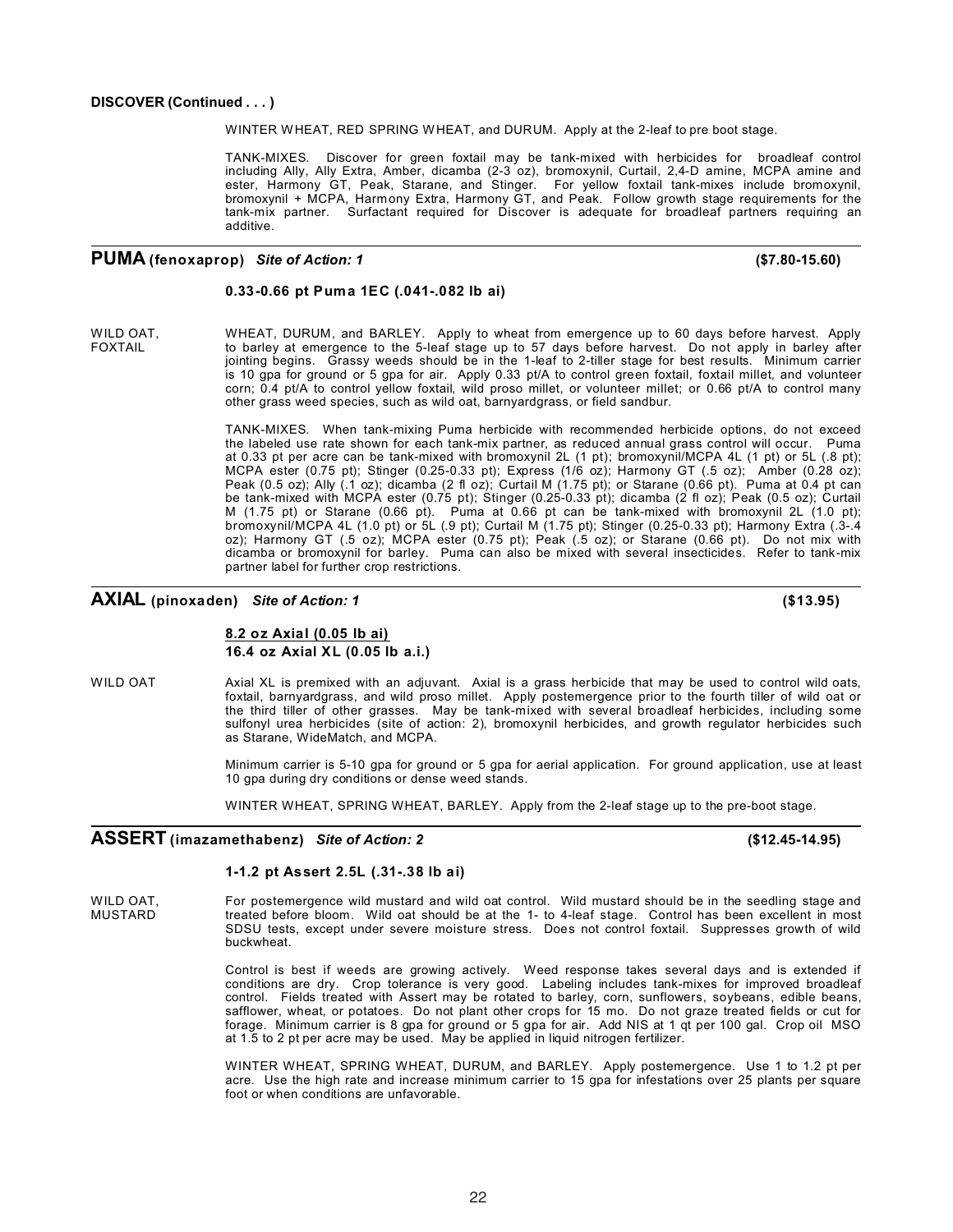TANK-MIXES. Assert may be tank-mixed with other herbicides. Do not mix Assert with amine forms of MCPA or 2,4-D or with dicamba. Assert may be tank-mixed with 2,4-D ester, MCPA ester, Ally, Ally Extra, bromoxynil, bromoxynil/MCPA, Express, Harmony Extra, or Harmony GT. Refer to section for each herbicide used alone for specific crop and application directions.

### **AVENGE (difenzoquat)** *Site of Action: 8* **(\$10.05-17.85)**

#### **2.25-4 pt Avenge 2L (.66-1 lb ai)**

WILD OAT For postemergence wild oat control. Apply when wild oat is in the 3- to 5-leaf stage. Wild oat is most susceptible at the 5-leaf stage. The 3 pt per acre is suggested for most light to moderate infestations in wheat. High rate is for early application and for weed densities over 25 plants per square foot. Best results under good growing conditions. Do not apply when plants are wet or under drought stress. Do not apply after crop flag leaf is exposed. Minimum carrier is 5 gpa for ground and 3 gpa for air. Add surfactant for carrier volumes over 10 gpa. Do not graze or harvest forage from treated fields.

> WINTER WHEAT. Limited data and experience indicate adequate crop tolerance. However, some winter wheat varieties are sensitive. Consult the current supplemental label for varieties that should not be treated. Not for rye.

> HARD RED SPRING WHEAT, DURUM, and BARLEY. Consult current supplemental label for the list of spring wheat varieties that are approved for Avenge. The list also includes a limited number of hard red spring wheat and durum varieties that are known to lack tolerance and should not be treated. Injury to sensitive varieties can be significant. Barley is more tolerant than spring wheat.

> TANK-MIXES. Use minimum of 5 gpa for ground or aerial application of MCPA or 2,4-D tank-mix. Use minimum of 10 gpa for ground or 5 gpa for aerial application of bromoxynil tank-mix. Avenge may be tank-mixed with 2,4-D, MCPA, Ally, Ally Extra, bromoxynil, bromoxynil/MCPA, Curtail, Express, Harmony Extra, or Harmony GT. Refer to section for each herbicide used alone for specific crop and application directions.

### **EVEREST (flucarbazone)** *Site of Action: 2* **(\$12.50-18.75)**

#### **.4-.6 oz Everest 70W DG (.018-.027 lb ai)**

"CHEATGRASS", Controls green foxtail and wild oat and suppresses yellow foxtail, foxtail barley, and downy brome. The<br>GREEN FOXTAIL. Iow rate mav be used for green foxtail and the high rate for wild oat and downy brome sup low rate may be used for green foxtail and the high rate for wild oat and downy brome suppression. Grass WILD OAT should be at the 1 to 4 leaf stage with up to 2 tillers. Crop tolerance is adequate, but may cause temporary chlorosis under some conditions.

> For spring wheat, add NIS at 0.25% v/v (1 qt/100 gallons spray solution) or MSO (1.5 pt/A) + AMS (1.5 lb/A). The NIS rate for winter wheat may be 0.125-0.25% v/v (0.5-1 qt/100 gallons spray solution) and either AMS (1.5 lb/A) or liquid fertilizer (2 qt/A) may be added with the NIS. The MSO rate for winter wheat is similar to that for spring wheat. Do not add a surfactant when tank mixing with ester or EC formulated herbicides. Minimum carrier is 5-10 gpa for ground applications or 3-5 gpa for aerial application.

> Rotation restrictions are 9 months for barley, canola, dry beans, flax, safflower, soybeans, and sunflowers; 11 months for field peas; and 24 months for lentils. Rotation restrictions to corn are not currently listed on the label, but future label revisions may include a statement allowing rotation to corn 11 months after application. Carryover risk increases in soils with <2% O.M., pH >7.5, or drought.

> SPRING and DURUM WHEAT. Apply prior to jointing, from 1 leaf to a maximum of 4 leaves of the main stem plus 2 tillers.

> WINTER WHEAT. For fall applications, wheat must have at least 1 leaf. For spring applications, apply soon after wheat growth resumes from 1 leaf to full tillering but before jointing.

> TANK-MIXES. Several bromoxynil or growth regulator herbicides may be tank-mixed with Everest. For sulfonylurea (e.g. Ally, Affinity, Harmony, and others) tank mix partners, add a growth regulator herbicide such as 2,4-D amine or ester (4 lb a.i./gallon) at 0.125-0.375 lb a.i./A or dicamba 4L at 2-4 fl oz/A in spring and durum wheat, but this is not required for winter wheat.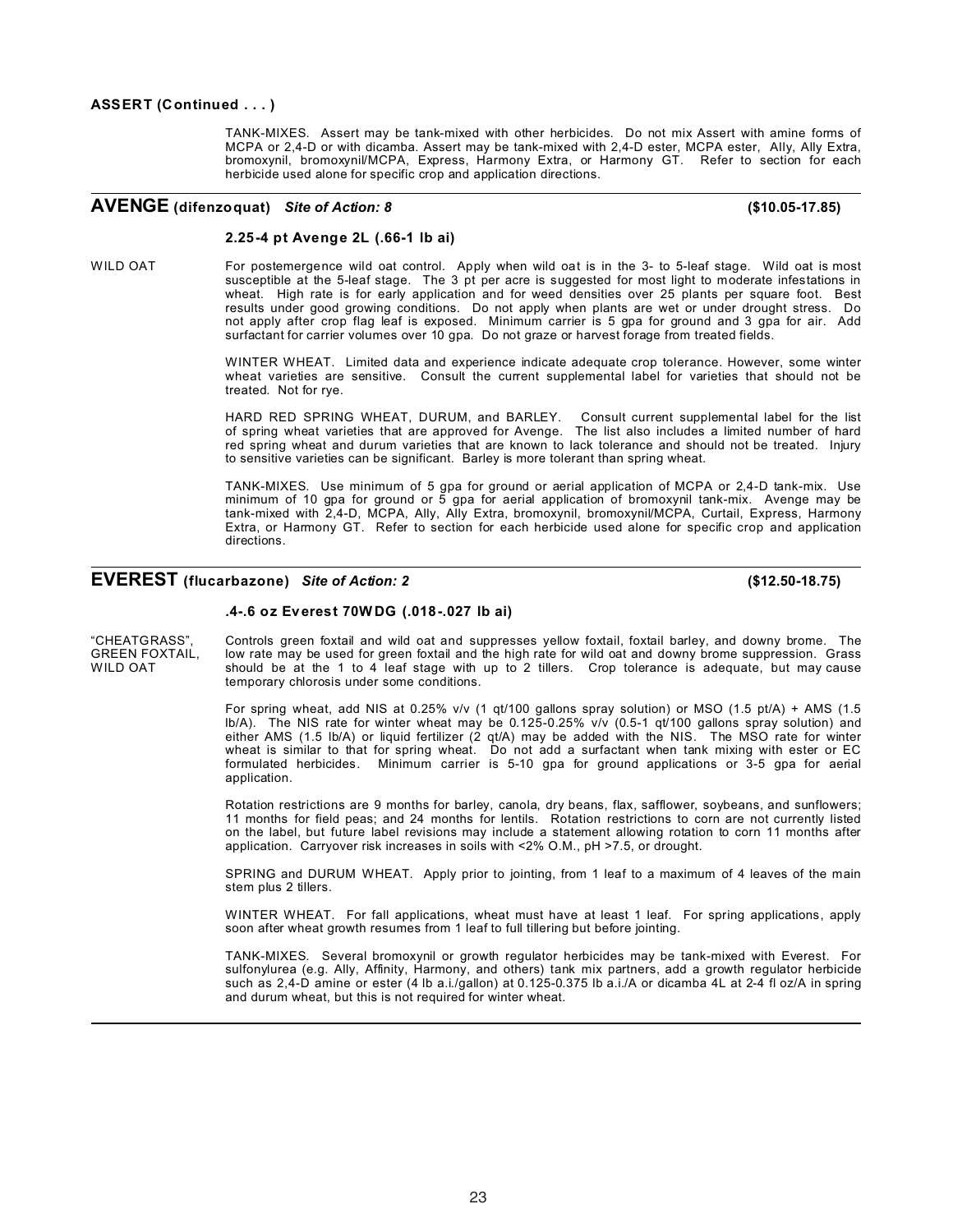### **PRE-PARE (flucarbazone)** *Site of Action: 2* **(\$9.35)**

#### **0.3 oz Pre-Pare 70WDG (0.013 lb ai)**

Intended to be tank mixed with a burndown herbicide such as glyphosate to improve control of grass species such as "cheatgrass" (downy or Japanese brome), mustards, and provide residual control for wild oat and foxtail suppression. SDSU trials have demonstrated good wild oat and green foxtail control when Pre-Pare was applied prior to spring wheat emergence, but a low rate of a post-emergence grass herbicide may be needed to control escapes in dense weed infestations. In the SDSU trials, grass escapes did not reduce wheat yield. Pre-Pare contains a similar active ingredient (flucarbazone) and formulation (WDG) as Everest. Activity may be reduced if there is no rain within 7-10 days after application.

Do not apply over coarse textured soils with low organic matter (less than 2%) and high pH (above 7.8). Do not apply pre-plant or pre-emergence ahead of durum wheat. Do not apply more than a total of 0.6 oz/A Pre-Pare or Pre-Pare followed by Everest. Do not mix, load, or clean spray equipment within 33 ft or spray within 50 ft of a well head or standing water, such as marshes, ditches, ponds, lakes, etc.

Add NIS at 0.5-1 qt per 100 gallons or 0.125-0.25% v/v. For increased activity, add liquid nitrogen fertilizer at 2 qt/A (or up to 50% of spray solution in spring applications) or AMS at an equivalent of 1.5 lb N/A to the NIS. Otherwise, add a basic blend adjuvant at 2 qt per 100 gallons (0.5% v/v) or an MSO at 1.5 pt/A + AMS at 1.5 lb/A. If mixing with glyphosate, use only approved adjuvants for glyphosate (most MSO products can antagonize glyphosate). Recommended carrier is 5-10 gpa for ground applications or 3 gpa for aerial applications. Rotation restriction is 9 mo for canola, dry edible beans, flax, safflower, soybeasn (6 mo for STS soybeans), sunflowers; 11 mo for corn or field peas; or 24 mo for lentils of mustard. Risk for carryover may increase after prolonged cool or dry soil conditions.

WINTER or SPRING WHEAT. Apply pre-plant or pre-emergence.

### **SILVERADO (mesosulfuron)** *Site of Action: 2* **(\$9.60-12.35)**

#### **1.75-2.25 oz Silverado 2W DG (.002-.003 lb ai)**

WILD OAT Silverado is a sulfonyl-urea herbicide used for postemergence wild oat control and suppression of certain other grasses and broadleaves. It has limited activity on green foxtail. Wild oat control has been satisfactory in SDSU tests. The formulation includes a safener; crop tolerance is adequate. Leaf response noted under stress conditions has been temporary.

> Rate of 1.75 to 2 oz per acre has been used in most tests. Weed stage is 1-leaf to the 2-tiller stage. Results are best at early stage. Carrier is 10 to 20 gpa for ground or minimum of 5 gpa for air. A 150 ft buffer for native plants is required for air application. Silverado is rainfast in 4 hours. Add MSO at 1.5 pt per acre or a basic blend type adjuvant at .8 to1.6 pt depending on carrier volume. Ammonium nitrogen fertilizer may be used at 1 to 2 qt; however leaf burn may increase.

> Wheat may be planted 7 days after planting; barley and sunflower 30 days; soybean, lentil, dry beans, and peas 90 days; and corn 12 months. Do not apply within 30 days of wheat harvest for forage; 50 days for hay; and 55 days for grain and straw harvest.

WINTER WHEAT, SPRING WHEAT, DURUM. Apply from emergence up to jointing stage.

TANK-MIXES. Silverado may be tank-mixed with several herbicides to improve broadleaf control including Ally Extra, Buctril, Bronate Advanced, Curtail M, Express, Harmony Extra, Harmony, Starane, and Stinger. Ester form of MCPA may be added at rates of .25 to .38 lb ae per acre. Labeling also includes several fungicide and insecticide tank-mixes; however, do not mix with malathion or parathion because of injury risk.

### **OSPREY (mesosulfuron)** *Site of Action: <sup>2</sup>* **(\$11.50-17.10)**

#### **3.2-4.75 oz Osprey 4.5WDG (.009-.013 lb ai)**

WILD OAT Osprey is a sulfonyl-urea herbicide used for postemergence wild oat control in winter wheat. It contains the same ingredient as Silverado; however the concentration is higher and the safener is used at a lower ratio. Winter wheat has very good tolerance. Osprey also controls wild mustard and pigweed and has suppression activity on downy brome at early stages. Wild oat should be at the 1-leaf to the 2-tiller stage.

> The 3.2 oz rate may be used for wild oat; the high rate is suggested for other weeds. Minimum carrier is 10 gpa for ground or 5 gpa for air. Add MSO at 1.5 pt as a basic blend additive at .8 to 1.6 oz per acre. A NIS plus ammonium fertilizer additive may be used if the tank-mix partner restricts the use of MSO. A buffer strip of 50 feet between treatment and native plants for ground or 350 feet for aerial application is required.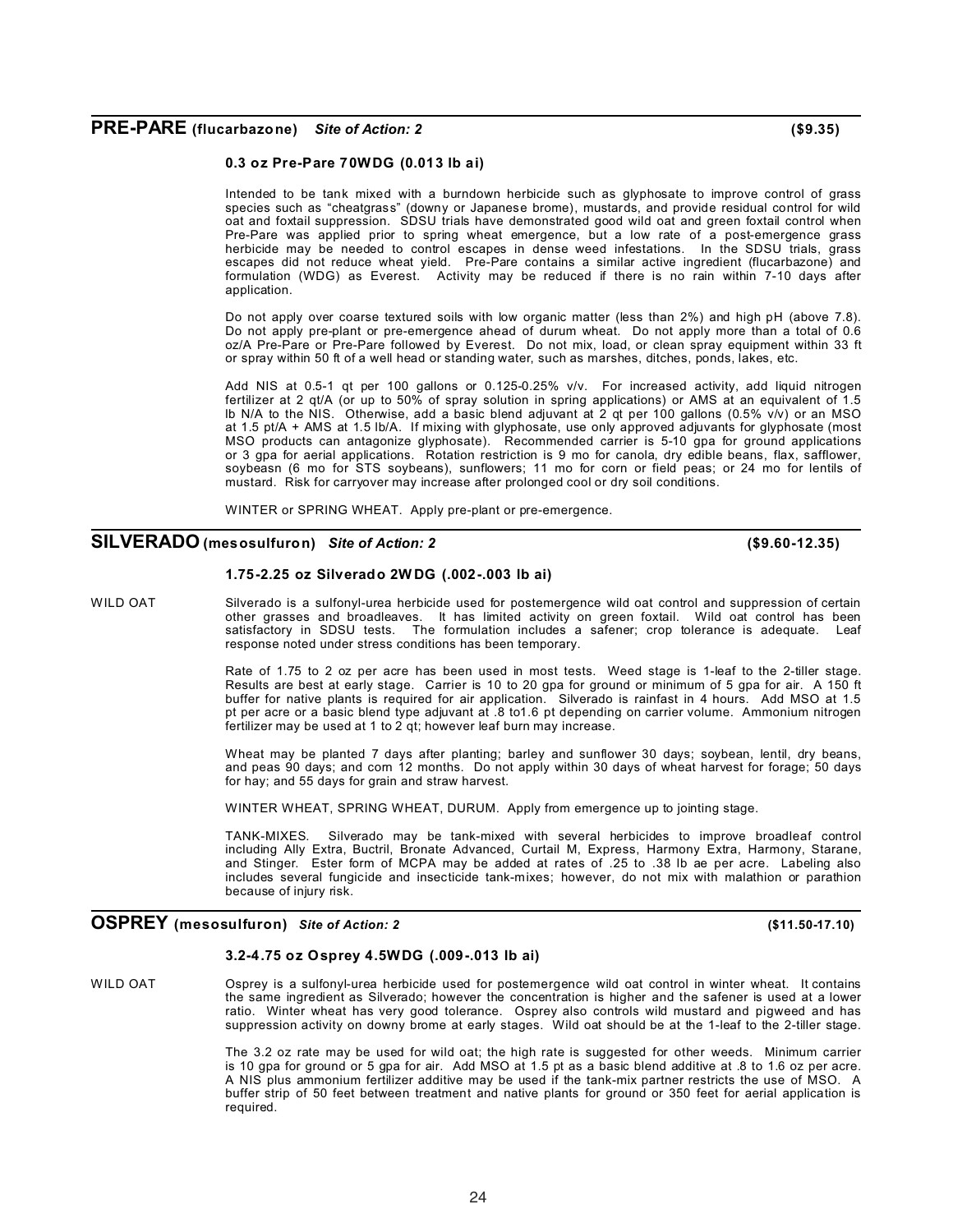#### **OSPREY (Continued . . . )**

Wheat may be planted 7 days after planting; barley and sunflower 30 days; soybean, lentil, dry beans, and peas 90 days; corn 12 mo, and other crops after 10 months. Do not harvest wheat for forage for 30 days or hay, grain or straw for 60 days.

WINTER WHEAT. Apply from emergence up to jointing stage of the crop. Osprey is not labeled for spring wheat.

TANK-MIXES. Tank-mix labeling includes Ally, Ally Extra, Buctril, Bronate Advanced, Curtail M, Harmony Extra, Peak, Starane, and MCPA ester (.25 to .38 lb ai/A). Several fungicides and insecticides are also included in tank-mix labeling; however, do not mix with malathion, mancozeb, di-syston, or parathion because of injury risk.

### **ACHIEVE (tralkoxydim)** *Site of Action: <sup>1</sup>* **(\$14.55-19.40)**

#### **6.9-9.2 oz Achieve SC3.3 (0.18-0.24 lb ai)**

WILD OAT, Selective, postemergence control of wild oats, green and yellow foxtail, and volunteer oat in winter<br>GREEN and wheat and barley. Provides an alternative mode of action for resistance management. Apply to wild GREEN and wheat and barley. Provides an alternative mode of action for resistance management. Apply to wild<br>SELLOW oat at the 1- to 6-leaf stage or to green and vellow foxtail at the 1- to 5-leaf stage. Best activity on YELLOW oat at the 1- to 6-leaf stage or to green and yellow foxtail at the 1- to 5-leaf stage. Best activity on<br>FOXTAIL foxtail is at the 2- to 3-leaf stage. Yellow foxtail is less sensitive than green foxtail. Use high ra foxtail is at the 2- to 3-leaf stage. Yellow foxtail is less sensitive than green foxtail. Use high rate when soil is dry, weeds are large, weed population is high or crop canopy is dense. Always add Supercharge adjuvant at 4 pt/100 gal. Add AMS at 7 to 15 lb/100 gal when the spray water contains more than 400 ppm bicarbonate ions. Carrier is 10 to 15 gpa for ground or 3 to 5 gpa for air. Higher volume may reduce grass control. Can be used in all 2 or 6 row varieties of barley.

> Wild oat and green foxtail control has been very good in SDSU tests. Barley or winter wheat tolerance data or experience in South Dakota is limited. Tolerance is reduced if crop is stressed from saturated soil or low temperature. Avoid application if there is heavy dew, or if temperature was below  $40^\circ$  F. up to 48 hours before application.

> Minimum harvest interval is 60 days after treatment. Immature crop (forage) may be grazed or hayed 30 days after treatment and mature straw or grain may be fed 45 days after treatment. Rotational crops of cereal grains and leafy crop groups may be planted 30 days after application; all other rotational crops may be planted 106 days after application.

> WINTER WHEAT and BARLEY. Application based on weed stage. Do not apply on spring wheat in South Dakota and in designated areas in adjacent states.

TANK-MIXES. Achieve may be tank-mixed with several herbicides that add broadleaf control.

## **HERBICIDE TOLERANT WHEAT**

### **BEYOND (imazamox) ("CLEARFIELD") WHEAT** *Site of Action: <sup>2</sup>* **(\$18.30-27.45)**

#### **4-6 oz Beyond 1L (.031-.047 lb ae)**

JOINTED Use only on Clearfield wheat (imidazolinone tolerant) varieties. Beyond is applied postemergence.<br>GOATGRASS, It controls special problem weeds like jointed goatgrass and "cheatgrass" as well as several other annual GOATGRASS, It controls special problem weeds like jointed goatgrass and "cheatgrass" as well as several other annual<br>"CHEATGRASS", broadleaves and grasses including mustards, black nightshade, pennycress, purslane, pigweed "CHEATGRASS", broadleaves and grasses including mustards, black nightshade, pennycress, purslane, pigweed,

ANNUAL smartweed, and foxtail. It has activity on wild oat and feral rye under certain conditions. Weeds<br>BROADLEAVES should be less than 3 or 4 inches for most susceptible weeds. Jointed goatgrass and "cheatgr BROADLEAVES should be less than 3 or 4 inches for most susceptible weeds. Jointed goatgrass and "cheatgrass" should have 1 to 5 leaves, preferably before tillers have developed. Wild rye control has been fair to good; only emerged plants in seedling stage are controlled. Fall is the best timing if weeds have emerged. Spring treatment for "cheatgrass" will usually be less effective if the weeds started in the fall. Weeds will have already affected yield potential. The low rate is for sensitive species like mustards; the high rate is for larger or less susceptible weeds. Crop tolerance has been satisfactory. Temporary yellowing may occur under prolonged cold or water-stressed crop conditions. Rotate crops and herbicides to manage ALS resistant weed biotypes. Beyond may be tank-mixed with herbicides such as Clarity, Starane, Buctril, or 2,4-D ester to improve control of weeds like wild buckwheat, ALS resistant kochia, or lambsquarters.

> Soybean, edible legumes, and Clearfield crops may be replanted/planted anytime. Allow 3 mo for alfalfa and wheat; 4 mo for rye (barley eastern area); 9 mo for grain sorghum, oat, millets, sunflower, barley (western area) ; 18 mo for canola (eastern area); and 26 mo canola (western area). Dry conditions may extend residual effects.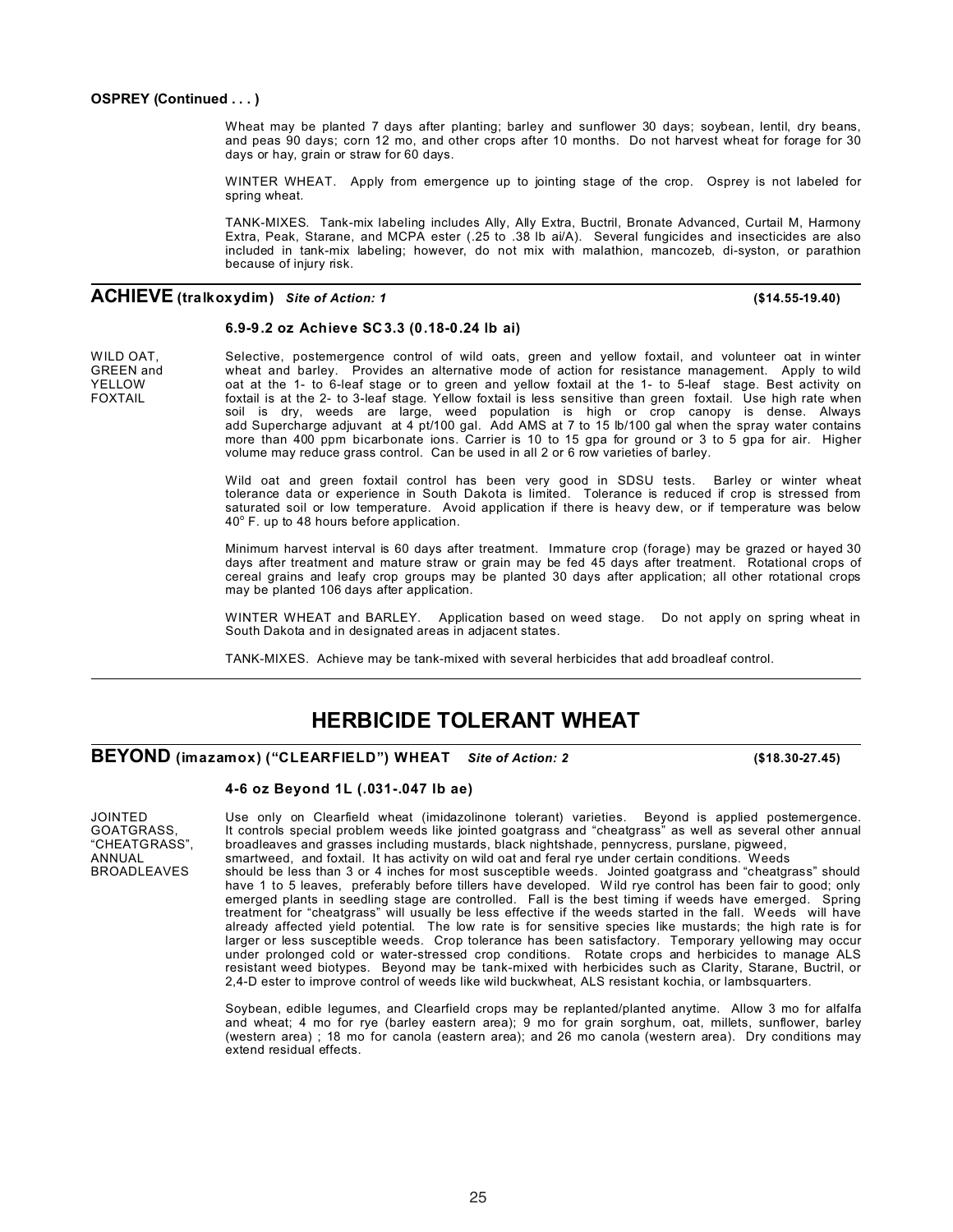### **BEYOND (Continued . . . )**

Minimum carrier is 10 gpa for ground or 5 gpa for air equipment. Add NIS at 1 qt plus AMS at 12 to 15 lb or 28% N at 2.5 gal/100 gal solution. Do not use COC. There are no restrictions for feeding or grazing forage or hay.

WINTER WHEAT (Clearfield only). Apply 4-6 fl oz/A early postemergence after tillers have initiated and before jointing. Weeds should be small.

SPRING WHEAT (Clearfield only). Apply 4 fl oz/A after the 4 leaf growth stage but prior to jointing.

#### **PREMIX**

**Clearmax (imazamox + M CPA)** *Site of Action: 2+4*

#### **12-18 fl oz Clearmax (0.03-0.05 lb a.i. imazamox and 0.23-0.32 lb a.e. MCPA)**

Controls several broadleaf weed species such as many mustard species, Russian thistle, pigweed species, and lambsquarters and many grass weed species such as brome species (cheatgrass), foxtail species, and wild oats. Apply early post-emergence when weeds are actively growing but before broadleaf weeds grow taller than 3 inches and grass weeds grow more than 4-5 leaves per plant.

Minimum carrier is 10 gpa for ground or 5 gpa for air equipment. For ground application, use 20 gpa water for fields with dense vegetation or heavy crop residue. Add NIS at 1 qt per 100 gallons of spray solution (0.25% v/v) and a nitrogen-based fertilizer (liquid ammonium, 28% N, 32% N, or 10-34-0) at 2.5 gallons per 100 gallons spray solution (2.5% v/v).

Do not forage or graze meat animals within 7 days of slaughter or dairy animals within 7 days after treatment.

WINTER WHEAT (Clearfield only). Apply 12 to 18 fl oz/A after tiller initiation but prior to jointing. Application rates vary based on the targeted weed species.

SPRING WHEAT (Clearfield only). Apply 16 fl oz/A after the 4 leaf stage but prior to jointing.

### **SMALL GRAIN (underseeded to alfalfa)**

### **MCPA AMINE** *Site of Action: <sup>4</sup>* **(\$1.25)**

#### **.25 lb ae MCPA amine (.25 lb ae)**

LAMBSQUARTERS, Emergency treatment for heavy weed growth. Apply when companion crop is in tillered to boot stage MUSTARD, and legume seedlings are 2 to 3 inches tall. Not for vetch or clover. Crop and/or weed canopy RAGWEED, reduces risk of crop injury. Check product label. PIGWEED

### **BROMOXYNIL PRODUCTS (bromoxynil)** *Site of Action: 6* **(\$8.25-13.55)**

#### **1-1.5 pt bromoxynil 2L or .5-.75 bromoxynil 4L (.25-.38 lb ae)**

BROADLEAVES Apply when alfalfa seedlings have 4 trifoliate leaves. Annual broadleaf weeds should not exceed 4 leaves or 2 inches. Control of sunflower, cocklebur, wild buckwheat, and kochia is very good. Overwintered mustards are not controlled. Temporary alfalfa leaf burn is noted in warm, humid weather. Temperature should not exceed 70 or 80 degrees F. for 3 days after application. Do not graze or harvest forage for 30 days after application.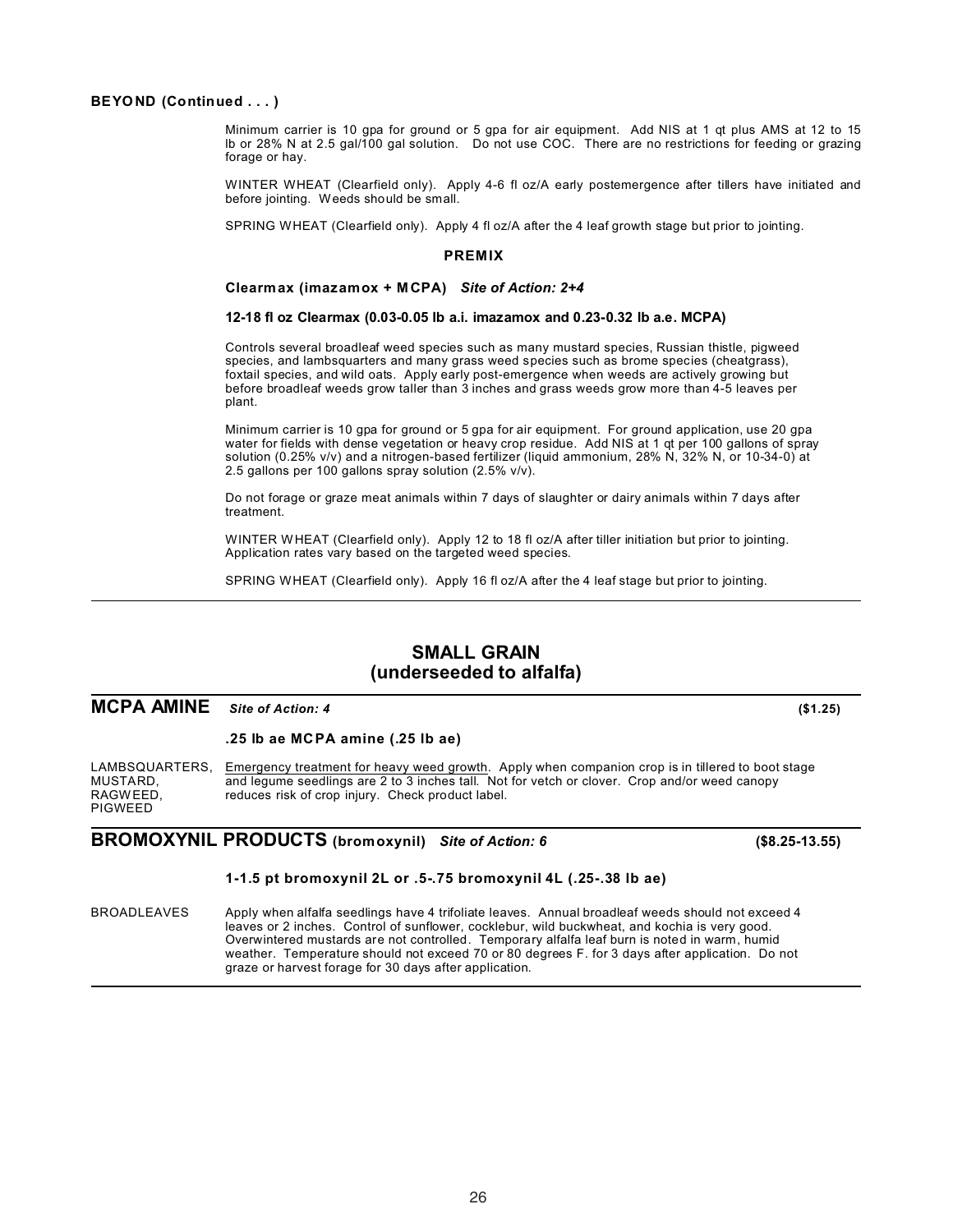27

**.18 pt dicamba 4L + .75 pt 2,4-D amine 4L**

BROADLEAVES Crop tolerance is marginal. Useful for kochia, wild buckwheat, and broadleaf perennials. Ester forms of 2,4-D not suggested. Hay-type millet is not labeled; crop injury has been excessive in some fields. Minimum carrier is 3 gpa for ground or 1 gpa for air.

> PROSO MILLET. Apply dicamba alone at the 2- to 5-leaf crop stage; apply the tank-mix at the 3- to 5-leaf stage. Do not graze treated areas for 7 days or harvest hay for 37 days after application.

### **AIM (carfentrazone)** *Site of Action: 14* **(\$3.15)**

#### **.5 oz Aim EW 1.9L (.008 lb ai)**

**.25 pt dicamba 4L (.12 lb ae)**

CERTAIN For postemergence use on proso and pearl millet. It is especially useful for normal and ALS kochia. It ANNUAL also has activity on black nightshade, pigweed, and lambsquarters. Weeds should be small. Temporary<br>BROADLEAVES leaf chlorosis may occur under some conditions. Minimum carrier is 3 gpa for air or 10 for ground. leaf chlorosis may occur under some conditions. Minimum carrier is 3 gpa for air or 10 for ground. May be tank-mixed with other labeled herbicides.

> PROSO and PEARL MILLET: May be applied from 30 days prior to planting through the 6-leaf stage. For best results apply before jointing.

### **PEAK (prosulfuron)** *Site of Action: 2* **(\$5.50-7.25)**

#### **.38-.5 oz Peak 57DF (.014- .018 lb ai)**

ANNUAL Peak is a sulfonyl-urea herbicide that gives good to excellent control of several annual broadleaved<br>BROADLEAVES weeds including wild mustard, wild buckwheat, lambsquarters, sunflower, kochia, Russian th weeds including wild mustard, wild buckwheat, lambsquarters, sunflower, kochia, Russian thistle, and several others. Grasses and ALS resistant weeds are not controlled. Tank-mixes with other herbicides are not labeled. Weeds should not exceed 1 to 3 inches for best results. Crop tolerance is very good. Results in SDSU tests have been promising. One packet treats 8 acres (.38 oz/A) or 6 acres (.5 oz/A). Use the low rate under favorable conditions. Small grain, corn, sorghum, and soybeans may be planted the following season after normal use. Sunflowers should not be planted for 22 mo. Soil pH restrictions also apply to rotational interval; carryover is increased with high pH. Refer to label for specific crops.

## **MILLET**

### **2,4-D AMINE (2,4-D amine)** *Site of Action: 4* **(\$1.15-2.25)**

Check labels for millet use.

#### **.5-1 pt 2,4-D amine 3.8L (.25-.5 lb ae)**

BROADLEAVES Selective, translocated herbicide for several annual and perennial broadleaved weeds. Very good control of several annual broadleaves; less effective for kochia or wild buckwheat. Hay millet may be less tolerant than proso types. Avoid treating at boot to heading. Rate of 1 pt per acre has been satisfactory for most general broadleaved problems. Rate of .5 pt will control small susceptible weeds such as wild mustard. Use higher rate only if some crop injury can be tolerated. Apply by air or ground. Do not graze dairy or slaughter animals on treated areas for 2 weeks after application. Consult label for other products.

> MILLET. Apply from 5-leaf to early boot stage after crop tillering. Earlier treatment may reduce number of tillers.

### **STARANE ULTRA (fluroxypyr)** *Site of Action: 4* **(\$9.50-12.70)**

### **0.3-0.4 pt Starane Ultra (0.11-0.14 lb a.e.)**

KOCHIA and Controls kochia, prickly lettuce, common ragweed, velvetleaf, and other broadleaf weeds species.<br>CTHER The 0.3 pt/A rate is intended for weeds less than 4 inches tall whereas the 0.4 pt/A rate is intended OTHER The 0.3 pt/A rate is intended for weeds less than 4 inches tall whereas the 0.4 pt/A rate is intended for<br>BROADLEAVES weeds 4-8 inches tall or weeds less than 4 inches tall growing in stressful conditions, such a weeds 4-8 inches tall or weeds less than 4 inches tall growing in stressful conditions, such as cool temperatures or dry soil. Kochia control may be most consistent if kochia is at least 1 inch tall. Do not harvest millet hay within 14 days of application or harvest grain and straw within 40 days of application.

> MILLET. Apply from the 2-leaf stage and prior to early boot. Weeds should be actively growing and less than 8 inches tall.

### **BANVEL or CLARITY or STERLING (dicamba)** *Site of Action: 4* **(\$1.90-3.20) BANVEL or CLARITY or STERLING + 2,4-D (dicamba + 2,4-D amine) (\$3.05-4.00)**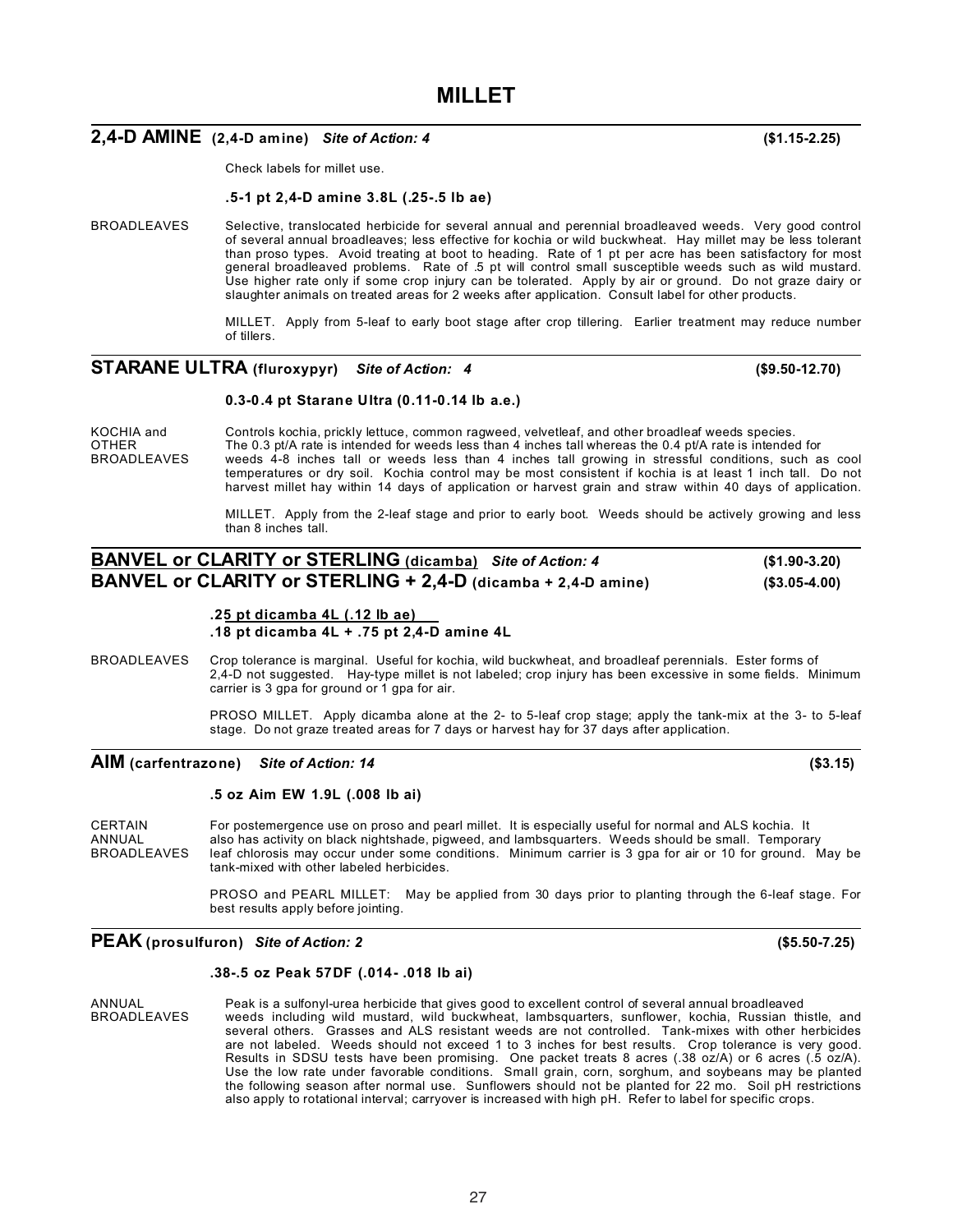#### **PEAK (Continued . . . )**

Minimum carrier is 5 gpa for ground or 2 gpa for air. Add NIS at 1 to 2 qt/100 gal or COC at 1 to 4 pt per acre.

PROSO MILLET. Apply from the 3-leaf but before the second node is detectable in stem elongation. Crop tolerance is less at earlier stages.

### **CALLISTO (mesotrione) Site of Action: 27 (\$29.55)**

### **6 fl oz Callisto (0.19 lb ai)**

ANNUAL Controls lambsquarters, pigweed, waterhemp, common ragweed, velvetleaf, and other broadleaf<br>BROADLEAVES weed species. For pre-emergence applications only. If weeds are emerged at the time of application weed species. For pre-emergence applications only. If weeds are emerged at the time of application, add a COC at 1% v/v. In addition to COC, UAN (28% N) may be added at 2.5% v/v or AMS at 8.5 lb/ 100 gallons spray solution. Millet tolerance has been good in SDSU trials.

PEARL MILLET. Apply up to 6 fl oz/A after planting but prior to millet emergence.

### **BURNDOWN and POST HARVEST**

### **GRAMOXONE (paraquat)** *Site of Action: 22* **(\$8.40-16.85)**

### **2-4 pt Gramoxone Inteon 2L (.5-1 lb ai)**

ANNUAL NONSELECTIVE. Paraquat is a nonselective, contact herbicide that may be applied before planting

until<br>BROADI FAVES before crop emerges. No soil residual. Useful for controlling emerged weeds before planting in no-till or reduced-tillage systems. May be used before planting barley or wheat. Use low rate for most weeds under 3 inches or the high rate for weeds up to 6 inches. Minimum carrier for preplant and fallow applications is 5 gpa for ground or 5 gpa for air. Add NIS at 1 to 2 pt or COC at 1 gal/100 gal for ground. Use NIS at 2 pt or COC at 1 pt/100 gal for air. Follow precautions, as paraquat is toxic when ingested. Restricted Use Pesticide.

> TANK-MIXES. After harvest treatment in wheat or wheat fallow rotations. Addition of 2,4-D or dicamba improves control of some annuals and perennials. Useful for wild buckwheat or nightshade. Apply as for Gramoxone alone.

**2 pt Gramoxone 2L + .25-1 lb ae 2,4-D ester or .25-1 pt dicamba 4L (.5 ai+ .25-1 or .125-.5 lb ae)**

**ET (pyraflufen)** *Site of Action: 14* **(\$1.40-5.65)**

#### **.5-2 oz ET .2L (.0008-.0032 lb act)**

ET is a preplant burndown herbicide. It is used as a non-selective, non-residual treatment for emerged weeds prior to planting wheat. Activity on broadleaf weeds includes cocklebur, sunflower, lambsquarters, pigweed, Russian thistle, wild buckwheat, and wild mustard. Use is primarily in a tankmix with glyphosate. Results used alone have been variable; especially for kochia.

Rates of .5 to 1 oz per acre have been used in most tank-mixes. Use the high rate for large (4-6 in) weeds. Minimum carrier is 10 gpa for ground or 5 gpa for air. Labeled crops (corn, wheat, soybeans) may be planted immediately; allow 30 days for other food crops. Do not allow livestock to graze treated areas.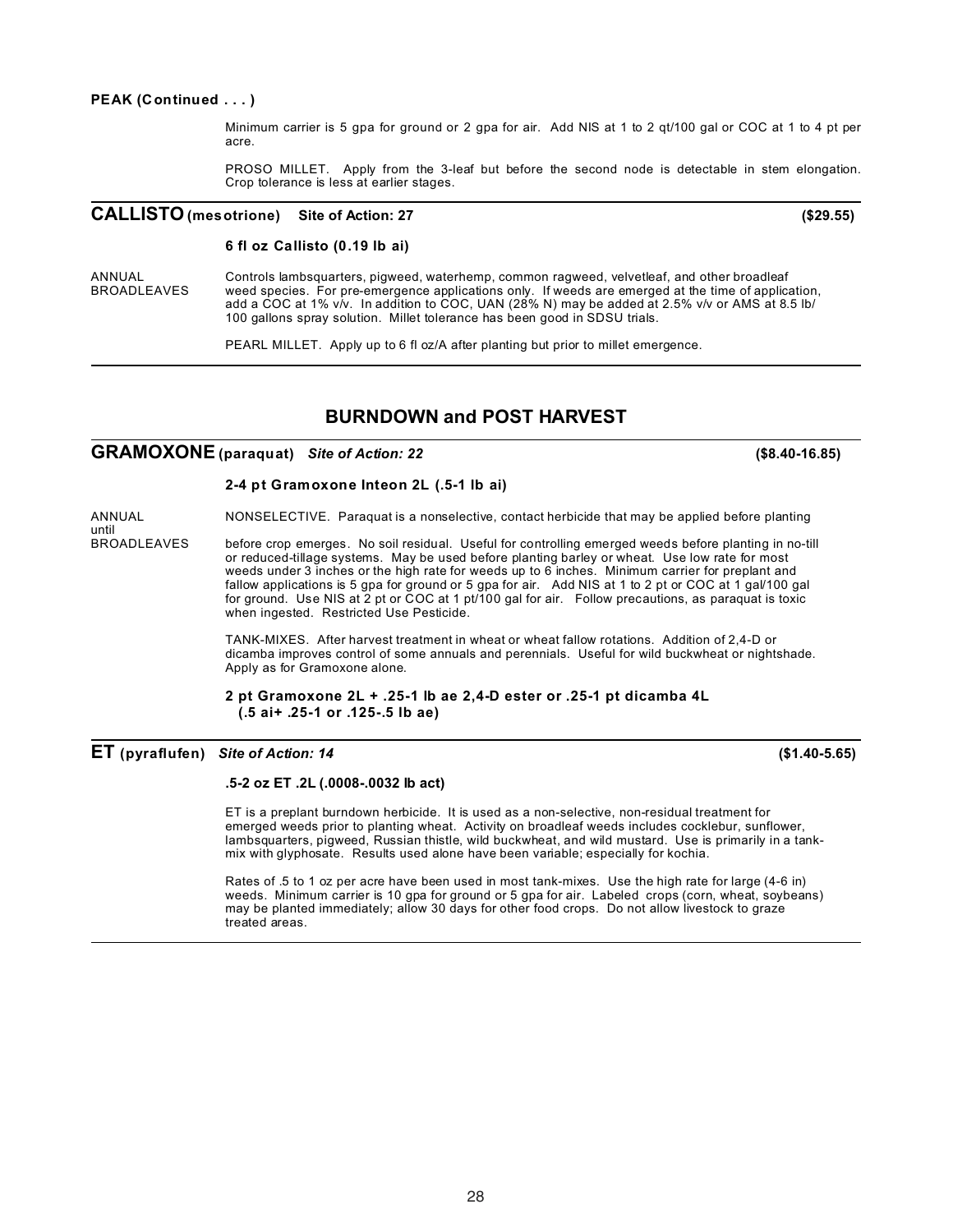### **GLYPHOSATE PRODUCTS (glyphosate)** *Site of Action: 9*

Glyphosate is available in several products having different formulations and different amounts (lbs) of acid equivalent **(ae)** and active ingredient **(ai)**. Examples include:

*3 ae, 4 ai:* Roundup Original (II) (RT), Touchdown (CF) (IQ), ClearOut 41 (Plus), Credit (Duo) (Duo Extra) (Extra), GlyStar Plus (Original), Glyphomax (Plus), Honcho (Plus), Mirage (Plus), Cornerstone (Plus), Glyphos (X-Tra), Gly-4 (Plus), Acquire, Buccaneer (Plus), Rattler, Glyphosate Original, Gly-Flo, Glyphosate 41, and Glyphosate 4. *3.75 ae, 5 ai:* Touchdown 5, Roundup UltraMax RT, Roundup UltraMax. *4 ae, 5.4 ai:* Durango, GlyStar 5, Glyphomax XRT, Roundup Custom. *4.17 ae:* Touchdown Total. *4.5 ae, 5.5 ai:* Roundup Original Max, Roundup UltraMax II, Roundup WeatherMax, RT Master II. *5 ae:* Touchdown Hi-Tech. Some products require the addition of NIS; AMS products at the equivalent rate of 8.5 to 17 lb/100 gal are required for most formulations. Check crop use and application directions on the product being used. Equivalent product rates for several formulations frequently used for burndown are listed below.

| 16-48 oz glyphosate $3$ lb ae $(.38-1.1$ lb ae)       | $($ \$4.05-13.80) |
|-------------------------------------------------------|-------------------|
| <u>13-38 oz glyphosate 3.75 lb ae (.38-1.1 lb ae)</u> | $($ \$4.85-14.05) |
| 12-36 oz glyphosate 4 lb ae $(.38-1.1$ lb ae)         | $($ \$4.90-17.35) |
| 12-35 oz glyphosate 4.17 lb ae $(.38-1.1$ lb ae)      | $($ \$5.50-19.65) |
| 11-32 oz glyphosate 4.5 lb ae $(.38-1.1$ lb ae)       | $($ \$6.10-20.35) |
| 10-29 oz glyphosate 5 lb ae $(.38-1.1$ lb ae)         | $($ \$5.50-15.95) |

GRASSES BURNDOWN. Glyphosate is a non-selective, translocated herbicide with no soil residual weed<br>AND control. It may be applied before planting, at planting, before crop emergence, after harvest or a AND control. It may be applied before planting, at planting, before crop emergence, after harvest or as a<br>BROADLEAVES preharvest application in wheat. Weeds should be growing actively. Allow for regrowth after harves preharvest application in wheat. Weeds should be growing actively. Allow for regrowth after harvest. Straw should be spread and settled for post-harvest spraying. Water having more than 500 ppm combined calcium, magnesium, or iron may reduce activity; especially at high carrier volumes. Daytime temperatures below 55 degrees F. may also reduce activity. Avoid tillage for one day after application.

> Carrier is 3 to 40 for ground and 3 to 15 gpa for air. Maximum rate for air is 1 qt of 3L ae product. Use precaution to avoid droplet drift to non-target crops. Follow cleanup procedures to avoid damage from equipment contamination.

Glyphosate rates in this section are listed for products having 3 lb acid equivalent (4 lb ai). Refer to *the list above for product rates required for several formulations for most situations. Use the chart below to adjust for other concentrations.*

|                                 | <b>Amount of Product for Ib ae</b> |                  |        |        |
|---------------------------------|------------------------------------|------------------|--------|--------|
| <b>Formulation</b>              | .38 ae                             | .75 ae           | 1.5 ae | 3 ae   |
| <b>3 lb ae</b> (4 lb ai)        | 16 oz                              | 32 oz            | 64 oz  | 128 oz |
| <b>3.75 lb ae</b> (5 lb ai)     | 13 oz                              | $26 \text{ oz}$  | 52 oz  | 104 oz |
| <b>4 lb ae</b> (5 or 5.4 lb ai) | 12 oz                              | 24 oz            | 48 oz  | 96 oz  |
| 4.17 lb ae $(---)$              | 12 oz                              | 23 oz            | 46 oz  | 93 oz  |
| <b>4.5 lb ae</b> (5.5 lb ai)    | 11 $oz$                            | 21 oz            | 43 oz  | 86 oz  |
| 5 lb ae $(---)$                 | 10 oz                              | 19 <sub>oz</sub> | 38 oz  | 77 oz  |
|                                 |                                    |                  |        |        |

The amount required varies according to weed species and size. Green foxtail, mustard, sandbur seedlings, and volunteer wheat seedlings are more susceptible than many other species. Suggested rate is 16 oz per acre for most small annuals; 12 oz may be adequate for some situations. Use 20 to 24 oz for larger or more tolerant annuals or for post harvest stubble burndown. Rates of 32 to 48 oz are for perennials.

PREHARVEST. Some glyphosate products are labeled for preharvest use in wheat and barley. Several 2,4-D products are also labeled for preharvest use. Glyphosate 3L ae at 12 to 16 oz plus 2,4-D at .5 lb ae has been effective for foxtail and kochia. Maximum rate is 1 qt per acre. Apply after hard dough stage (30% or less moisture). Allow at least 7 days before harvest. Not suggested for seed fields.

#### **16-24 oz glyphosate 3 lb + .5 lb ae 2,4-D (.38-.48 + .5 lb ae)**

POST-HARVEST. Glyphosate combinations are frequently used for post harvest weed control. Rates can be selected based on the weed problem.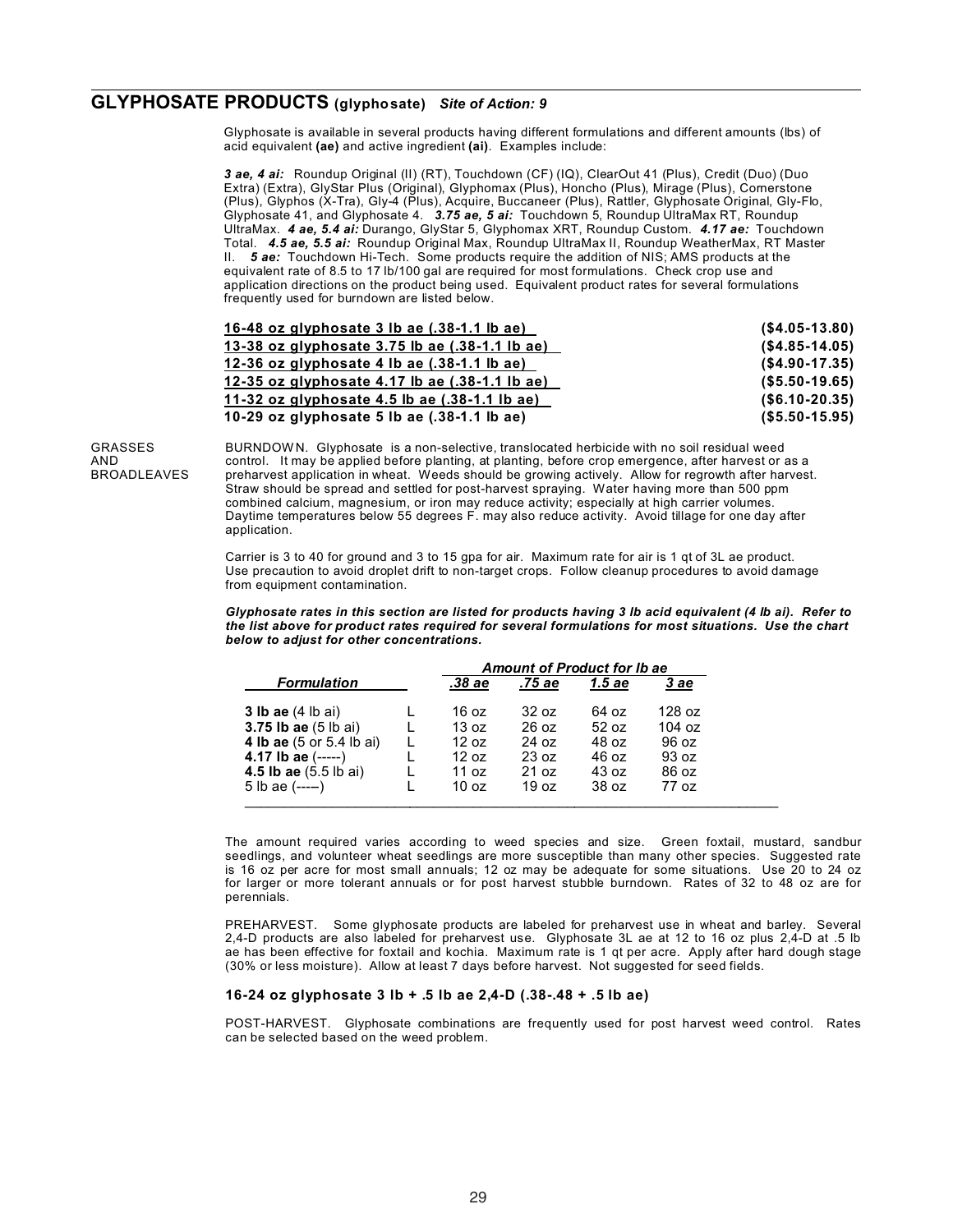#### **GLYPHOSATE PRODUCTS (Continued . . . )**

### **16-20 oz glyphosate 3 lb ae + .5 lb ae 2,4-D (.38-.48 +.5 lb ae)**

### **16-20 oz glyphosate 3 lb ae + .5 pt dicamba 4L (.38-.48 + .25 lb ae) 32-44 oz Fallowmaster (.4-.55 + .1-.14 lb ae)**

Fallowmaster premix contains 1.6 lb ae glyphosate plus .4 lb dicamba ae/gal.

#### **16-20 oz glyphosate 3 lb ae + 1-1.5 oz Triumph (.38-.48 + .016-.024 lb ae)**

Triumph contains picloram, a similar active ingredient as Tordon. Apply only to fields to be planted the following year to barley, oats, wheat, or fallow. Do not plant broadleaf crops for 36 months.

### **AIM EW (carfentrazone)** *Site of Action: 14* **(\$3.15-11.95)**

#### **.5-1.9 oz Aim EW 1.9L (.008-.031 lb ai)**

BURNDOWN: For annual weeds up to 4 inches tall or rosettes less than 3 inches. Add NIS at 2 pt/100 gal or use COC at 1.5 to 2 pt per acre. Refer to in-crop section for weeds controlled.

HARVEST AID: May be used as a defoliant or desiccant for broadleaf weeds species such as morningglories, pigweeds, and velvetleaf after small grain maturity and the grain has begun to dry down. May be used in wheat, barley, oats, triticale, sorghum, or millet. Apply 1-2 fl oz/A at least 3 days before harvesting. A NIS (0.25% v/v), COC (1-2% v/v), or MSO (1-2% v/v) adjuvant is required. Use a minimum of 10 gpa of carrier for ground applications or 5 gpa for aerial applications. May tank mix with other preharvest herbicides.

### **PARAMOUNT (quinclorac)** *Site of Action: 4* **(\$11.15-19.65)**

### **3-5.3 oz Paramount 75DF (.14-.25 lb ai)**

BURNDOWN: Paramount controls annual grass and broadleaved weeds in fallow and preplant to wheat. Grasses include foxtail and barnyardgrass. Paramount is especially useful for field bindweed and volunteer flax. There is partial control on dandelion, kochia, lambsquarter, sunflower, and ragweed. Annual weeds should be small; grasses should not exceed 1 to 2 inches for best results. Rate is 3 to 5.3 oz 75DF per acre. Use 5 to 30 gpa carrier for ground equipment. Add MSO at 1 to 2 pt or COC at 2 pt per acre. Adding AMS at 2.5 lb or 28% N at .5 to 1 gal per acre improves consistency. Bindweed should be actively growing with at least 4 in. vine growth. Allow 30 days after tillage before treating. Best bindweed program is 5.3 oz the first year followed by 3 to 5.3 oz the following year.

Treated areas may be planted to spring or winter wheat or sorghum. Other crops may be planted after 10 mo, except allow 24 mo and complete a bioassay before planting alfalfa, flax, peas, lentil, and solanaceous crops. Avoid drift to non-target plants.

FALLOW or PREPLANT to WHEAT or SORGHUM. Apply in fallow or after harvest prior to frost.

TANK-MIXES. Paramount may be tank-mixed with 2,4-D, Clarity, Fallowmaster, or glyphosate products for additional weed control.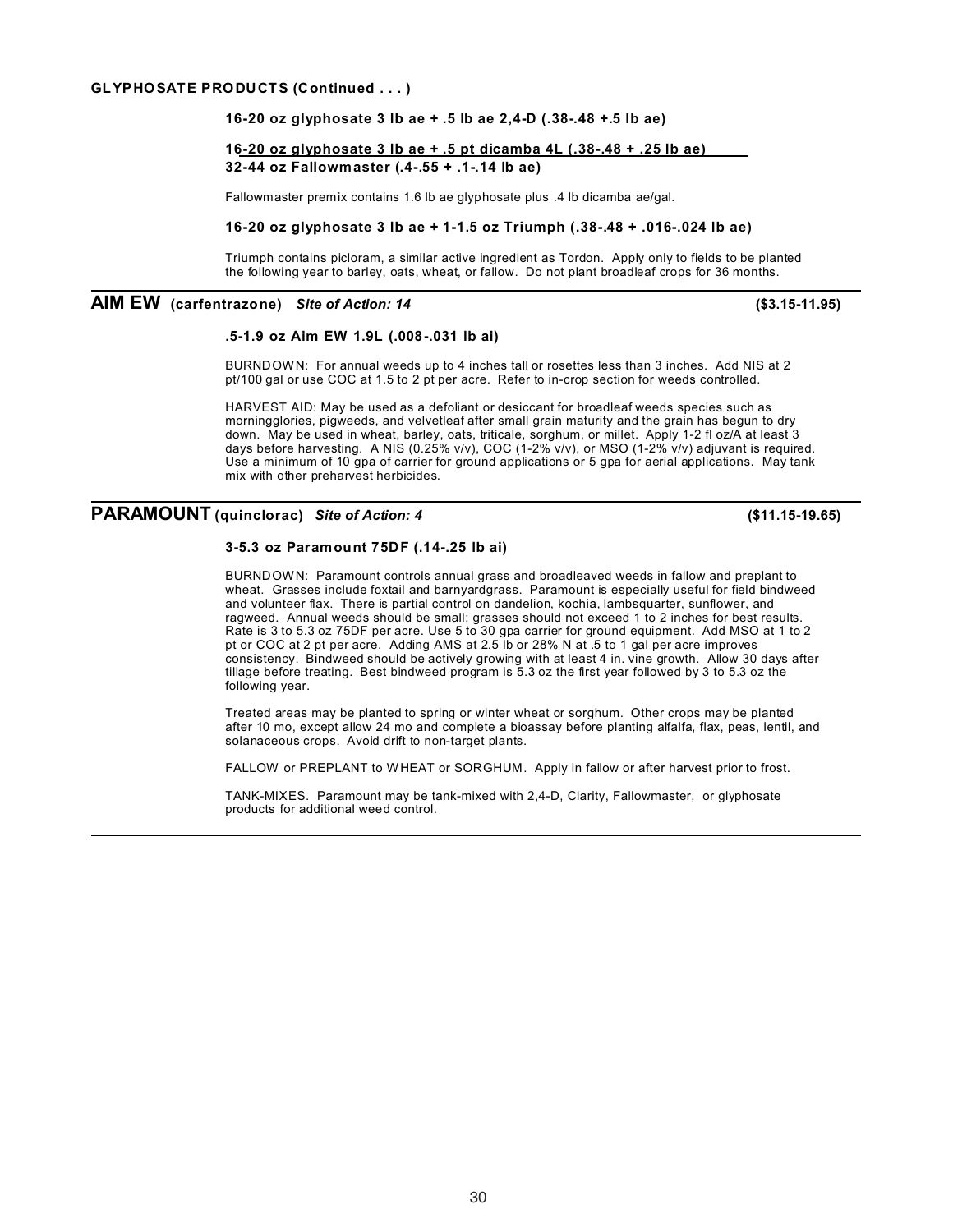### **PERENNIAL WEEDS AFTER HARVEST**

Perennial Weeds. After harvest. Refer to FS 525N, Noxious Weed Control, for complete information. Select from treatments below according to crop rotation, weed species, growing conditions and severity of the problem.

*Glyphosate rates in this section are based on product containing 3 lb acid equivalent (4 lb active ingredient) per gallon. Use the Glyphosate Table on page 24 to adjust amount for other formulations.*

**1-2 lb ae 2,4-D (1-2 lb ae).** Amine is preferred in spring or early summer when growing conditions are good. Use ester forms for less favorable conditions. A 10-day interval between application and planting winter grain is suggested. (\$2.70-6.70).

**2-4 pt dicamba 4L (1-2 lb ae).** Allow an application to planting interval of 45 days during which soil is not frozen for each pint of dicamba before planting wheat, oats, barley, or soybeans. (\$19.70- 39.30).

**1-4 pt dicamba 4L + 1 lb ae 2,4-D (.5-2 + 1 lb ae).** Especially promising for Canada thistle. Follow crop rotation guidelines as for dicamba alone. (\$12.60-42.60).

**1-2 pt dicamba 4L + 1-2 qt glyphosate 3 lb ae (.5-1 + .75-1.5 lb ae).** A good choice for late fall application on Canada thistle or field bindweed. Note crop rotation guidelines for Banvel alone. (\$18.90-37.80).

**.5 pt dicamba 4L + 1 pt glyphosate 3 lb ae (.25 + .38 lb ae).** Intended for field bindweed and Canada thistle suppression in an annual control program. (\$9.50).

**1-4 qt glyphosate 3 lb ae (.75-3 lb ae).** Lower rates give more variable results. No restriction on labeled rotational crops. (\$9.10-36.40).

**1-2 qt glyphosate 3 lb ae + .5-1 lb ae 2,4-D (.75-1.5 + .5-1 lb ae).** Especially useful for spot treating for Canada thistle or field bindweed. (\$10.50-21.50).

**1 pt glyphosate 3 lb ae + .5 lb ae 2,4-D (.38 + .5 lb ae).** Intended for suppression in annual control program in fallow and postharvest. (\$5.40).

**.5-1 pt Tordon 2L + .5-1 lb ae 2,4-D (.12-.25 + .5-1 lb ae).** For fallow in small grain system. For .5 pt Tordon 22K allow 45 days of soil temperature above 40 degrees F. before planting small grains, or 90 days for .5 to 1 pt Tordon 22K. (\$6.60-13.70).

**4 pt Curtail 2.38L (.19 + 1 lb ae).** Curtail is intended for Canada thistle. Crop rotation the following season is limited to corn, wheat, barley, oats, or grasses. Labeled crops should not be planted for 30 days after application. (\$18.00).

### **Group Numbers Associated with Herbicide Sites or Modes of Action**

| <b>WSSA</b><br>Group |                                            |                            |  |  |  |  |
|----------------------|--------------------------------------------|----------------------------|--|--|--|--|
| <b>Number</b>        | <b>Site or Mode of Action</b>              | <b>Examples</b>            |  |  |  |  |
|                      | ACCase inhibitor                           | fenoxaprop, clodinafop     |  |  |  |  |
| 2                    | ALS inhibitor                              | mesosulfuron, flucarbazone |  |  |  |  |
| 3                    | Microtubule inhibitor                      | trifluralin                |  |  |  |  |
| 4                    | Growth regulator                           | 2,4-D, dicamba             |  |  |  |  |
| 6                    | Photosynthesis inhibitor (contact)         | brom ox ynil               |  |  |  |  |
|                      | Photosynthesis inhibitor (urea)            | propanil                   |  |  |  |  |
| 8                    | Lipid synthesis inhibitor (thiocarbametes) | triallate, difenzoquat     |  |  |  |  |
| 9                    | <b>EPSP</b> inhibitor                      | glyphosate                 |  |  |  |  |
| 14                   | Cell membrane disrupter (PPO inhibitor)    | carfentrazone, pyraflufen  |  |  |  |  |
| 22                   | Cell membrane disrupter (PSI inhibitor)    | paraquat                   |  |  |  |  |
| 27                   | Bleacher (HPPD)                            | mesotrione                 |  |  |  |  |
|                      |                                            |                            |  |  |  |  |